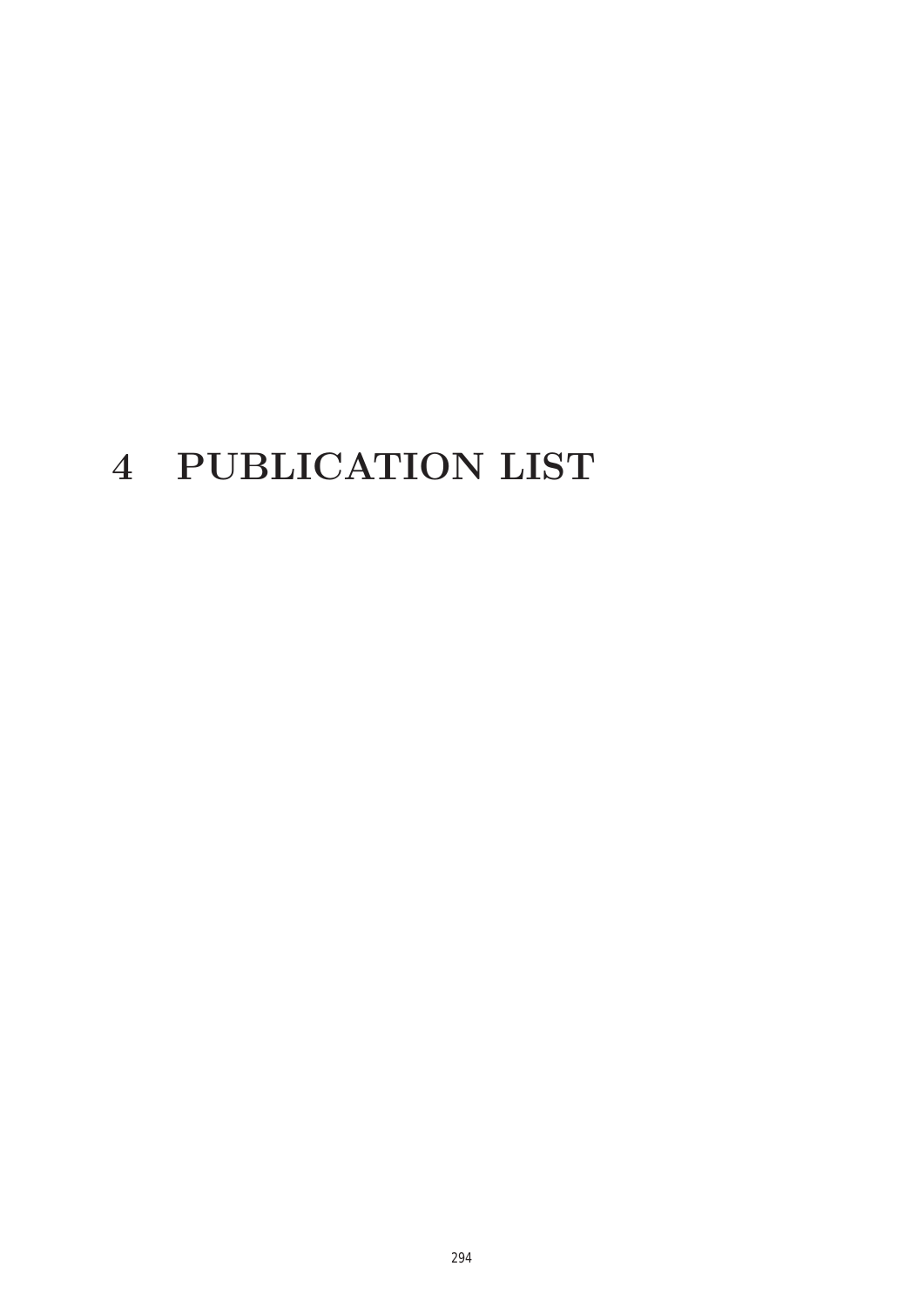Example:

**LASTNAME, Firstname** [ project class;  $\#$  points (B),  $\#$  points (C) ] (Page  $\#$ ) Project title

- 1. First paper
	- Names of Authors, etc.
- 2. Second paper
	- ...

# □ ISSP Joint Research Projects

#### **ADACHI, Takahiro** [ C class; 2500 (B), 300 (C) ] (230)

**—** Heat Transfer Characteristics of Condensate Film Flow along Vertical Plates with Microscopic Grooves

#### **AKAGI, Kazuto** [ B,C class; 4600 (B), 0 (C) ] (91)

- **—** Local structure analysis around impurity atoms in a metal oxide
- **—** Exploration of structure motifs characterizing the behavior of metal oxides
	- 1. The chemistry of simple alkene molecules on  $Si(100)c(4 \times 2)$ : The mechanism of cycloaddition and their selectivities
		- K. Akagi and J. Yoshinobu: Surf. Sci. in press
	- 2. Theoretical investigation on oxidation of lithium peroxide by tetrathiafulvalene in non-aqueous  $Li-O<sub>2</sub> battery$ 
		- S. Jung and K. Akagi: submitted to J. Phys. Chem. Lett.

#### **AKAI, Hisazumi** [ B class; 300 (B), 700 (C) ] (121)

- **—** Electronic structure of rare earth magnets
- 1. Role of N in the Permanent Magnet Materials  $Sm_2Fe_{17}N_x$ M. Ogura and H. Akai: J. Phys. Soc. Jpn. **84** (2015) 084702.
- 2. Near-field correction in the first-principles calculations by the exact two-center expansion for the inverse of the distance

M. Ogura, C. Zecha, M. Offenberger, H. Ebert, and H. Akai: J. Phys: Condens. Matter. **27** (2015) 485201

3. Schottky junctions studied by KKR non-equilibrium Green's function method M. Ogura and H. Akai: submitted to Phys. Rev. B.

**AKASHI, Ryosuke** [ C class; 1500 (B), 200 (C) ] (107)

**—** Ab initio calculation of superconducting pairing interactions in materials with complex Fermi surface

**ANDO, Yasunobu** [ C class; 2000 (B), 2200 (C) ] (95)

**—** Theoretical analysis of electrochemical interfaces by first-principles calculation and statistical approach

1. First-principles study of metal–insulator control by ion adsorption on  $Ti<sub>2</sub>C$  MXene dioxide monolayers

Y. Ando, and S. Watanabe: Appl. Phys. Express **9**, (2016) 015001.

#### **AOKI, Hideo** [ C class; 4000 (B), 2400 (C) ] (149)

**—** Photoinduced phase transitions in strongly correlated superconductors

1. FLEX+DMFT approach to the d-wave superconducting phase diagram of the two-dimensional Hubbard model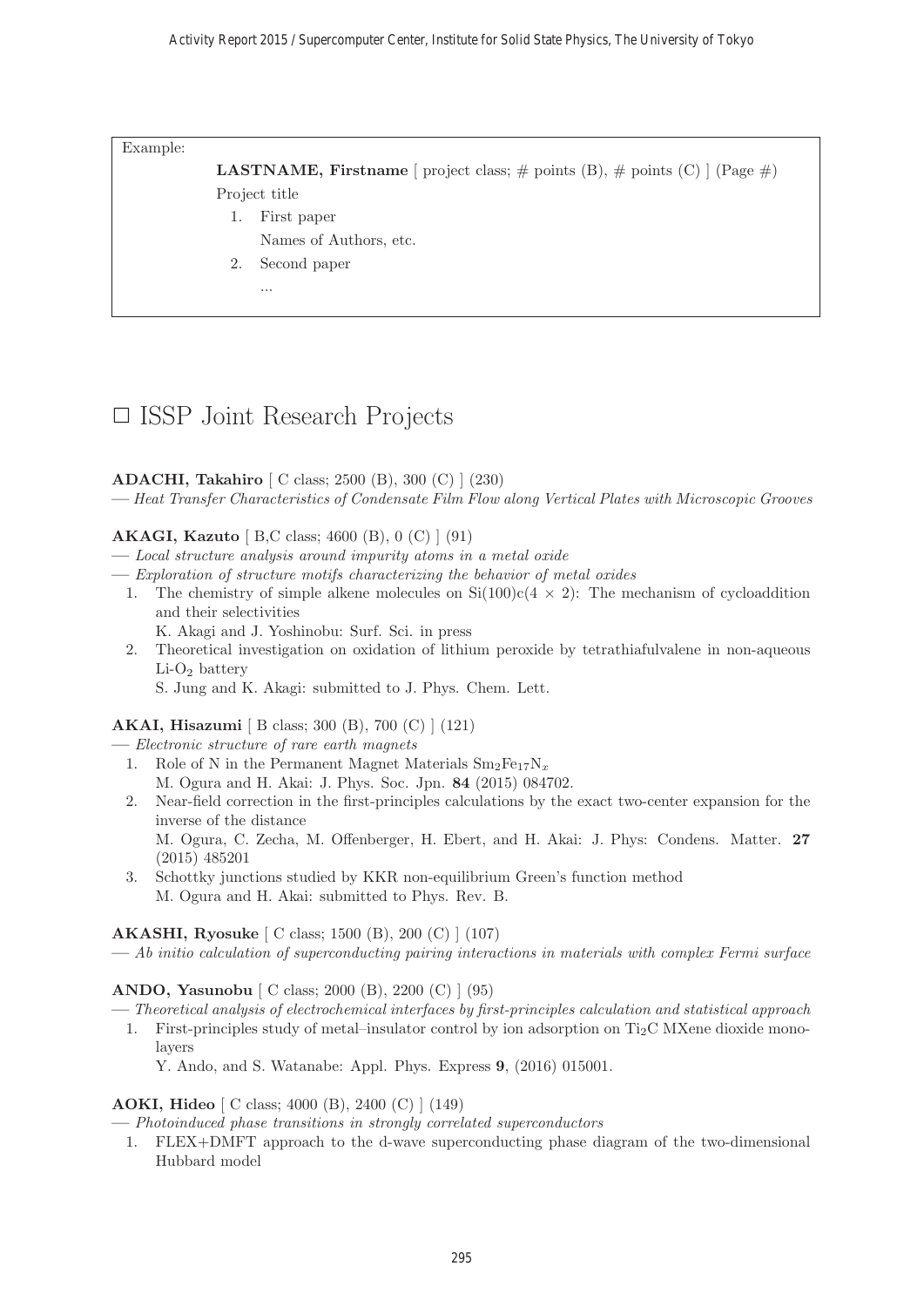M. Kitatani, N. Tsuji, H. Aoki: Phys. Rev. B **92**, 085104 (2015).

- 2. Theory of Anderson pseudospin resonance with Higgs mode in a superconductor Naoto Tsuji and Hideo Aoki: Phys. Rev. B **92**, 064508 (2015).
- 3. Multiple amplitude modes in strongly coupled phonon-mediated superconductors Yuta Murakami, Philipp Werner, Naoto Tsuji and Hideo Aoki: Phys. Rev. B **93**, 094509 (2016).

# **AOYAMA, Kazushi** [ B class; 700 (B), 0 (C) ] (249)

**—** Spin-lattice coupling effects in Heisenberg antiferromagnets on breathing pyrochlore lattices

# **ARAIDAI, Masaaki** [ C class; 2500 (B), 800 (C) ] (99)

**—** First-Principles Study on Device Properties of Emerging Phase-Change Memory Devices

# **ARAKAWA, Naoya** [ B class; 400 (B), 0 (C) ] (174)

- **—** Theoretical study of many-body effects on spin transports in a multiorbital system
	- 1. Spin-orbital-coupled vector chirality in a non-frustrated Mott insulator with the strong spin-orbit coupling without ab-plane's inversion symmetry N. Arakawa: arXiv:1604.05867.
	- 2. Microscropic theory on charge transports of a correlated multiorbital system N. Arakawa: arXiv:1505.05274.
	- 3. Many-body effects on the resistivity of a multiorbital system beyond Landau's Fermi-liquid theory N. Arakawa: Mod. Phys. Lett. B **29** (2015) 1530005.
	- 4. Interaction-driven temperature dependence and spin-Coulomb-drag-induced correction in intrinsis anomalous-Hall and spin-Hall effects on multiorbital metals N. Arakawa: arXiv:1510.03988
	- 5. Controlling spin Hall effect by using a band anticrossing and nonmagnetic impurity scattering T. Mizoguchi and N. Arakawa: Phys. Rev. B **93** (2016) 041304(R).

# **ARAKI, Takeaki** [ B class; 700 (B), 0 (C) ] (248)

**—** Self-propelled motion of a Janus particle in periodically phase separating mixtures

1. Controlled motion of Janus particles in periodically phase-separating binary fluids T. Araki and S. Fukai: Soft Matter **11** (2015), 3470.

# **ARITA, Ryotaro** [ C class; 3500 (B), 0 (C) ] (159)

**—** First-principles study of multi-orbital correlated materials

- 1. Ab initio downfolding study of the iron-based ladder superconductor  $BaFe<sub>2</sub>S<sub>3</sub>$ R. Arita, H. Ikeda, S. Sakai and M-T. Suzuki, Phys. Rev. B **92**, (2015) 054515.
- 2. First-Principles study of magnetic properties in Fe-ladder compounds  $BaFe<sub>2</sub>S<sub>3</sub>$ M-T. Suzuki, R. Arita and H. Ikeda: Phys. Rev. B **92**, (2015) 085116.

# **DEKURA, Haruhiko** [ C class; 2000 (B), 0 (C) ] (106)

**—** First-principles calculations of iron solid solution effects on the lattice thermal conductivity of lower mantle minerals

# **EGAMI, Yoshiyuki** [ C class; 2500 (B), 3300 (C) ] (74)

**—** Development and application of first-principles electron-transport simulator based on time-dependent density functional theory

1. First-principles calculation method for electron transport based on grid Lippmann-Schwinger equation

Y. Egami, S. Iwase, S. Tsukamoto, T. Ono and K. Hirose: Phys. Rev. E **92** (2015) 033301.

# **FUCHIZAKI, Kazuhiro** [ C class; 2500 (B), 0 (C) ] (234)

**—** Melting phenomena and polyamorphism

- 1. Accurate Equation of State for the Modified Lennard-Jones Solid K. Fuchizaki, K. Okamoto, and S. Doi: J. Phys. Soc. Jpn. **84** (2015) 085002.
- 2. Nonequilibrium Effects on Macromolecules Immersed in a Solvent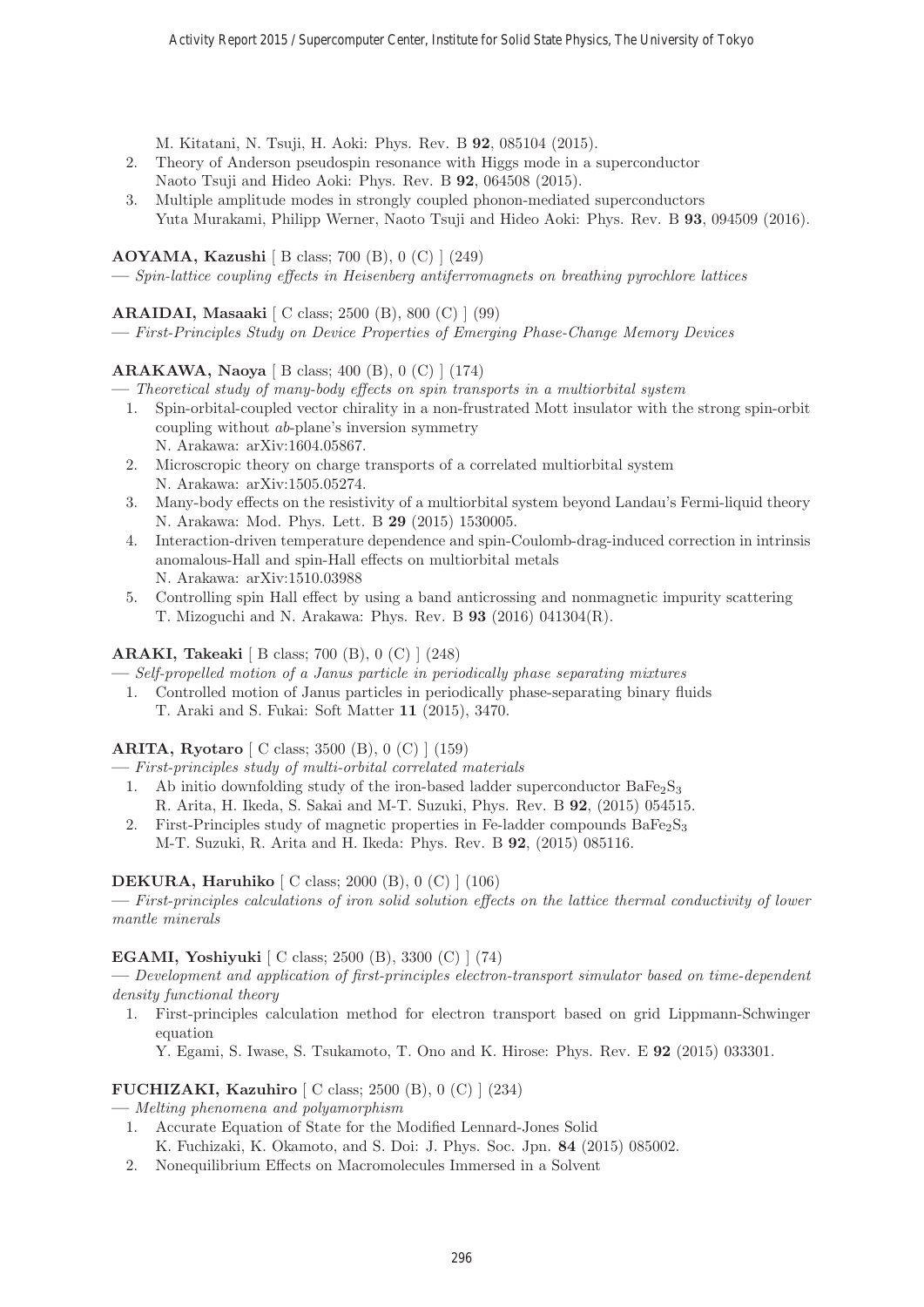K. Fuchizaki: JPSJ News and Comments 12 (2015) 13.

- 3. Determination of a melting curve using the one-phase approach K. Fuchizaki and K. Okamoto: Phys. Lett. A **380** (2016) 293.
- 4. ヨウ化錫系に期待される第二臨界現象 渕崎員弘: 日本結晶学会誌 **58** (2016) 42.

# **FUJIMOTO, Yoshitaka** [ C class; 1000 (B), 0 (C) ] (119)

- **—** Stabilities, structures, and electronic properties of atomic-layered materials
- 1. Electronic structures and stabilities of bilayer graphene doped with boron and nitrogen
- Y. Fujimoto and S. Saito: Surface Science **634**, 57 (2015).
- 2. Atomic geometries and electronic structures of hexagonal boron-nitride bilayers under strain Y. Fujimoto and S. Saito: Journal of the Ceramic Society of Japan **123**, 576 (2015).
- 3. Formation, energetics, and electronic properties of graphene monolayer and bilayer doped with boron and nitrogen
	- Y. Fujimoto: Advances in Condensed Matter Physics **2015**, 571490 (2015).
- 4. First-Principles Computational Design of Graphene for Gas Detection Y. Fujimoto: Smart Materials for Waste Water Application, Wiley-Scrivener Publishers, Chapter 6 (2016).
- 5. Effects of strain on Carbon Donors and Acceptors in Hexagonal Boron-Nitride Monoalyers Y. Fujimoto and S. Saito: Physical Review B **93**, 045402 (2016).
- 6. Energetics and scanning tunneling microscopy images of B and N defects in graphene bilayer Y. Fujimoto and S. Saito: submitted.
- 7. Gas adsorption, energetics and electronic properties of boron- and nitrogen-doped bilayer graphenes Y. Fujimoto and S. Saito: submitted.
- 8. Interlayer distances and band-gap tuning of hexagonal boron-nitride bilayers Y. Fujimoto and S. Saito: Journal of the Ceramic Society of Japan, accepted.

# **FUJIWARA, Susumu** [ B class; 600 (B), 0 (C) ] (251)

**—** Molecular Simulation Study of Micellar Shape Transition in Amphiphilic Solution

- 1. Molecular Dynamics Simulation of Phase Behavior in a Bolaamphiphilic Solution S. Fujiwara, T. Miyata, M. Hashimoto, Y. Tamura, H. Nakamura and R. Horiuchi: Plasma Fusion Res. **10** (2015) 3401029.
- 2. Melt memory of a spherulite nucleus formed through a seeding process in the crystal growth of isotactic polystyrene

M. Hashimoto, J. O'ishi, S. Moriya and S. Fujiwara: Polymer J. **47** (2015) 481-486.

- 3. Dissipative Particle Dynamics Simulation of Self-Assembly in a Bolaamphiphilic Solution S. Fujiwara, Y. Takahashi, H. Ikebe, T. Mizuguchi, M. Hashimoto, Y. Tamura, H. Nakamura and R. Horiuchi: Plasma Fusion Res. in press.
- 4. Intuitive interface for visualizing numerical data using gesture recognition
	- Y. Tamura, H. Nakamura and S. Fujiwara: Plasma Fusion Res. in press.

# **FUKUI, Ken-Ichi** [ C class; 5500 (B), 3800 (C) ] (64)

**—** Microscopic Investigations of Solid / Liquid Interfaces Using First-Principles and Classical Molecular Dynamics

**—** First-Principles and Classical Molecular Dynamics Investigations of Electrolyte Solution / Electrode Interfaces: Potential Dependence

1. Density Functional Theory Investigations of Ferrocene-Terminated Self-Assembled Monolayers: Electronic State Changes Induced by Electric Dipole Field of Coadsorbed Species Y. Yokota, S. Akiyama, Y. Kaneda, A. Imanishi, K. Inagaki, Y. Morikawa and K. Fukui:J. Phys.

# **FURUKAWA, Akira** [ C class; 5000 (B), 0 (C) ] (217)

**—** Rheology of Glassy Materials

Chem. C, in press.

1. Probing colloidal gels at multiple length scales: The role of hydrodynamics C. P. Royall, J. Eggers, A. Furukawa, and H. Tanaka: Physical Review Letters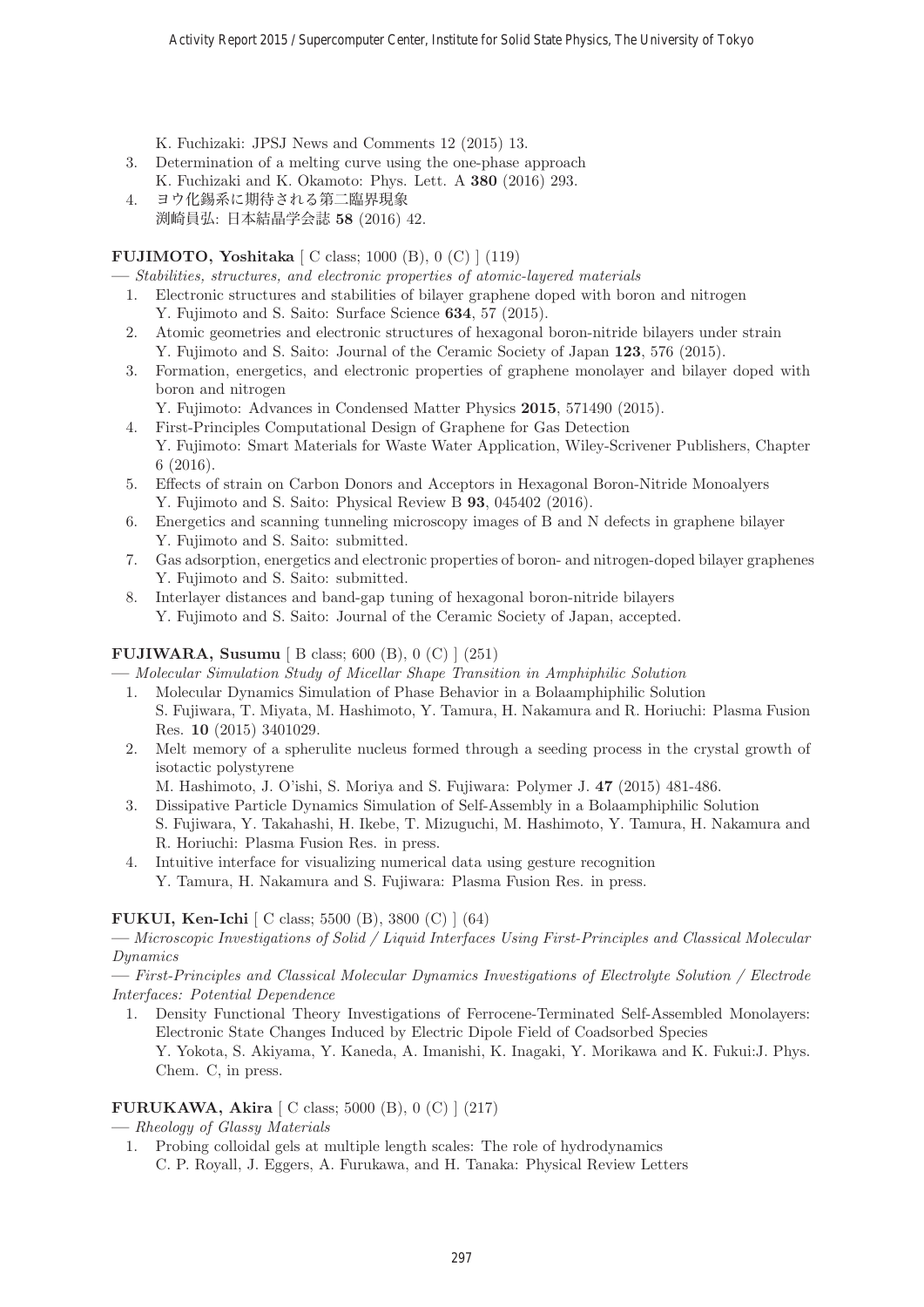2. Essential Difference in the Dynamics between Strong and Fragile Glass-formers A. Furukawa and H. Tanka: submitted

**GOHDA, Yoshihiro** [ C class; 3500 (B), 2200 (C) ] ()

**—** Doping effects of heavy elements for multiferroic materials

# **HAMAMOTO, Yuji** [ C class; 3500 (B), 2900 (C) ] (72)

**—** First principles study of catalytic properties of Pt cluster supported on graphene

# **HARADA, Kenji** [ C class; 7500 (B), 0 (C) ] (205)

- **—** Tensor network calculation on two-dimensional quantum spin models
	- 1. SU(N) Heisenberg model with multicolumn representations
		- T. Okubo, K. Harada, J. Lou, and N. Kawashima: Phys Rev B **92**, 134404 (2015).
	- 2. Kernel method for corrections to scaling K. Harada: Phys Rev E **92**, 012106 (2015).

# **HASHIMOTO, Tamotsu** [ C class; 2000 (B), 0 (C) ] (238)

**—** Molecular dynamics simulation of ferroelectrics using a shell model

- 1. Dielectric Properties of BaTiO<sub>3</sub> by Molecular Dynamics Simulations Using a Shell Model T. Hashimoto and H. Moriwake: Mol. Simul. **41** (2015) 1074.
- 2. Electrical Susceptibilities of  $KNbO_3$  by Molecular Dynamics Simulations Using a Shell Model T. Hashimoto and H. Moriwake: Physica B **485** (2016) 110.
- 3. Piezoelectric Anisotropy of  $KNbO<sub>3</sub>$  by Molecular Dynamics Simulations Using a Shell Model T. Hashimoto and H. Moriwake: J. Phys. Soc. Jpn. **85** (2016) 034702.

# **HATSUGAI, Yasuhiro** [ C class; 3000 (B), 800 (C) ] (223)

**—** Variety of bulk-edge correspondence by numerical methods

- 1. Entanglement Chern Number of the Kane-Mele Model with Ferromagnetism Hiromu Araki, Toshikaze Kariyado, Takahiro Fukui, Yasuhiro Hatsugai, Journal of the Physical Society of Japan, **85**, 043706 (2016), selected as "Editor's choice".
- 2. Hannay Angle: Yet Another Symmetry-Protected Topological Order Parameter in Classical Mechanics

Toshikaze Kariyado, Yasuhiro Hatsugai, Journal of the Physical Society of Japan, **85**, 043001 (2016).

- 3. Topological order parameters of the spin- 1/2 dimerized Heisenberg ladder in magnetic field Toshikaze Kariyado, Yasuhiro Hatsugai, Phys. Rev. B**91** 214410 (2015).
- 4. Manipulation of Dirac Cones in Mechanical Graphene Toshikaze Kariyado, Yasuhiro Hatsugai, Scientific Reports 5, 18107 (2015).

# **HATTORI, Ken** [ B class; 600 (B), 500 (C) ] (111)

**—** Model calculations in Si surfaces with adsorbates

1. Surface structure and electronic states of epitaxial  $\beta$ -FeSi<sub>2</sub>(100)/Si(001) thin films: Combined quantitative LEED, ab initio DFT, and STM study O. Romanyuk, K. Hattori, M. Someta, H. Daimon: Phys. Rev. B **90** (2014) 155305.

**HIDA, Kazuo** [ B class; 400 (B), 0 (C) ] (260)

**—** Numerical Study of One Dimensional Frustrated Quantum Spin Systems

1. K. Hida: Characterization of Topological Phases of Spin-1/2 Frustrated Ferromagnetic-Antiferromagnetic Alternating Heisenberg Chains by Entanglement Spectrum K. Hida: J. Phys. Soc. Jpn. 85 024705 (2016).

**HIRAI, Daisuke** [ C class; 2500 (B), 1800 (C) ] (93)

**—** First-Principles Study of Coercivity in Hard Magnetic Materials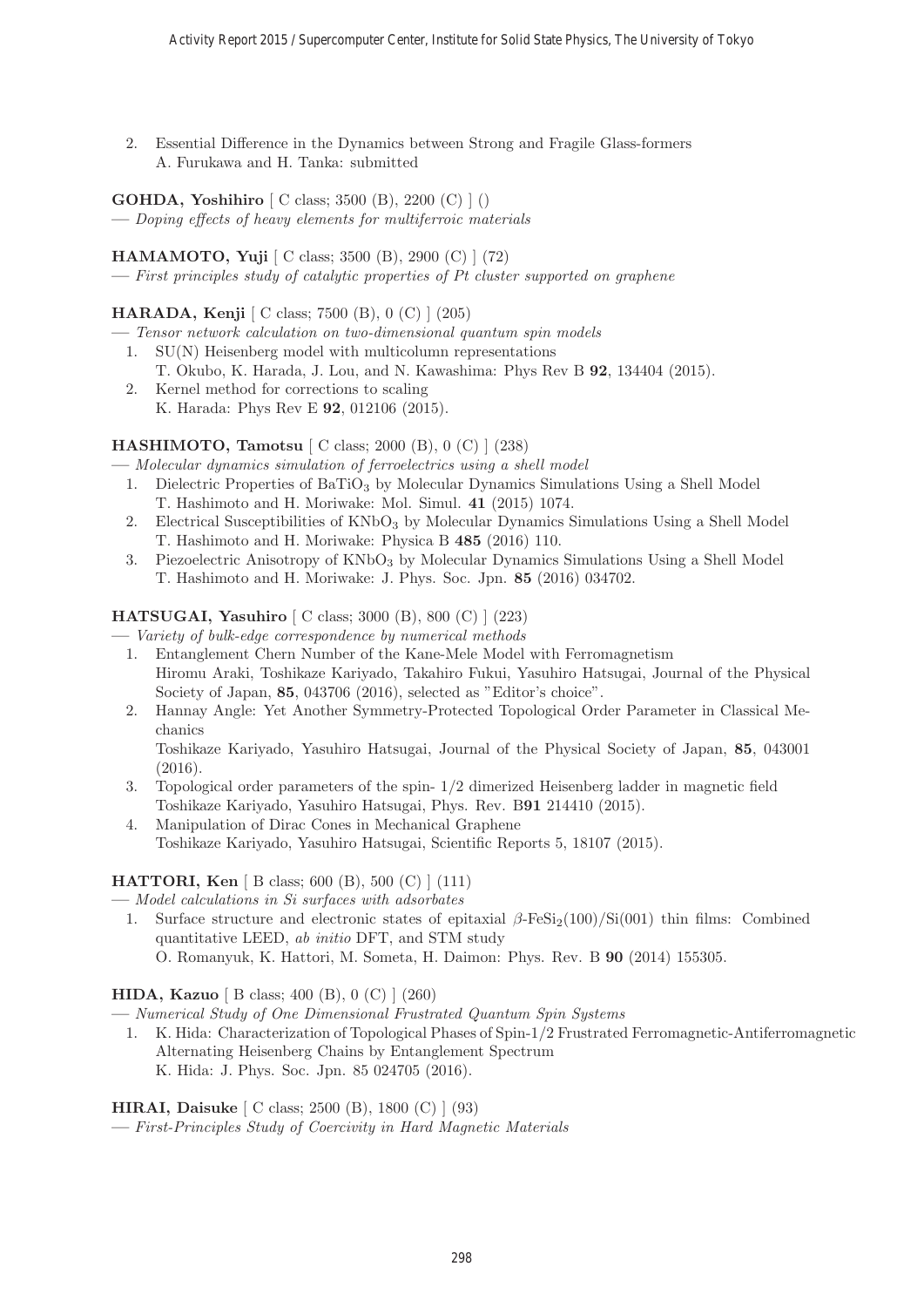#### **HIRAI, Kunitomo** [ B class; 100 (B), 50 (C) ] (141)

**—** Electronic State and Proximity Effects around Interface in Layered Superlattices

#### **HOSHI, Takeo** [ C class; 3000 (B), 2000 (C) ] (88)

**—** Parallelized ultra-large-scale electronic-structure theory based on first principle calculation and novel numerical method

1. Efficient numerical solver for first-principles transport calculation based on real-space finitedifference method

S. Iwase, T. Hoshi, T. Ono, Phys. Rev. E 91, 063305, 9pp. (2015)

- 2. Hybrid numerical solvers for massively parallel eigenvalue computation and their benchmark with electronic structure calculations
	- H. Imachi and T. Hoshi, J. Inf. Process. 24, pp. 164 172 (2016)
- 3. One-hundred-nm-scale electronic structure and transport calculations of organic polymers on the K computer
	- H. Imachi, S. Yokoyama, T. Kaji, Y. Abe, T. Tada, submitted; Preprint http://arxiv.org/abs/1603.09616

# **HOSHINO, Shintaro** [ C class; 1500 (B), 0 (C) ] (165)

**—** Monte Carlo Study of Itinerant and Localized Chiral Helimagnets

- 1. Superconductivity from Emerging Magnetic Moments Shintaro Hoshino and Philipp Werner: Phys. Rev. Lett. **115**, 247001 (2015).
- 2. Anisotropic Magnetic Response in Kondo Lattice with Antiferromagnetic Order M. Shinozaki, S. Hoshino, Y. Masaki, J. Kishine and Y. Kato: arXiv1512.00235 (2015).
- 3. Electronic orders in multi-orbital models with lifted orbital degeneracy Shintaro Hoshino and Philipp Werner: Phys. Rev. B **93**, 155161 (2016).

#### **HOTTA, Takashi** [ C class; 500 (B), 0 (C) ] (172)

**—** Research for multipole ordering and superconductivity induced by multipole fluctuations in sevenorbital Hubbard model with spin-orbit coupling

- 1. Key Role of Rutile Structure for Layered Magnetism in Chromium Compounds Yasuhiro Kondo and Takashi Hotta: Phys. Procedia **75** (2015) 671-678.
- 2. Quantum Interference of Surface-Induced Friedel Oscillations Enhanced by Fermi-Surface Nesting in Layered Manganites

Ryosuke Yamamura and Takashi Hotta: Phys. Procedia **75** (2015) 902-910.

- 3. Effect of Spin-Orbit Coupling on Kondo Phenomena in f7-Electron Systems Takashi Hotta: J. Phys. Soc. Jpn. **84** (2015) 114707-1-12.
- 4. Fermi-Surface Topology and Pairing Symmetry in BiS2-Based Layered Superconductors Tomoaki Agatsuma and Takashi Hotta: J. Magn. Magn. Mater. **400** (2016) 73-80.
- 5. Valence Imbalance of Manganese Ions between Surface and Bulk Enhanced by Fermi-Surface Structure in Layered Manganites

Ryosuke Yamamura and Takashi Hotta: J. Phys.: Conf. Ser. **683** (2016) 012042.

# **HU, Chunping** [ B class; 600 (B), 400 (C) ] (118)

**—** First-principles simulation of electrolyte diffusion process on constant-potential electrodes

- 1. Bias-dependent molecular diffusion on a metal surface:  $H_2O$  on  $Al(111)$ 
	- C. Hu and M. Otani: to be submitted to Phys. Rev. Lett.

#### **HUKUSHIMA, Koji** [ C class; 9000 (B), 2000 (C) ] (190)

**—** Equilibrium and dynamical properties in glassy systems

1. Minimum vertex cover problems on random hypergraphs: Replica symmetric solution and a leaf removal algorithm

S.Takabe and K. Hukushima: Phys. Rev. E **89** (2014) 043801/1-4

- 2. Evidence of one-step replica symmetry breaking in a three-dimensional Potts glass model T.Takahashi and K. Hukushima: Phys. Rev. E **91** (2015) 020102(R)/1-4
- 3. Extracting nonlinear spatiotemporal dynamics in active dendrites using data-driven statistical approach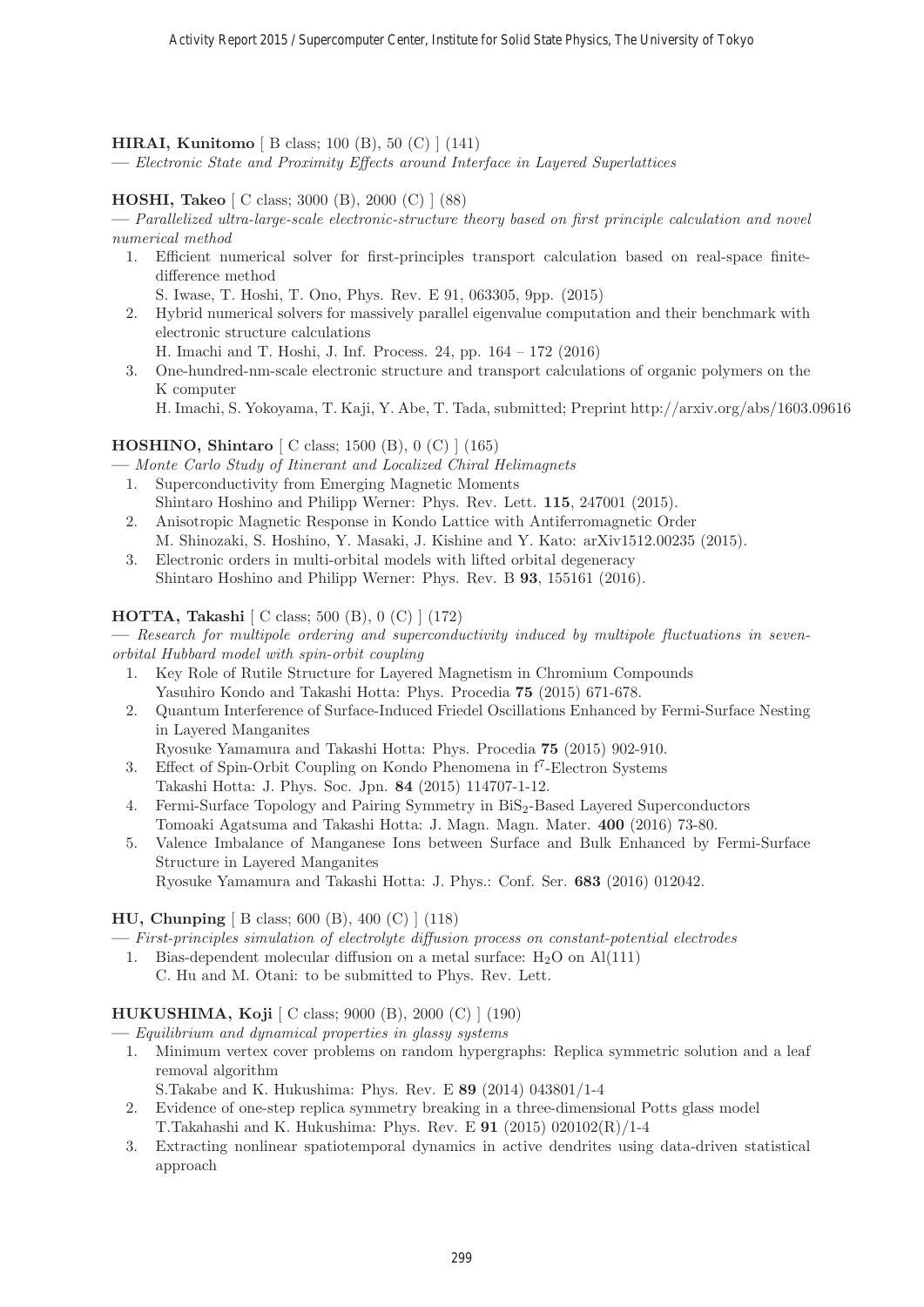T. Omori and K. Hukushima: J. of Phys.: Conf. Seri. **699** (2016) 012011/1-8

- 4. Event-chain algorithm for the Heisenberg model: Evidence for z 1 dynamic scaling Y. Nishikawa, M. Michel, W. Krauth, and K.Hukushima: Phys. Rev. E **92** (2015) 063306/1-5
- 5. Free-energy landscape and nucleation pathway of polymorphic minerals from solution in a Potts lattice-gas model
	- A. Okamoto, T. Kuwatani, T. Omori and K. Hukushima: Phys. Rev. E **92** (2015) 042130/1-9
- 6. Eigenvalue analysis of an irreversible random walk with skew detailed balance conditions Y. Sakai and K. Hukushima: Phys. Rev. E **93** (2016) 043318/1-13.

**IGARASHI, Ryo** [ C class; 2500 (B), 2000 (C) ] (221)

- **—** Development of parallelized MPS algorithm and its application to various frustrated systems
- **—** GPU parallelization of MPS algorithm and its application to various frustrated systems

# **IKUHARA, Yuichi** [ C class; 4500 (B), 2700 (C) ] (69)

- **—** Study of atomic structure and electronic states of interfaces and dislocations
- **—** First-Principles Study of Atomic and Electronic Structure of Grain Boundaries
	- 1. Atomic-Scale Structure and Local Chemistry of CoFeB-MgO Magnetic Tunnel Junctions Z.C. Wang, M. Saito, K.P. McKenna, S. Fukami, H. Sato, S. Ikeda, H. Ohno, and Y. Ikuhara: Nano Lett. **16** (2016) 1530-1536.

# **IMADA, Masatoshi** [ C class; 9000 (B), 4400 (C) ] (144)

**—** Numerical studies on ab initio low-energy effective models for thin films of cuprates by high-precision variational wave functions

**—** Numerical studies on photoinduced superconductivity in two dimensional doped Hubbard model by high-precision variational wave functions

- 1. Ab initio Studies on Magnetism in the Iron Chalcogenides FeTe and FeSe Motoaki Hirayama, Takahiro Misawa, Takashi Miyake, Masatoshi Imada: J. Phys. Soc. Jpn. **84** (2015) 093703.
- 2. Hidden fermionic excitation in the superconductivity of the strongly attractive Hubbard model Shiro Sakai, Marcello Civelli, Yusuke Nomura, and Masatoshi Imada: Phys. Rev. B **92** (2015) 180503.
- 3. Exciton Lifetime Paradoxically Enhanced by Dissipation and Decoherence: Toward Efficient Energy Conversion of a Solar Cell
	- Yasuhiro Yamada, Youhei Yamaji, and Masatoshi Imada: Phys. Rev. Lett. **115** (2015) 197701.
- 4. Time-dependent many-variable variational Monte Carlo method for nonequilibrium strongly correlated electron systems
	- Kota Ido, Takahiro Ohgoe, and Masatoshi Imada: Phys. Rev. B **92** (2015) 245106.
- 5. Hidden Fermionic Excitation Boosting High-Temperature Superconductivity in Cuprates Shiro Sakai, Marcello Civelli, Yusuke Nomura, and Masatoshi Imada: Phys. Rev. Lett. **116** (2016) 057003.
- 6. Finite-Temperature Variational Monte Carlo Method for Strongly Correlated Electron Systems Kensaku Takai, Kota Ido, Takahiro Misawa, Youhei Yamaji, and Masatoshi Imada: J. Phys. Soc. Jpn. 85 (2016) 034601.
- 7. Tensor network algorithm by coarse-graining tensor renormalization on finite periodic lattices Hui-Hai Zhao, Zhi-Yuan Xie, Tao Xiang, and Masatoshi Imada: Phys. Rev. B **93** (2016) 125115.
- 8. Real-space renormalized dynamical mean field theory Dai Kubota, Shiro Sakai, Masatoshi Imada: to appear in Phys. Rev. B.
- 9. Clues and criteria for designing Kitaev spin liquid revealed by thermal and spin excitations of honeycomb iridates  $Na<sub>2</sub>IrO<sub>3</sub>$ Youhei Yamaji, Takafumi Suzuki, Takuto Yamada, Sei-ichiro Suga, Naoki Kawashima, and Masatoshi Imada: submitted to Phys. Rev. B.
- 10. Modulated Helical Metals at Magnetic Domain Walls of Pyrochlore Iridium Oxides Youhei Yamaji, Masatoshi Imada: submitted to Phys. Rev. B.
- 11. Stabilization of Topological Insulator Emerging from Electron Correlations on Honeycomb Lattice and Its Possible Relevance in Twisted Bilayer Graphene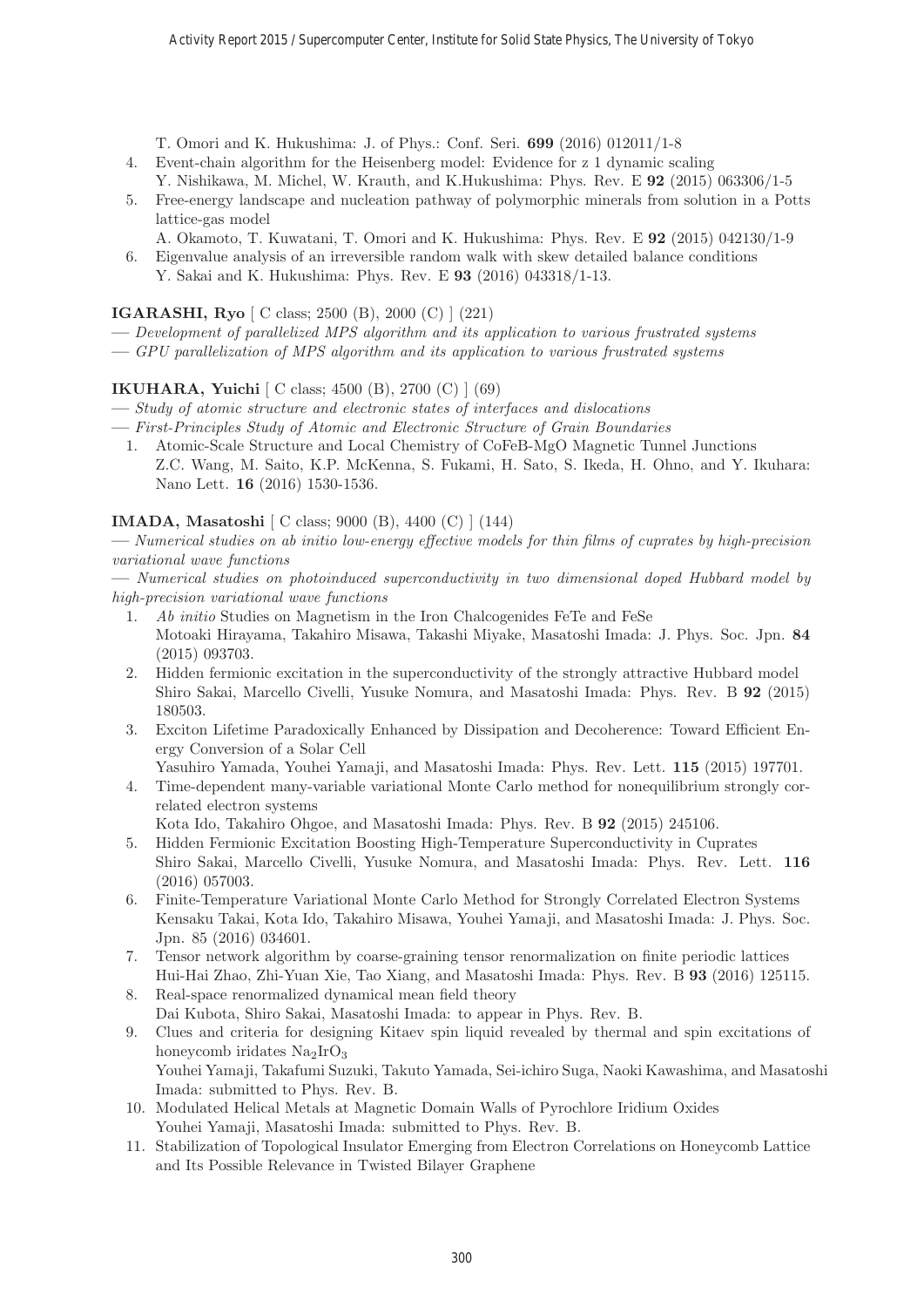Moyuru Kurita, Youhei Yamaji, Masatoshi Imada: submitted to Phys. Rev. B.

12. Clues and criteria for designing Kitaev spin liquid revealed by thermal and spin excitations of honeycomb iridates  $Na<sub>2</sub>IrO<sub>3</sub>$ 

Youhei Yamaji, Takafumi Suzuki, Takuto Yamada, Sei-ichiro Suga, Naoki Kawashima, and Masatoshi Imada : submitted to Phys. Rev. B.

#### **INAGAKI, Kouji** [ C class; 8000 (B), 3700 (C) ] (54)

- **—** First-principles meta-dynamics analysis of Catalytic Referred Etching method (Analysis of atom removal process)
	- 1. Study on the mechanism of platinum-assisted hydrofluoric acid etching of SiC using density functional theory calculations P. V. Bui, A. Isohashi, H. Kizaki, Y. Sano, K. Yamauchi, Y. Morikawa, and K. Inagaki: Appl. Phys. Lett. **107** (2015) 201601.

#### **INAOKA, Takeshi** [ B class; 600 (B), 500 (C) ] (242)

**—** Novel properties of low-dimensional electron systems at solid surfaces and finite electron systems in nanoparticles

1. Tensile-strain effect of inducing the indirect-to-direct band-gap transition and reducing the bandgap energy of Ge

T. Inaoka, T. Furukawa, R. Toma, and S. Yanagisawa: J. Appl. Phys. **118** (2015) 105704 (11 pages).

2. Recent progress in predicting structural and electronic properties of organic solids with the van der Waals density functional

S. Yanagisawa, K. Okuma, T. Inaoka, and I. Hamada: J. Electron Spectrosc. Relat. Phenom. **204** (2015) 159-167.

#### **ISHIHARA, Sumio** [ B class; 1200 (B), 0 (C) ] (167)

- **—** Novel quantum phase and real time dynamics in correlated electron systems
- **—** Numerical analyses of nonequilibrium state in electron-lattice correlated systems
	- 1. Charge Dynamics in a Correlated Fermion System on a Geometrically Frustrated Lattice M. Naka and S. Ishihara, J. Phys. Soc. Jpn. **84**, (2015) 023703.
	- 2. Emergence of charge degrees of freedom under high pressure in the organic dimer-Mott insulator  $\beta'$ -(BEDT-TTF)<sub>2</sub>ICl<sub>2</sub> K. Hashimoto, R. Kobayashi, H. Okamura, H. Taniguchi, Y. Ikemoto, T. Moriwaki, S. Iguchi, M.
	- Naka, S. Ishihara, and T. Sasaki, Phys. Rev. B **92**, (2015) 085149. 3. Photo-Induced Phase Transition in Charge Order Systems –Charge Frustration and Interplay with Lattice–
	- H. Hashimoto, H. Matsueda, H. Seo, and S. Ishihara, J. Phys. Soc. Jpn. **84**, (2015) 113702.
	- 4. Magnetoelectric effect in organic molecular solids
	- M. Naka and S. Ishihara, Scientific Report **6**, (2015) 20781.
	- 5. Ultrafast electronic state conversion at room temperature utilizing hidden state in cuprate ladder system

R. Fukaya, Y. Okimoto, M. Kunitomo, K. Onda, T. Ishikawa, S. Koshihara, H. Hashimoto, S. Ishihara, A. Isayama, H. Yui and T. Sasagawa, Nat. Comm. **6**, (2015) 8519.

6. Observation of momentum-resolved charge fluctuations proximate to the charge-order phase using resonant inelastic x-ray scattering

M. Yoshida, K. Ishii, M. Naka, S. Ishihara, I. Jarrige, K. Ikeuchi, Y. Murakami, K. Kudo, Y. Koike, T. Nagata, Y. Fukada, N. Ikeda and J. Mizuki, Scientific Report **6**, (2015) 23611.

#### **ISHII, Fumiyuki** [ C class; 5000 (B), 4100 (C) ] (65, 66)

**—** First-Principles Calculation of Spin-Orbit Field and Thermopower

**—** Spin-orbit coupling parameters at surfaces and interfaces of semiconductors: first-principles study

- 1. Large Anomalous Nernst Effect in a Skyrmion Crystal Y. P. Mizuta and F. Ishii, arXiv:1601.03510, submitted.
- 2. Spin-split bands of metallic hydrogenated ZnO (10-10) surface: First-principles study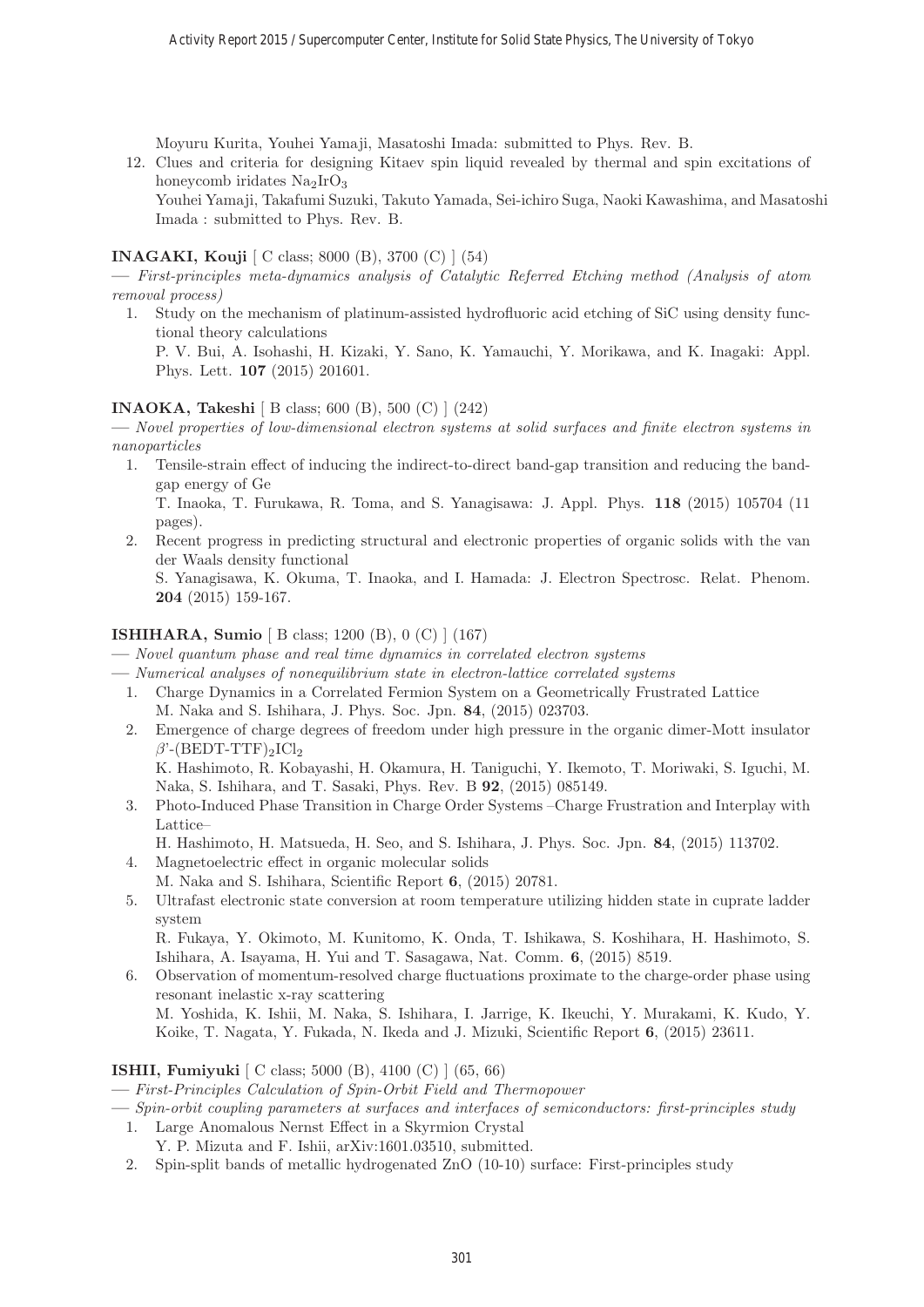M. A. Absor, F. Ishii, H. Kotaka, nd M. Saito, AIP Advances 6, 025309 (2016).

- 3. First-principles study on cubic pyrochlore iridates Y2Ir2O7 and Pr2Ir2O7 F. Ishii, Y. P. Mizuta, T. Kato, T. Ozaki, H. Weng, and S. Onoda, J. Phys. Soc. Jpn. 84, 073703 (2015).
- 4. Persistent spin helix on a wurtzite ZnO (10-10) surface: First-principles density-functional study M. A. Absor, F. Ishii, H. Kotaka, and M. Saito, Applied Physics Express 8, 073006 (2015).

# **ISOBE, Masaharu** [ B class; 400 (B), 0 (C) ] (258)

- **—** Nonequilibirum phase transition in the large scale dense hard sphere molecular dynamics simulation 1. Hard-Sphere Melting and Crystallization with Event-Chain Monte Carlo
	- M. Isobe and W. Krauth: J. Chem. Phys. **143** (2015) 084509.
- 2. Hard Sphere Simulation in Statistical Physics —Methodologies and Applications— M. Isobe: Molecular Simulation, — A special issue on nonequilibrium systems —, (2016) in press.
- 3. Hard Sphere Simulation by Event-Driven Molecular Dynamics : Breakthrough, Numerical Difficulty and Overcoming the Issues
	- M. Isobe: Proceedings Book of Berni Alder's 90th Birthday Symposium. in press.

# **KAGESHIMA, Hiroyuki** [ C class; 1000 (B), 0 (C) ] (117)

**—** Study on formation and property mechanism of semiconductor surfaces/interfaces/defects

# **KAKEHASHI, Yoshiro** [ B class; 200 (B), 0 (C) ] (140)

- **—** First-Principles Momentum Dependent Local Ansatz Theory and Its Application to Fe Compounds
- 1. First-Principles Theory of Momentum-Dependent Local Ansatz for Correlated Electron System S. Chandra and Y. Kakehashi : Physics Procedia **75** (2015) 41-48.
- 2. Molecular Spin Dynamics Analysis of Complex Magnetic Structure on the FCC Lattice in Itinerant Electron System
	- Y. Kakehashi, S. Chandra, and T. Uchida: Physics Procedia **75** (2015) 625-633.
- 3. First-Principles Molecular Spin Dynamics Study on the Magnetic Structure of Mn-Based Alloys with Cu<sub>3</sub>Au-Type Crystal Structure
	- T. Uchida, Y. Kakehashi, and N. Kimura : J. Magn. Magn. Mater. **400C** (2016) 103-106.
- 4. First-Principles Momentum-Dependent Local Ansatz Wavefunction and Momentum Distribution Function Bands of Iron

Y. Kakehashi and S. Chandra : J. Phys. Soc. Jpn. **85** (2016) 043707/1-5.

# **KAMIHARA, Yoichi** [ B class; 400 (B), 0 (C) ] (136)

**—** Theoretical research on dissociation of N2 and H2 for designing new ammonia synthesis catalysts

# **KASAI, Hideaki** [ C class; 7500 (B), 3900 (C) ] (56)

- **—** Quantum Effects of Hydrogen and Oxygen Reactions on Solid Surfaces.
- **—** Investigations of hydrogen and oxygen reactions on oxide surfaces and interfaces
	- 1. Quantum states of hydrogen atom on Pd(110) surface Allan Abraham B. Padama, Hiroshi Nakanishi, Hideaki Kasai: App. Surf. Sci. **359** (2015) 687-691.
	- 2. A computational study on the effect of local curvature on the adsorption of oxygen on singlewalled carbon nanotubes
		- Joaquin Moreno, Susan Aspera, Melanie David, Hideaki Kasai: Carbon, **94** (2015) 936-941.
	- 3. A theoretical study of how C2-substitution affects alkaline stability in imidazolium-based anion exchange membranes

Ryo Tsuchitani, Hiroshi Nakanishi, Hideyuki Shishitani, Susumu Yamaguchi, Hirohisa Tanaka, Hideaki Kasai: Solid State Inonics, **278** (2015) 5-10.

- 4. Surface magnetism in  $\alpha$  PbO induced by Fe interstitials Elvis Arguelles, Shuichi Amino, Susan Aspera, Hiroshi Nakanishi, Hideaki Kasai: J. Phys. Soc. Jpn. **84** (2015) 45002/1-2.
- 5. Effect of oxygen vacancy on the adsorption of O2 on anatase TiO2(001): a DFT-based study Nguyen Hoang Linh, Tien Quang Nguyen, Wilson Agerico Di ˜no, Hideaki Kasai: Surf. Sci. **633**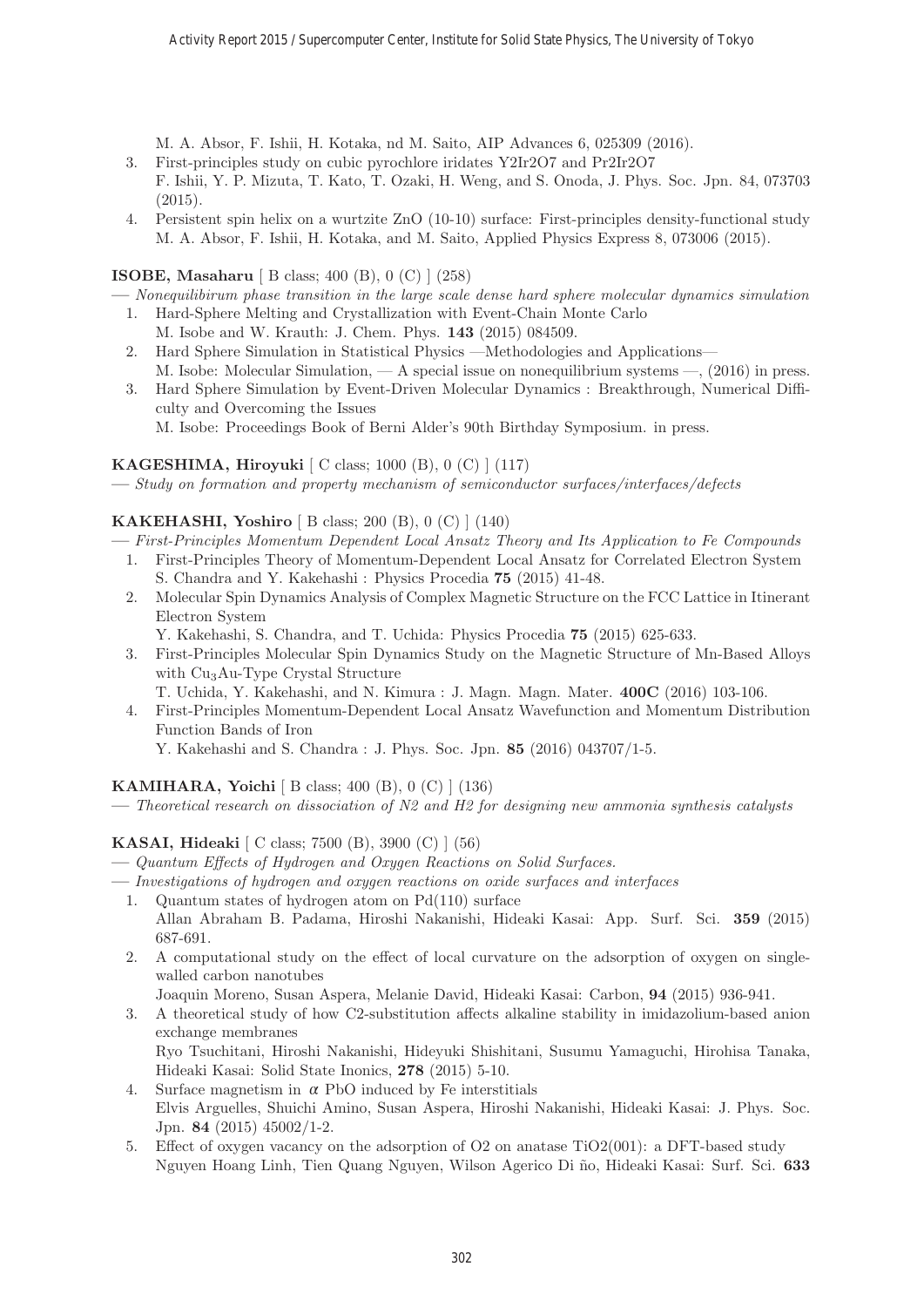(2015) 38-45.

6. Oxygen reduction reaction on neighboring Fe-N4 and quaternary-N sites of pyrolized Fe/N/C catalyst

Adhitya Gandaryus Saputro, Hideaki Kasai: Phys. Chem. Chem. Phys. **17** (2015) 3059-3071.

7. A Theoretical Study on the Adsorption of CO2 on CuO(110) Surface

- Joaquin Lorenzo Valmoria Moreno, Ryan Lacdao Arevalo, Mary Clare Sison Escaño, Allan Abraham Bustria Padama, Hideaki Kasai: J. Phys. Soc. Jpn. **84** (2015) 015003/1-2.
- 8. Mechanism of dopachrome tautomerization into 5,6-dihydroxyindole-2-carboxylic acid catalyzed by Cu(II) based on quantum chemical calculations Ryo Kishida, Adhitya Gandaryus Saputro, Hideaki Kasai: Biochim. Biophys. Acta **1850** (2015) 281-286.
- 9. First-Principles Study of Nitric Oxide Oxidation on Pt(111) versus Pt Overlayer on 3d Transition Metals

Ryan Lacdao Arevalo, Mary Clare Sison Escano, Hideaki Kasai: J. Vac. Sci. Technol. A **33**  $(2015)$  021402/1-8.

- 10. Interstitial impurity-induced in  $\alpha$ -PbO surface Elvis Arguelles, Shuichi Amino, Susan Aspera, Hiroshi Nakanishi, Hideaki Kasai: J. Phys.: Condens. Matter **27** (2015) 016002/1-7.
- 11. First principles study of N and H atoms adsorption and NH formation on Pd(111) and Pd3Ag(111) surfaces

Bhume Chantaramolee, Allan Abraham Bastria Padama, Hideaki Kasai, Yogi Wibisono Budhi: J. Membr. Sci. **474** (2015) 57-63.

# **KASAMATSU, Shusuke** [ C class; 2500 (B), 0 (C) ] (15)

**—** First-principles analysis of the dielectric response at metal/oxide interfaces

- 1. First-principles calculation of charged capacitors under open-circuit conditions using the orbitalseparation approach
	- S. Kasamatsu, S. Watanabe, and S. Han: Phys. Rev. B **92** (2015) 115124.
- 2. Emergence of Negative Capacitance in Multidomain Ferroelectric-Paraelectric Nanocapacitors at Finite Bias
	- S. Kasamatsu, S. Watanabe, C. S. Hwang, and S. Han: Adv. Mater. **28** (2016) 335.

# **KATO, Takeo** [ B class; 800 (B), 0 (C) ] (245)

**—** Numerical research of many-body effects on phonon transport by a quantum Monte Carlo method

# **KAWAKAMI, Norio** [ C class; 5000 (B), 800 (C) ] (27)

**—** Correlation Effects in Nonequilibrium/Inhomogeneous Cold Atom Systems

**—** Topologically nontrivial phases and nonequilibrium phenomena in strongly correlated superlattice and quasiperiodic systems

- 1. Drag dynamics in one-dimensional Fermi systems Jun'ichi Ozaki, Masaki Tezuka and Norio Kawakami: Phy. Rev. A **92** (2015) 023607.
- 2. Large and small Fermi-surface spin density waves in the Kondo lattice model R. Peters and N. Kawakami: Phys. Rev. B **92** (2015) 075103.
- 3. Restoration of topological properties at finite temperatures in a heavy-fermion system Tsuneya Yoshida, Robert Peters, and Norio Kawakami: Phy. Rev. B **93** (2016) 045138.
- 4. Unveiling hidden topological phases of a one-dimensional Hadamard quantum walk Hideaki Obuse, Janos K. Asboth, Yuki Nishimura, and Norio Kawakami: Phys. Rev. B **92** (2015) 045424.
- 5. Laser-induced Kondo effect in ultracold alkaline-earth fermions Masaya Nakagawa and Norio Kawakami: Phys. Rev. Lett. 115 (2015) 165303.

# **KAWAMURA, Hikaru** [ B,C class; 10100 (B), 0 (C) ] (196, 198)

- **—** Numerical simulations on statistical models of earthquakes
- **—** Novel order in frustrated magnets
- 1. Static and dynamical spin correlations of the  $S = 1/2$  random-bond antiferromagnetic Heisenberg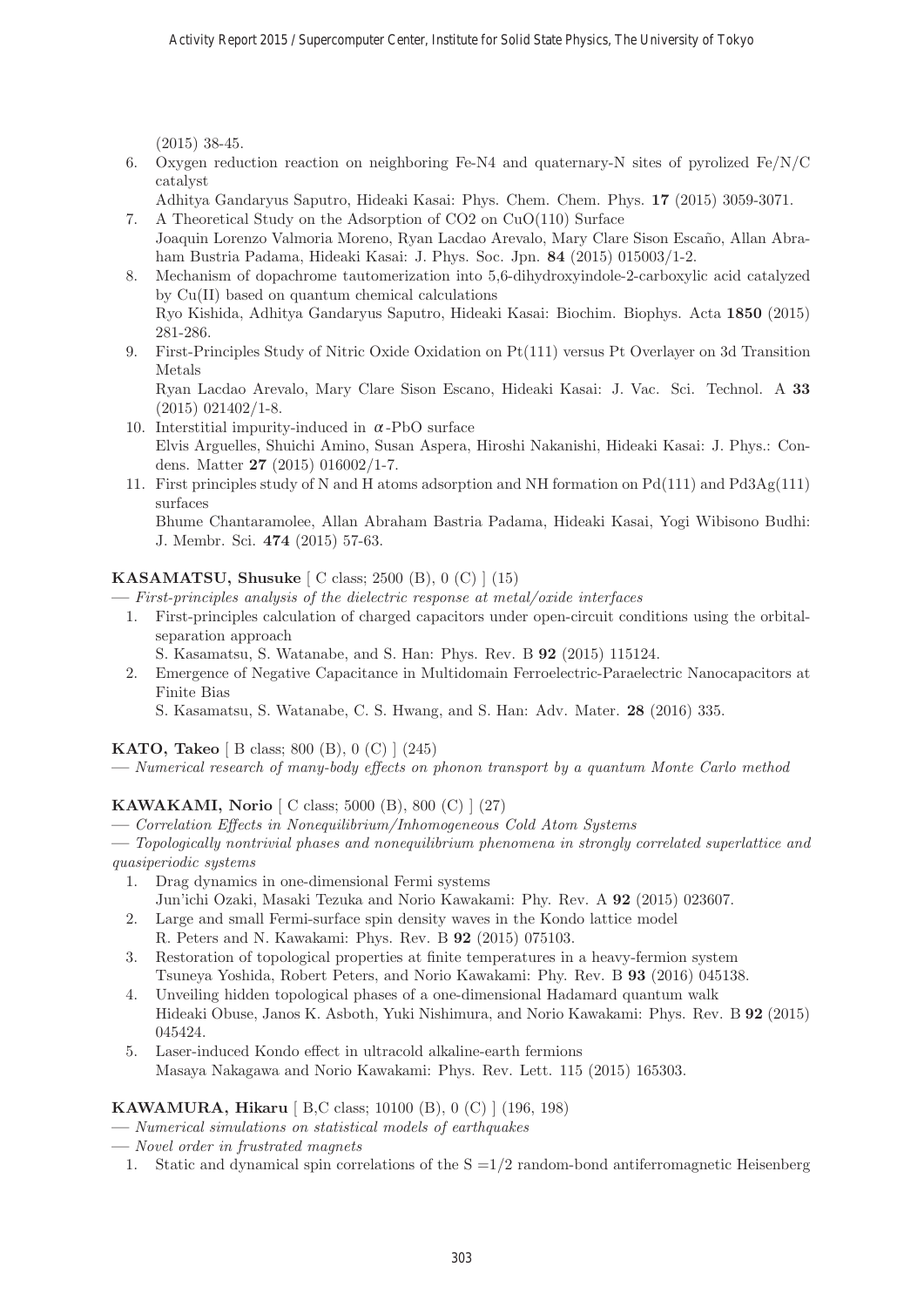model on the triangular and kagome lattices

- T. Shimokawa, K. Watanabe and H. Kawamura: Phys. Rev. B 92, 134407/1-12 (2015).
- 2. Low-temperature magnetic properties of the Kondo lattice model in one dimension S. Minami and H. Kawamura: J. Phys. Sco. Jpn. 84, 044702/1-8 (2015).
- 3. Dynamics of earthquake nucleation process represented by the Burridge -Knopoff model Y. Ueda, S. Morimoto, S. Kakui, T. Yamamoto and H. Kawamura: Euro. Phys. J. B 88, 235/1-24 (2015).

# **KAWASHIMA, Naoki** [ C,E class; 20500 (B), 4400 (C) ] (181)

**—** Possibility of Supersolid in Helium 4 Adsorbed on Graphite Surface

- 1. SU(N) Heisenberg model with multicolumn representations Tsuyoshi Okubo, Kenji Harada, Jie Lou, Naoki Kawashima: Phys. Rev. B **92** (2015) 134404/1-5.
- 2. Scaling relation for dangerously irrelevant symmetry-breaking fields Tsuyoshi Okubo, Kosei Oshikawa, Hiroshi Watanabe, Naoki Kawashima : Phys. Rev. B **91** (2015) 174417/1-4.

# **KITAO, Akio** [ C class; 5000 (B), 2500 (C) ] (203)

**—** Efficient sampling simulation of the soft modes significantly contribute to protein properties

- 1. Nontargeted Parallel Cascade Selection Molecular Dynamics for Enhancing the Conformational Sampling of Proteins.
	- R. Harada and A. Kitao: J. Chem. Theory Comput.Nature Comm. **11** (2015) 5493.
- 2. Monte Carlo Sampling with Linear Inverse Kinematics for Simulation of Protein Flexible Regions. S. Hayward and A. Kitao: J. Chem. Theory Comput. **11** (2015) 3895.
- 3. Gate-controlled proton diffusion and protonation-induced ratchet motion in the stator of the bacterial flagellar motor.

Y. Nishihara and A. Kitao: Proc. Natl. Acad. Sci. **112** (2015) 7737.

#### **KIZAKI, Hidetoshi** [ C class; 2000 (B), 0 (C) ] (104)

- **—** Pt stepped structure dependence for oxygen reduction reaction in fuel cell
	- 1. Study on the mechanism of platinum-assisted hydrofluoric acid etching of SiC using density functional theory calculations P. V. Bui, A. Isohashi, H. Kizaki, Y. Sano, K. Yamauchi, Y. Morikawa and K. Inagaki: Applied Physics Letters **107** (2015)  $201601/1 - 3$

# **KOBAYASHI, Katsuyoshi** [ B class; 400 (B), 200 (C) ] (128)

- **—** Search for electronic properties of new nanoscale interfaces
	- 1. Electronic states of SnTe and PbTe (001) monolayers with supports K. Kobayashi: Surf. Sci. **639** (2015) 54.

# **KOBAYASHI, Nobuhiko** [ C class; 9500 (B), 2400 (C) ] (52)

**—** First-principles study of quantum transport in nanostructures

- 1. Correlation between thermal fluctuation effects and phase coherence factor in carrier transport of single-crystal organic semiconductors T. Fukami, H. Ishii, N. Kobayashi, T. Uemura, K. Sakai, Y. Okada, J. Takeya, and K. Hirose: Appl. Phys. Lett. **106** (2015) 143302.
- 2. Electronic Band Structure of Various TiN/MgO Superlattices
	- K. Kobayashi, H. Takaki, N. Kobayashi, and K. Hirose: JPS Conf. Proc. **5** (2015) 011013.
- 3. Wave Packet Dynamical Calculations for Charge Transport of Organic Semiconductors: Role of Molecular Vibrations and Trap Potentials H. Ishii, N. Kobayashi, K. Hirose, Mol. Cryst. Liq. Cryst. **620** (2015) 2-9.
- 4. First-principles calculations of thermoelectric properties of TiN/MgO superlattices: The route for an enhancement of thermoelectric effects in artificial nanostructures H. Takaki, K. Kobayashi, M. Shimono, N. Kobayashi, and K. Hirose, J. Appl. Phys. **119**, 014302 (2016).
- 5. Confinement of the Pt(111) Surface State in Graphene Nanoislands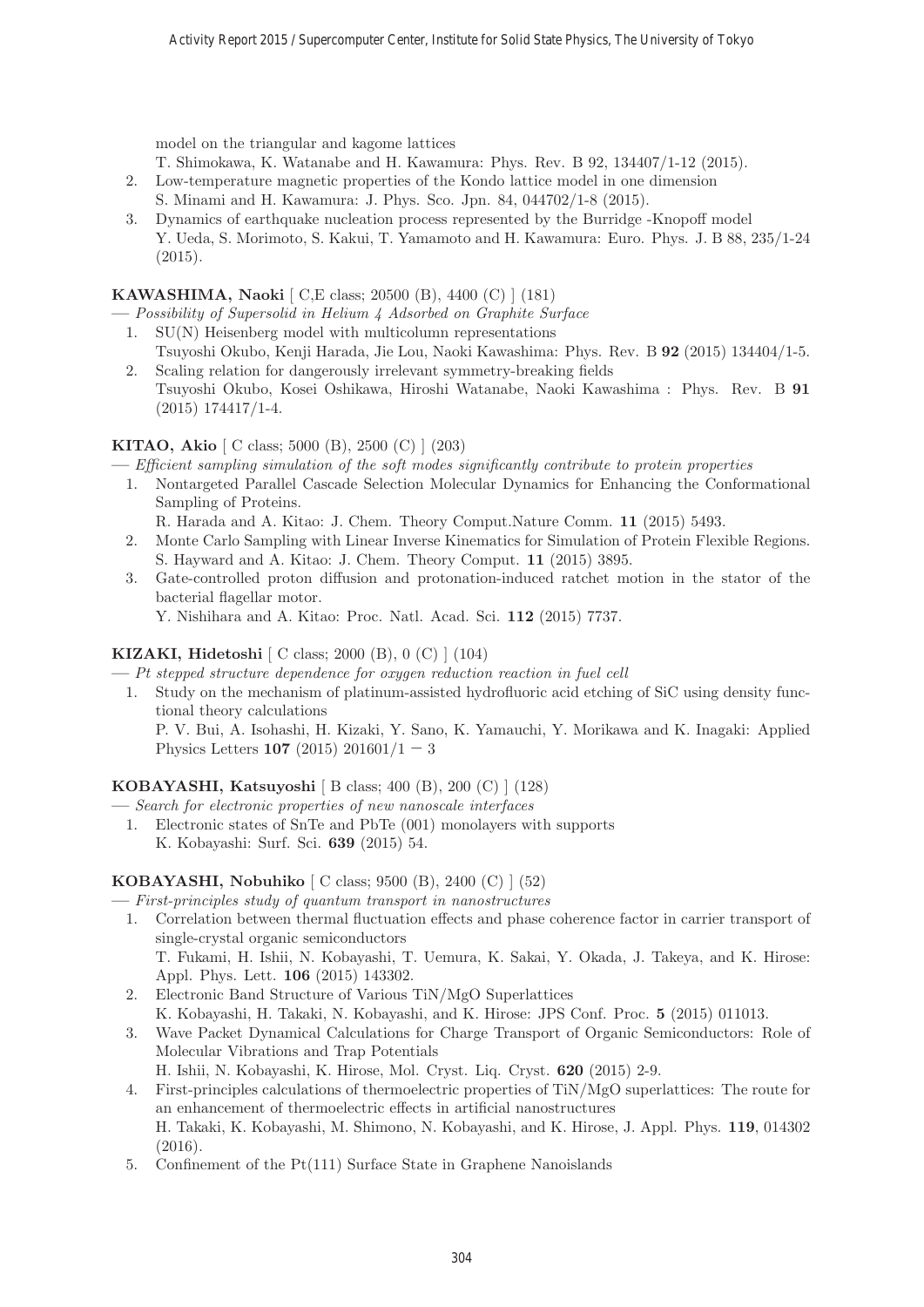H. W. Kim, S. Takemoto, E. Minamitani, T. Okada, T. Takami, K. Motobayashi, M. Trenary, M. Kawai, N. Kobayashi, and Y. Kim, J. Phys. Chem. C **120**, 345-349 (2016).

6. Emergence of charge coherence in soft molecular organic semiconductors by suppressing thermal fluctuations

K. Sakai, Y. Okada, T. Uemura, J. Tsurumi, R. Hausermann, H. Matsui, T. Fukami, H. Ishii, N. Kobayashi, K. Hirose and J. Takeya, NPG Asia Materials, **8**, e252 (2016).

**KOGA, Akihisa** [ C class; 7500 (B), 0 (C) ] (148)

- **—** Superconductivity and ordered phases in correlated fermion systems with internal degree of freedom
- **—** Spin-orbit coupling in strongly correlated electron systems with orbital degeneracy
	- 1. Phase transitions in the Hubbard model for the bismuth nickelate S. Kojima, J. Nasu, A. Koga: arXiv:1604.05916.
	- 2. Finite Temperature Phase Transitions in the SU(N) Hubbard model H. Yanatori and A. Koga: arXiv:1603.02647.
	- 3. Phase diagram and collective excitation in excitonic insulator: from the orbital physics viewpoint J. Nasu, T. Watanabe, M. Naka, S. Ishihara: arXiv:1602.07831.
	- 4. Fermionic response from fractionalization in an insulating two-dimensional magnet J. Nasu, J. Knolle, D. L. Kovrizhin, Y. Motome, R. Moessner: arXiv:1602.05277.
	- 5. Fractional Spin Fluctuation as a Precursor of Quantum Spin Liquids: Majorana Dynamical Mean-Field Study for the Kitaev Model
		- J. Yoshitake, J. Nasu, Y. Motome, arXiv:1602.05253.
	- 6. Finite Temperature Properties of Three-Component Fermion Systems in Optical Lattice H. Yanatori and A. Koga: J. Phys. Soc. Jpn. **85** (2016) 014002.
	- 7. Magnetic Three States of Matter: A Quantum Monte Carlo Study of Spin Liquids Y. Kamiya, Y. Kato, J. Nasu, Y. Motome: Phys. Rev. B **92** (2015) 100403.
	- 8. Thermal fractionalization of quantum spins in a Kitaev model: Temperature-linear specific heat and coherent transport of Majorana fermions
		- J. Nasu, M. Udagawa, Y. Motome: Phys. Rev. B **92** (2015) 115122.
	- 9. Thermodynamics of Chiral Spin Liquids with Abelian and Non-Abelian Anyons J. Nasu, Y. Motome: Phys. Rev. Lett. **115** (2015) 087203.
	- 10. Transport properties for a quantum dot coupled to normal leads with pseudogap B. Hara, A. Koga, and T. Aono: Phys. Rev. B **92** (2015) 081103.
	- 11. DMFT Study for Valence Fluctuations in the Extended Periodic Anderson Model R. Shinzaki, J. Nasu, and A. Koga: J. Phys.: Conf. Ser. **683** (2016) 012041.
	- 12. Intersite electron correlations in a Hubbard model on inhomogeneous lattices N. Takemori, A. Koga, and H. Hafermann: J. Phys.: Conf. Ser. **683** (2016) 012040.
	- 13. Spin correlation and Majorana spectrum in chiral spin liquids in a decorated-honeycomb Kitaev model
		- J. Nasu and Y. Motome: J. Phys.: Conf. Ser. **683** (2016) 012037.
	- 14. Phase Diagram of the Kitaev-type Model on a Decorated Honeycomb Lattice in the Isolated Dimer Limit

J. Nasu and Y. Motome: Physics Procedia **75** (2015) 755-762.

- 15. Low-energy Majorana states in spin liquid transitions in a three-dimensional Kitaev model J. Nasu, M. Udagawa, Y. Motome: J. Phys.: Conf. Ser. **592** (2015) 012115.
- 16. DMFT study of the local correlation effects in quasi-periodic system N. Takemori and A. Koga, J. Phys.: Conf. Ser. **592** (2015) 012038.

**KOTA, Yohei** [ B class; 600 (B), 400 (C) ] (115)

**—** Analysis of magnetic anisotropy energy in corundum-type Cr2O3 and Fe2O3

- 1. Theoretical Simulation of the Hydrostatic Pressure Effect on the N´eel Temperature in Corundum-Type  $Cr_2O_3$ 
	- Y. Kota: J. Phys. Soc. Jpn. (submitted)

**KOURA, Akihide** [ C class; 1500 (B), 1600 (C) ] ()

**—** Ab initio molecular dynamics study for the static structure of the network forming glass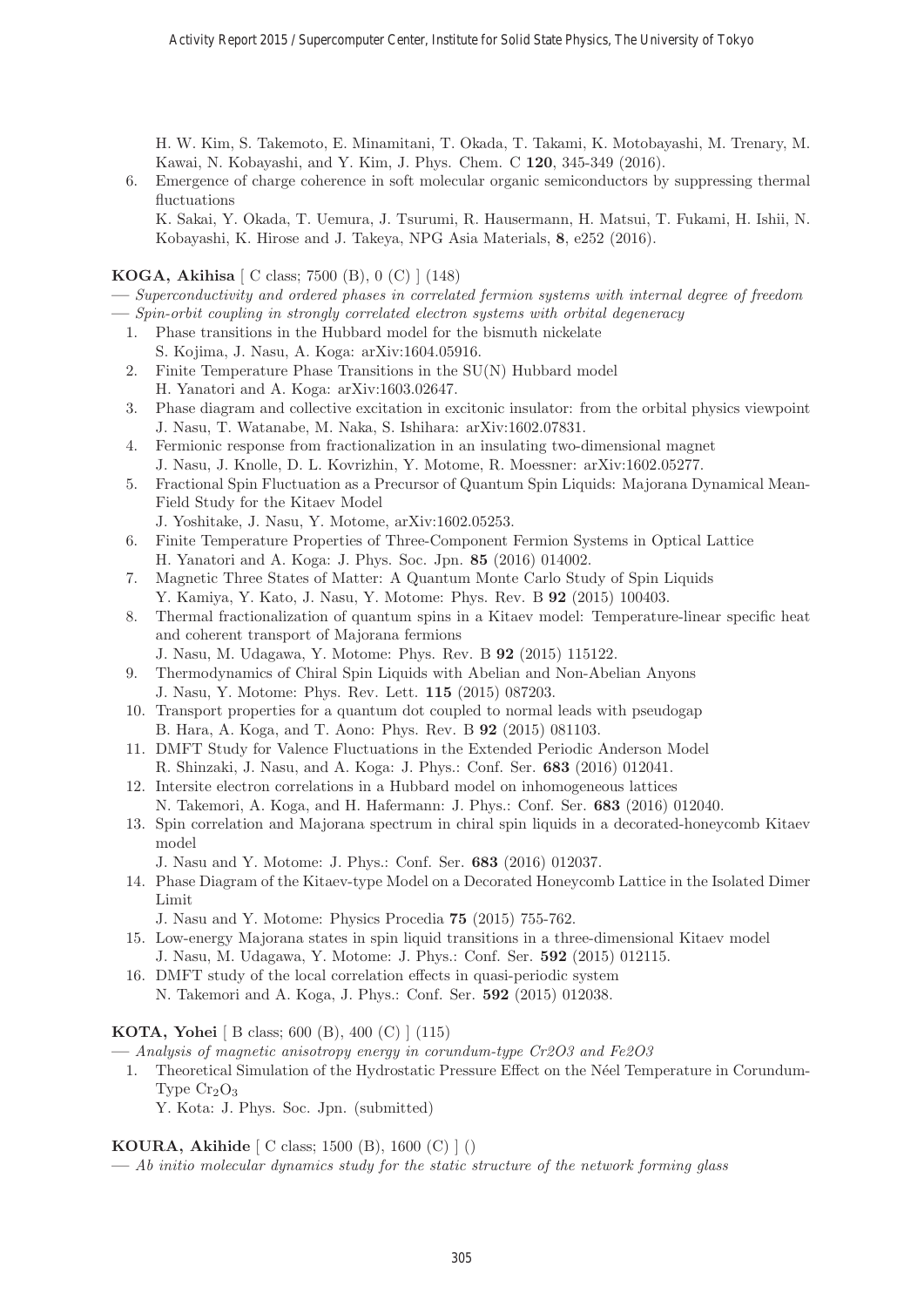**KUNISADA, Yuji** [ C class; 5500 (B), 0 (C) ] (76)

**—** Development of Oxygen Storage Materials and Analysis of Hydrogen Embrittlement Properties of Steel

**—** Development of Measurement Technique of Local Optical Property and Analysis of Hydrogen Embrittlement Properties of Steel

- 1. Hindered Rotational Physisorption States of  $H_2$  on Ag(111) Surfaces Y. Kunisada, H. Kasai: Phys. Chem. Chem. Phys. **17** (2015) 19625.
- 2. Salt-assisted combustion synthesis of Ca- $\alpha$ -SiAlON: Eu<sup>2+</sup> phosphors G. Saito, J. Niu, X. Yi, Y. Kunisada, N. Sakaguchi, T. Akiyama: J. Alloy. Compd. in press.
- 3. fcc 鉄 (111) 表面近傍での空孔形成における水素原子の影響 國貞雄治,坂口紀史: 金属学会誌 **79** (2015) 447.

**KUROKI, Kazuhiko** [ C class; 1500 (B), 0 (C) ] (163)

**—** Study on the enhanced pairing due to peculiar hoppings in the iron-based superconductors

- 1. Asymmetry of superconductivity in hole- and electron-doped cuprates: explanation within twoparticle self-consistent analysis for the three-band Model D. Ogura, K. Kuroki, Phys. Rev. B **92** (2015) 144511/1-5.
- 2. Minimal electronic model for a layered nitride halide superconductor  $\beta$ -ZrNCl H. Tanaka, K. Suzuki, H.Usui, K. Kuroki, J. Phys. Soc. Jpn. **84** (2015) 124706/1-7.
- 3. Origin of the non-monotonic variance of  $T_c$  in the 1111 iron based superconductors with isovalent doping

H. Usui, K. Suzuki, K. Kuroki, Scientific Reports **5** (2015) 11399/1-8.

- 4. Theoretical aspects of the study of the new bismuth chalcogenide based superconductors H. Usui, K. Kuroki, Nov. Supercond. Mater. **1** (2015) 50-63 (invited review)
- 5. Iron-Based Superconductors: current status of materials and pairing mechanism H. Hosono, K. Kuroki, Physica C **514** (2015) 399-422 (invited review)

# **KUSAKABE, Koichi** [ C class; 1500 (B), 0 (C) ] (241)

**—** Simulation of quantum response of graphene quantum devices

- 1. Theoretical Analysis on Pseudo-Degenerate Zero-Energy Modes in Vacancy-Centered Hexagonal Armchair Nanographene Naoki Morishita, Gagus Ketut Sunnardianto, Satoaki Miyao, Koichi Kusakabe: submitted to J. Phys. Soc. Jpn.: preprint arXiv:1604.06841
- 2. Systematic study of the effect of H adsorption on the rate of electron transfer in graphene Gagus Ketut Sunnardianto, Isao Maruyama, Koichi Kusakabe: Journal of Computational and Theoretical Nanoscience, in press.
- 3. Dissociation-chemisorption pathways of H2 molecule on graphene activated by a hydrogenated mono-vacancy V11

Gagus Ketut Sunnardianto, Isao Maruyama, Koichi Kusakabe: Journal of Advanced Science, Engineering and Medicine, in press.

# **KUWABARA, Akihide** [ C class; 2000 (B), 0 (C) ] (103)

**—** First principles calculation of point defects in electrodes of solid oxide fuel cells

# **MASAKI-KATO, Akiko** [ C class; 8000 (B), 4100 (C) ] (188)

**—** Quantum Monte Carlo Simulations of Interacting Bosons on Kagome lattices with the Parallelized Multi-Worm Algorithm

**—** Development and Application of the Quantum Monte Carlo Method for Critical Phenomena of Random Bosonic Systems

# **MATSUKAWA, Hiroshi** [ C class; 2500 (B), 0 (C) ] ()

**—** Physics of Friction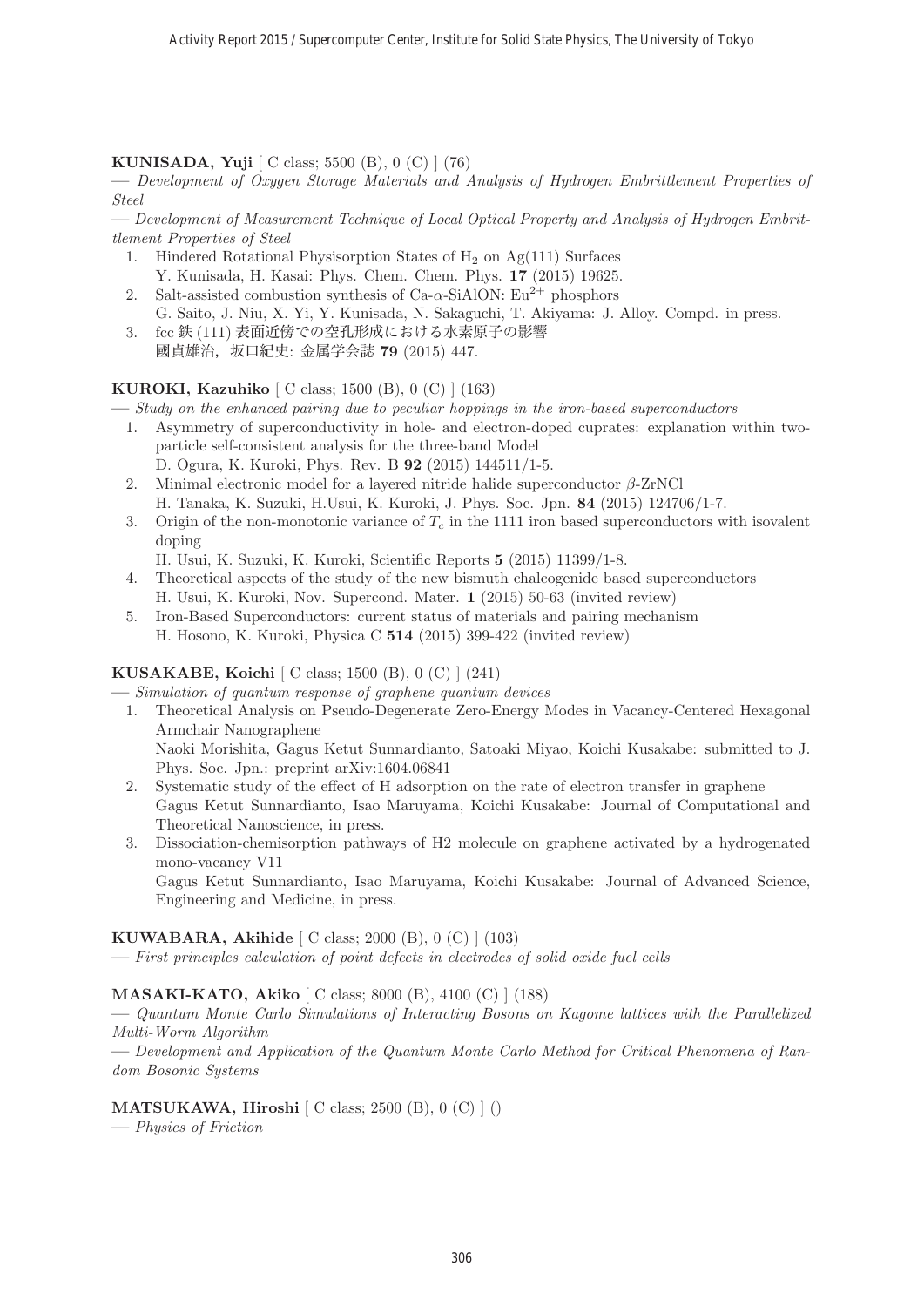# **MATSUSHITA, Katsuyoshi** [ C class; 3000 (B), 0 (C) ] (229)

- **—** Simulation of collective migrations induced by the cell-cell adhesion and the cell polarity
- **—** Simulation of Cell-Cell Adhesion control of Collective Cell Motion
- 1. Collective Migration of Repulsively Interacting Cells Katsuyoshi Matsushita: Proceedings of the 21th symposium on simulations of traffic flow, pp

# **MISAWA, Takahiro** [ C class; 3500 (B), 2200 (C) ] (154)

**—** Improvement of many-variable variational Monte Carlo method and its application to iron-based superconductors

- 1. Finite-Temperature Variational Monte Carlo Method for Strongly Correlated Electron Systems K. Takai, K. Ido, T. Misawa, Y. Yamaji, and M. Imada, J. Phys. Soc. Jpn. **85** (2016) 034601.
- 2. Ab initio Studies of Magnetism in the Iron Chalcogenides FeTe and FeSe M. Hirayama, T. Misawa, K. Miyake, and M. Imada, J. Phys. Soc. Jpn. **84** (2015) 093703.

# **MIURA, Yoshio** [ B class; 600 (B), 0 (C) ] (127)

**—** A first-principles study on magneto-crystalline anisotropy of ferromagnetic metal interfaces with spinel barrier

# **MIYAKE, Takashi** [ C class; 1000 (B), 0 (C) ] (113)

**—** First-principles study of magnet materials and spin-orbit systems

- 1. Weyl node and spin texture in trigonal tellurium and selenium M. Hirayama, R. Okugawa, S. Ishibashi, S. Murakami and T. Miyake: Phys. Rev. Lett. **114** (2015) 206401.
- 2. Nitrogen as the best interstitial dopant among  $X = B$ , C, N, O, and F for strong permanent magnet  $NdFe_{11}TiX$ : First-principles study

Y. Harashima, K. Terakura, H. Kino, S. Ishibashi and T. Miyake: Phys. Rev. B **92** (2015) 184426.

# **MIYASHITA, Seiji** [ C class; 3000 (B), 1800 (C) ] (218)

**—** Dynamical phase transitions under time dependent external fields

1. Realization of thermal equilibrium in inhomogeneous magnetic systems by the Landau-Lifshitz-Gilbert equation with stochastic noise, and its dynamical aspects

M. Nishino and S. Miyashita: Phys. Rev. B **91**, 134411/1-13 (2015).

2. Termination of the Berezinskii-Kosterlitz-Thouless phase with a new critical universality in spincrossover systems

M. Nishino, S. Miyashita: Phys. Rev. B **92**, 184404/1-7 (2015).

- 3. Computation of ESR spectra from the time evolution of the magnetization: Comparison of autocorrelation and Wiener-Khinchin-relation-based methods
	- H. Ikeuchi, H. De Raedt, S. Bertaina, S. Miyashita: Phys. Rev. B **92**, 214431/1-15 (2015).
- 4. Ordering phenomena of high-spin/low-spin states in stepwise spin-crossover materials described by the ANNNI model

H. Watanabe, K. Tanaka, N. Brefuel, H. Cailleau, J. F. Letard, S. Ravy, P. Fertey, M. Nishino, S. Miyashita and E. Collet: Phys. Rev. B. **93**, 014419/1-12 (2016).

- 5. Quantum Stoner-Wohlfarth Model
	- T. Hatomura, B. Barbara and S. Miyashita: Phys. Rev. Lett. **116**, 037203/1-5 (2016).
- 6. Equilibrium, metastability, and hysteresis in a model spin-crossover material with nearest-neighbor antiferromagnetic-like and long-range ferromagnetic-like interactions P.A. Rikvold, G. Brown, S. Miyashita, C. Omand and M. Nishino: Phys. Rev. B. **93**, 064109/1-13 (2016).

#### **MORIKAWA, Yoshitada** [ C,E class; 21500 (B), 4200 (C) ] (47)

**—** First-principles statistical thermodynamics simulations on the structure and reactivity of heterogeneous catalysts

1. First-principles investigation of the GaN growth process in carbon-added Na-flux method T. Kawamura, H. Imabayashi, M. Maruyama, M. Imade, M. Yoshimura, Y. Mori, and Y. Morikawa: Phys. Status Solidi B **252** (2015) 1084-1088.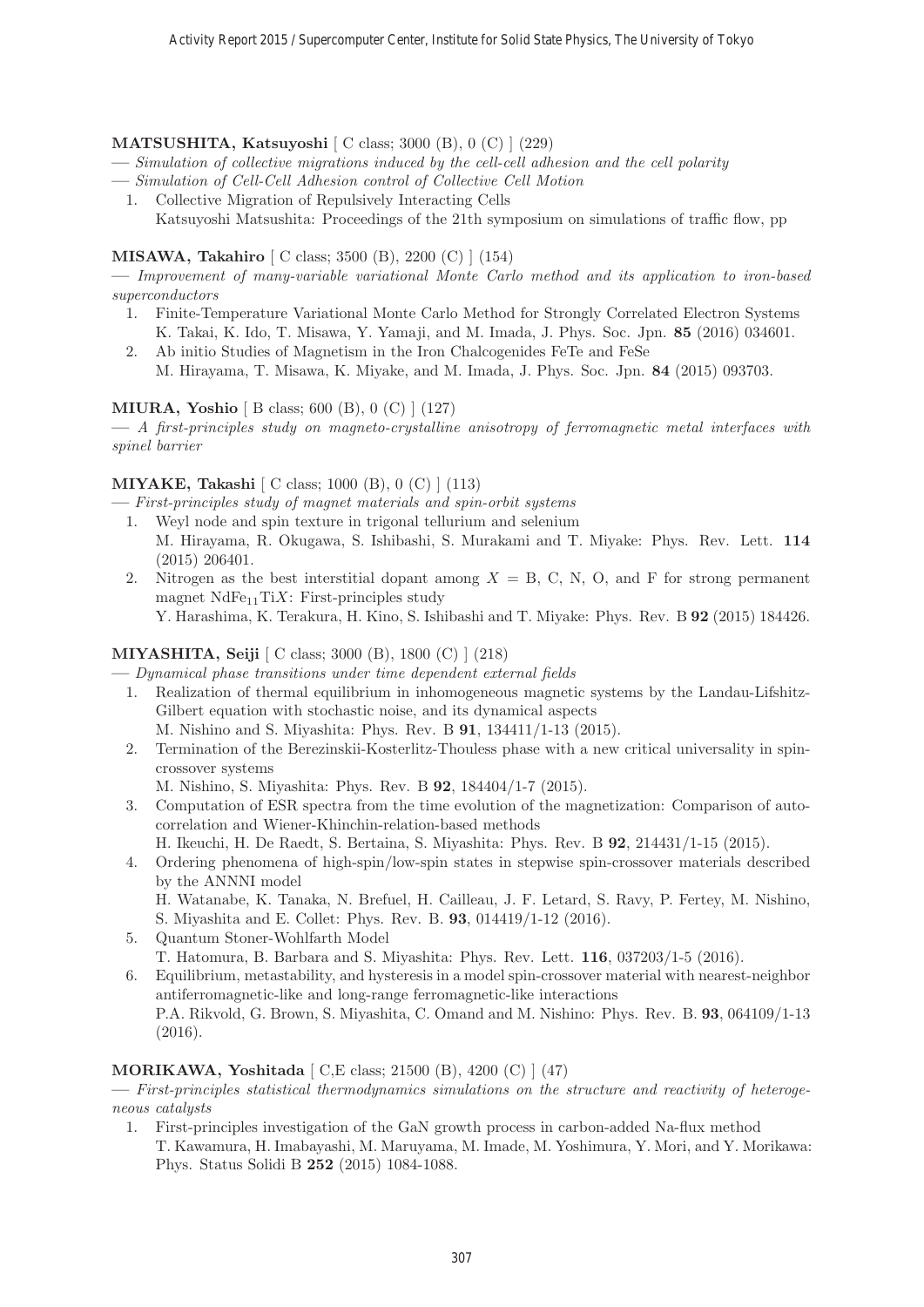- 2. Study on the mechanism of platinum-assisted hydrofluoric acid etching of SiC using density functional theory calculations P.V. Bui, A. Isohashi, H. Kizaki, Y. Sano, K. Yamauchi, Y. Morikawa, and K. Inagaki: Appl. Phys. Lett. **107** (2015) 201601.
- 3. Mechanism for enhanced single-crystal GaN growth in the C-assisted Na-flux method T. Kawamura, H. Imabayashi, M. Maruyama, M. Imade, M. Yoshimura, Y. Mori, and Y. Morikawa: Appl. Phys. Express **9** (2015) 015601.
- 4. Density Functional Theory Investigationsj of Ferrocene-Terminated Self-Assembled Monolayers: Electronic State Changes Induced by Electric Dipole Field of Coadsorbed Species Y. Yokota, S. Akiyama, Y. Kaneda, A. Imanishi, K. Inagaki, Y. Morikawa, and K. Fukui: J. Phys. Chem. C **120** (2016) 8684-8692.
- 5. Theoretical Study on Electronic Structure of Bathocuproine: Renormalization of the Band Gap in the Crystalline State and the Large Exciton Binding Energy S. Yanagisawa, S. Hatada, and Y. Morikawa: J. Chin. Chem. Soc. **63**, in press.
- 6. Self-consistent van der Waals density functional study of benzene adsorption on Si(100) Y. Hamamoto, I. Hamada, K. Inagaki, and Y. Morikawa: Phys. Rev. B, submitted.

# **MORITA, Satoshi** [ B class; 400 (B), 400 (C) ] (129, 244)

- **—** Parallelization of tensor network method
- 1. Variational Monte Carlo method in the presence of spin-orbit interaction and its application to Kitaev and Kitaev-Heisenberg models M. Kurita, Y. Yamaji, S. Morita, and M. Imada: Phys. Rev. B **92**, 035122 (2015).

# **MOTOME, Yukitoshi** [ C class; 9000 (B), 0 (C) ] (146)

- **—** New physics opened by charge-spin-orbital coupling in strongly correlated electron systems
- **—** Theoretical study of novel physics by synergy between electron correlation and spin-orbit coupling
- 1. Spontaneous formation of kagome network and Dirac half-semimetal on a triangular lattice
- Y. Akagi and Y. Motome: Phys. Rev. B **91** (2015) 155132.
- 2. Spontaneous Multipole Ordering by Local Parity Mixing S. Hayami, H. Kusunose, and Y. Motome: J. Phys. Soc. Jpn. **84** (2015) 064717.
- 3. Strong coupling theory for electron-mediated interactions in double-exchange models H. Ishizuka and Y. Motome: Phys. Rev. B **92** (2015) 024415.
- 4. Thermodynamics of Chiral Spin Liquids with Abelian and Non-Abelian Anyons J. Nasu and Y. Motome: Phys. Rev. Lett. **115** (2015) 087203.
- 5. Thermal fractionalization of quantum spins in a Kitaev model: Temperature-linear specific heat and coherent transport of Majorana fermions
	- J. Nasu, M. Udagawa, and Y. Motome: Phys. Rev. B **92** (2015) 115122.
- 6. Magnetic three states of matter: A quantum Monte Carlo study of spin liquids Y. Kamiya, Y. Kato, J. Nasu, and Y. Motome: Phys. Rev. B **92** (2015) 100403(R).
- 7. Charge-spin-orbital fluctuations in mixed valence spinels: Comparative study of AlV2O4 and LiV2O4
	- A. Uehara, H. Shinaoka, and Y. Motome: Phys. Rev. B **92** (2015) 195150.
- 8. Theory of Valence Transition in BiNiO3 M. Naka, H. Seo, and Y. Motome: Phys. Rev. Lett. **116** (2016) 056402.
- 9. 量子スピン液体を計算機で温める : 新しい磁気相転移の発見 求幸年: パリティ **30(10)** (2015) 36.
- 10. キタエフ量子スピン液体の"気液"相転移 那須譲治, 宇田川将文, 求幸年: 日本物理學會誌 **70(10)** (2015) 776.
- 11. 計算機で見る磁性体の新しい相転移 求幸年: パリティ **31(1)** (2016) 22.
- 12. Asymmetric Magnon Excitation by Spontaneous Toroidal Ordering S. Hayami, H. Kusunose, and Y. Motome: accepted for publication in J. Phys. Soc. Jpn.
- 13. Vortex Crystals with Chiral Stripes in Itinerant Magnets R. Ozawa, S. Hayami, K. Barros, G-W. Chern, Y. Motome, C. D. Batista: submitted to Europhys. Lett.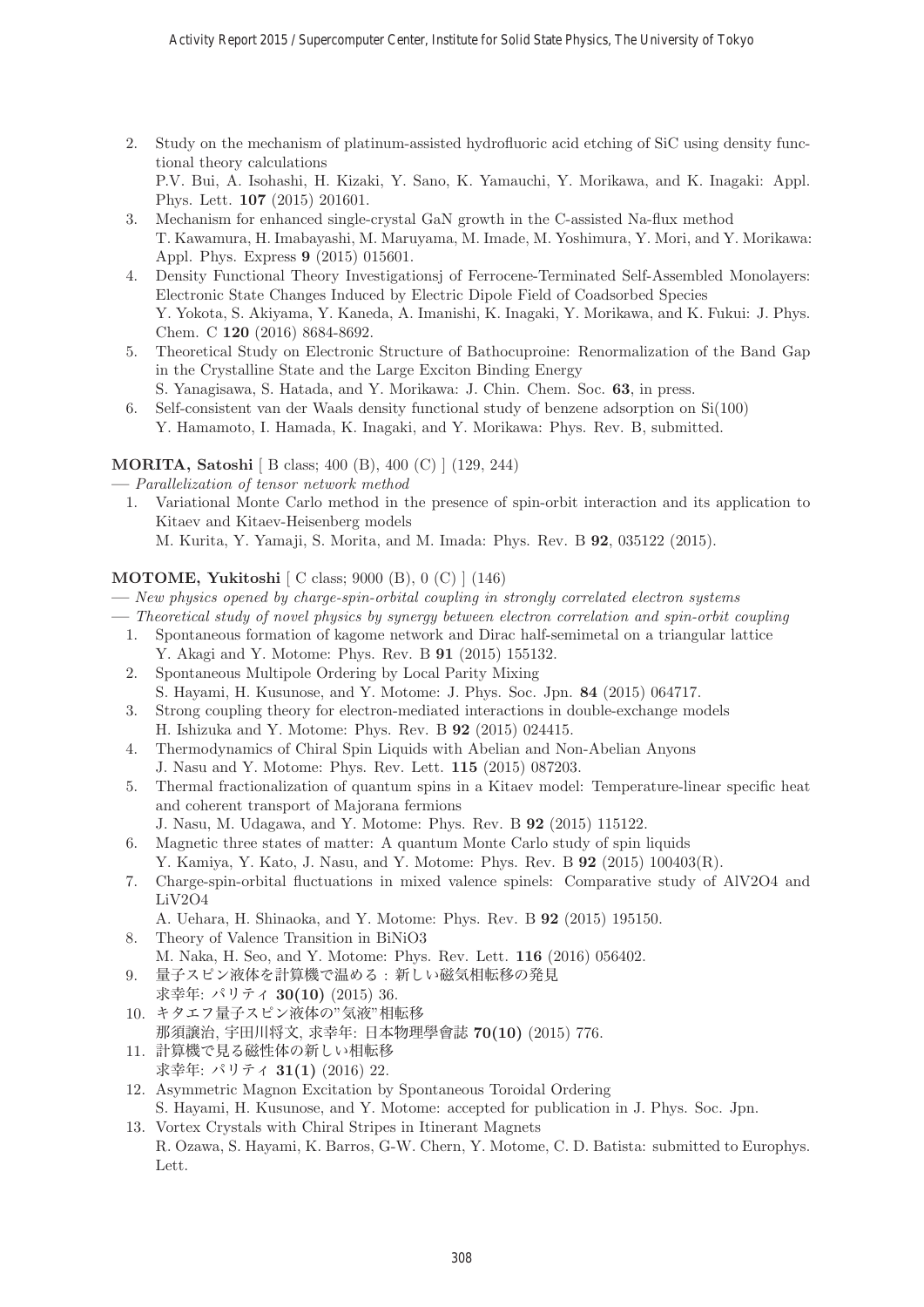- 14. Fractional Spin Fluctuation as a Precursor of Quantum Spin Liquids: Majorana Dynamical Mean-Field Study for the Kitaev Model
	- J. Yoshitake, J. Nasu, and Y. Motome: submitted to Phys. Rev. Lett.
- 15. Fermionic response from fractionalization in an insulating two-dimensional magnet
- J. Nasu, J. Knolle, D. L. Kovrizhin, Y. Motome, and R. Moessner: submitted to Nature Phys. 16. Engineering chiral density waves and topological band structures by multiple-Q superpositions of

collinear up-up-down-down orders S. Hayami, R. Ozawa, and Y. Motome: submitted to Phys. Rev. B

**MOTOYAMA, Yuichi** [ B,C class; 2800 (B), 600 (C) ] (160)

**—** Numerical simulation of <sup>4</sup>He adsorbed on substrates

# **MURASHIMA, Takahiro** [ C class; 3500 (B), 2200 (C) ] (35)

**—** Viscoelastic analysis on soft matter systems (polymer, liquid crystal, micelle) and multiscale simulation

# **NADA, Hiroki** [ C class; 3000 (B), 0 (C) ] (228)

**—** Molecular Dynamics Simulation Study of Growth Promotion Mechanism of Ice Basal Plane by Antifreeze Protein

- 1. Anisotropy in Conformation and Dynamics of a Glycolate Ion Near the Surface of a  $TiO<sub>2</sub>$  Rutile Crystal Between Its 001 and 110 Planes: A Molecular Dynamics Study
- H. Nada, M. Kobayashi and M. Kakihana: J. Phys. Chem. C, **120** (2016) 6502. 2. Heterogeneous Growth of Calcite at Aragonite 001- and Vaterite 001-Melt Interfaces: A Molecular Dynamics Simulation Study

H. Nada, T. Nishimura, T. Sakamoto and T. Kato: submitted to J. Cryst. Growth

# **NAKAMURA, Kazuma** [ C class; 5000 (B), 0 (C) ] (86)

- **—** Temperature dependence of low-energy plasmaron states of materials: Ab initio GW analysis
- **—** Ab initio GW+cumulant study for spectral function of low-dimensional system
	- 1. GW calculation of plasmon excitations in the quasi-one-dimensional organic compound (TMTSF)2PF6 Kazuma Nakamura, Shiro Sakai, Ryotaro Arita, and Kazuhiko Kuroki: Physical Review B **88** (2013) 125128.
	- 2. Effect of Electron-Phonon Interactions on Orbital Fluctuations in Iron-Based Superconductors Yusuke Nomura, Kazuma Nakamura, and Ryotaro Arita: Phys. Rev. Lett. **112** (2014) 027002.
	- 3. Ab initio GW plus cumulant calculation for isolated band systems: Application to organic conductor (TMTSF)2PF6 and transition-metal oxide Kazuma Nakamura, Yoshiro Nohara, Yoshihide Yoshimoto, and Yusuke Nomura: Phys. Rev. B **93** (2016) 085124.

# **NAKAMURA, Kohji** [ C class; 500 (B), 0 (C) ] (131)

**—** First principles calculations on electronic structures, magnetism, and electric field effects in transitionmetal films and organometallic complexes

- 1. Electronic configurations and magnetic anisotropy in organometallic metallocenes K. Nawa, Y. Kitaoka, K. Nakamura, T. Akiyama and T. Ito,: JAP **117** (2015) 17E131.
- 2. Search for the ground state electronic confgurations of correlated organometallic metallocenes from constraint density functional theory K. Nawa, Y. Kitaoka, K. Nakamura, H. Imamura, T. Akiyama, T. Ito and M. Weinert: submitted.

# **NAKANO, Hiroki** [ C class; 4000 (B), 2200 (C) ] (206)

**—** Numerical study on low-energy states of quantum spin systems

- 1. Magnetization Process of the Spin-S Kagome-Lattice Heisenberg Antiferromagnet H. Nakano and T. Sakai: J. Phys. Soc. Jpn. **84** (2015) 063705.
- 2. Magnetization Jump in the Magnetization Process of the Spin-1/2 Heisenberg Antiferromagnet on a Distorted Square-Kagome Lattice

H. Nakano, Y. Hasegawa, and T. Sakai: J. Phys. Soc. Jpn. **84** (2015) 114703.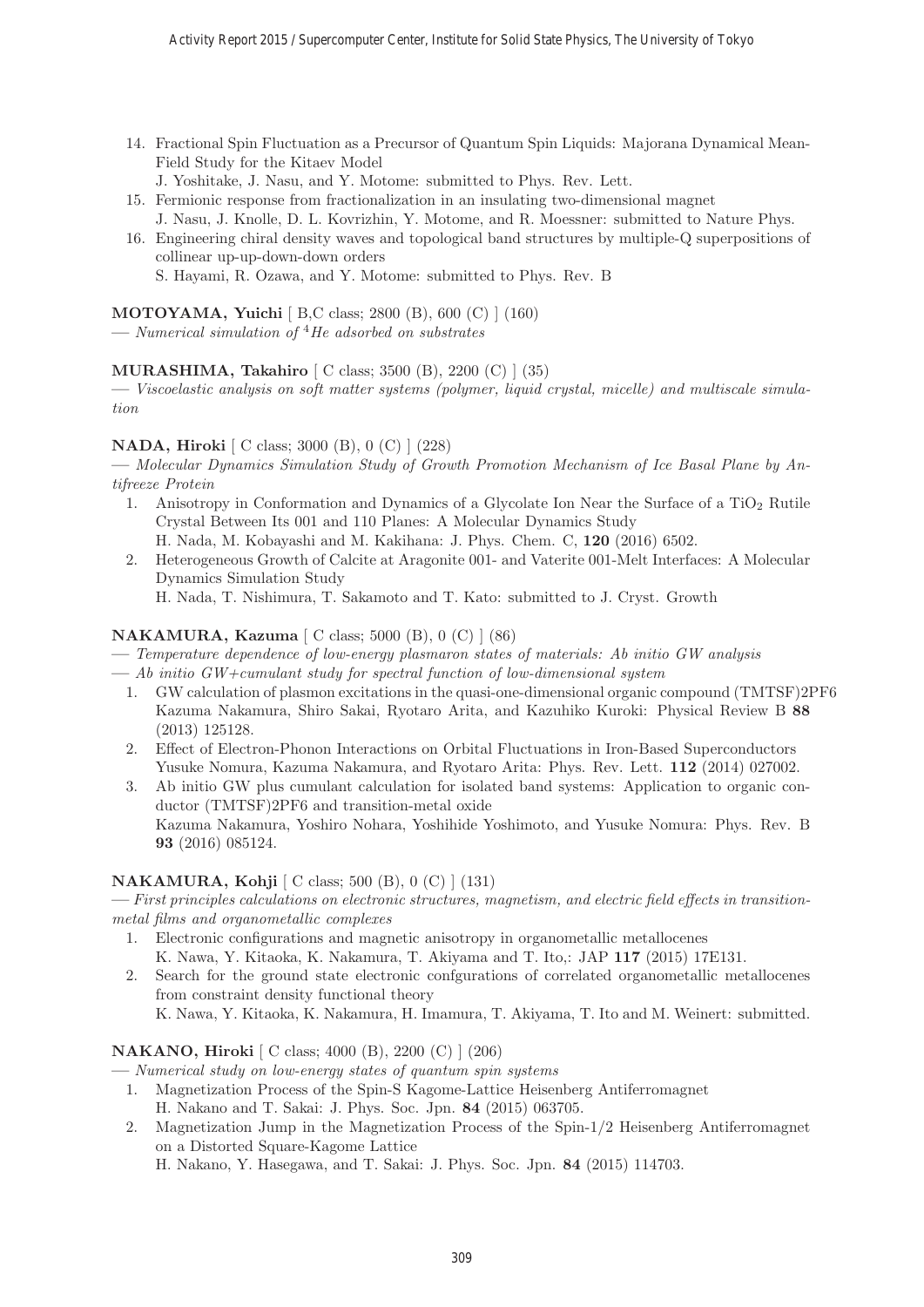- 3. Novel Quantum Phase Transition in the Frustrated Spin Nanotube T. Sakai and H. Nakano: Physics Procedia **75** (2015) 369.
- 4. Exotic Field Induced Quantum Phase Transition of the Kagome Lattice Antiferromagnet T. Sakai and H. Nakano: Physics Procedia **75** (2015) 821.

# **NAKAYAMA, Takashi** [ C class; 3000 (B), 1000 (C) ] (96)

**—** Defect generation at metal/semiconductor interfaces: stability and ionization diffusion

- 1. First-Principles Calculation of Electronic Properties of Isoelectronic Impurity Complexes in Si S. Iizuka, T. Nakayama: Appl. Phys. Express **8** (2015) 081301.
- 2. Tunneling Desorption of Atomic Hydrogen on the Surface of Titanium Dioxide T. Minato, S. Kajita, C-L. Pang, N. Asao, Y. Yamamoto, T. Nakayama, M. Kawai, and Y. Kim: ACS Nano. **9** (2015) 6837.
- 3. Quantum process of exciton dissociation at organic semiconductor interfaces; Effects of interface roughness and hot exciton H. Iizuka, T. Nakayama: Jpn. J. Appl. Phys. **55** (2016) 021601.

# **NISHIDATE, Kazume** [ C class; 3000 (B), 1600 (C) ] (90)

**—** Theoretical investigation of growing process of organic semiconductors

1. Collapsed armchair single-walled carbon nanotubes as an analog of closed-edged bilayer graphene nanoribbons

M. Hasegawa, K. Nishidate, and Y. Yoshimoto: Phys. Rev. B, **92** (2015) 245429/1-13.

# **NOGAWA, Tomoaki** [ B class; 700 (B), 0 (C) ] (247)

**—** Search of close packing states of multicomponent hard-sphere systems by the parallelized Wang-Landau sampling

# **NOGUCHI, Hiroshi** [ C class; 10500 (B), 4700 (C) ] (184)

**—** Shape transformation of lipid membranes induced by protein adsorption and chemical reaction

- **—** Structure formation of biomembranes
	- 1. Formation of polyhedral vesicles and polygonal membrane tubes induced by banana-shaped proteins

H. Noguchi: J. Chem. Phys. **143** (2015) 243109.

- 2. Shape transitions of high-genus fluid vesicles H. Noguchi: EPL **112** (2015) 58004.
- 3. Membrane tubule formation by banana-shaped proteins with or without transient network structure

H. Noguchi: Sci. Rep. **6** (2016) 20935.

4. Monte Carlo study of the frame, fluctuation and internal tensions of fluctuating membranes with fixed area

H. Shiba, H. Noguchi, and J.-B. Fournier: Soft Matter **12** (2016) 2373.

5. Rheological evaluation of colloidal dispersions using smoothed profile method - formulation and applications

J. J. Molina, K. Otomura, H. Shiba, H. Kobayashi, M. Sano, and R. Yamamoto: J. Fluid Mech. **792** (2016) 590.

6. Shape deformation of lipid membranes by banana-shaped protein rods: comparison with isotropic inclusions and membrane rupture H. Noguchi: Phys. Rev. E **93** (2016) 052404.

# **NOGUCHI, Yoshifumi** [ C class; 4500 (B), 2400 (C) ] (70)

**—** First-principles GW+Bethe-Salpeter calculations of core electron excitations

1. Vibronic Structures in Absorption and Fluorescence Spectra of Firefly Oxyluciferin in Aqueous Solutions

M. Hiyama, Y. Noguchi, H. Akiyama, K. Yamada, and N. Koga: Photochem. Photobio. **91** (2015) 819.

2. TOMBO: All-electron mixed-basis approach to condensed matter physics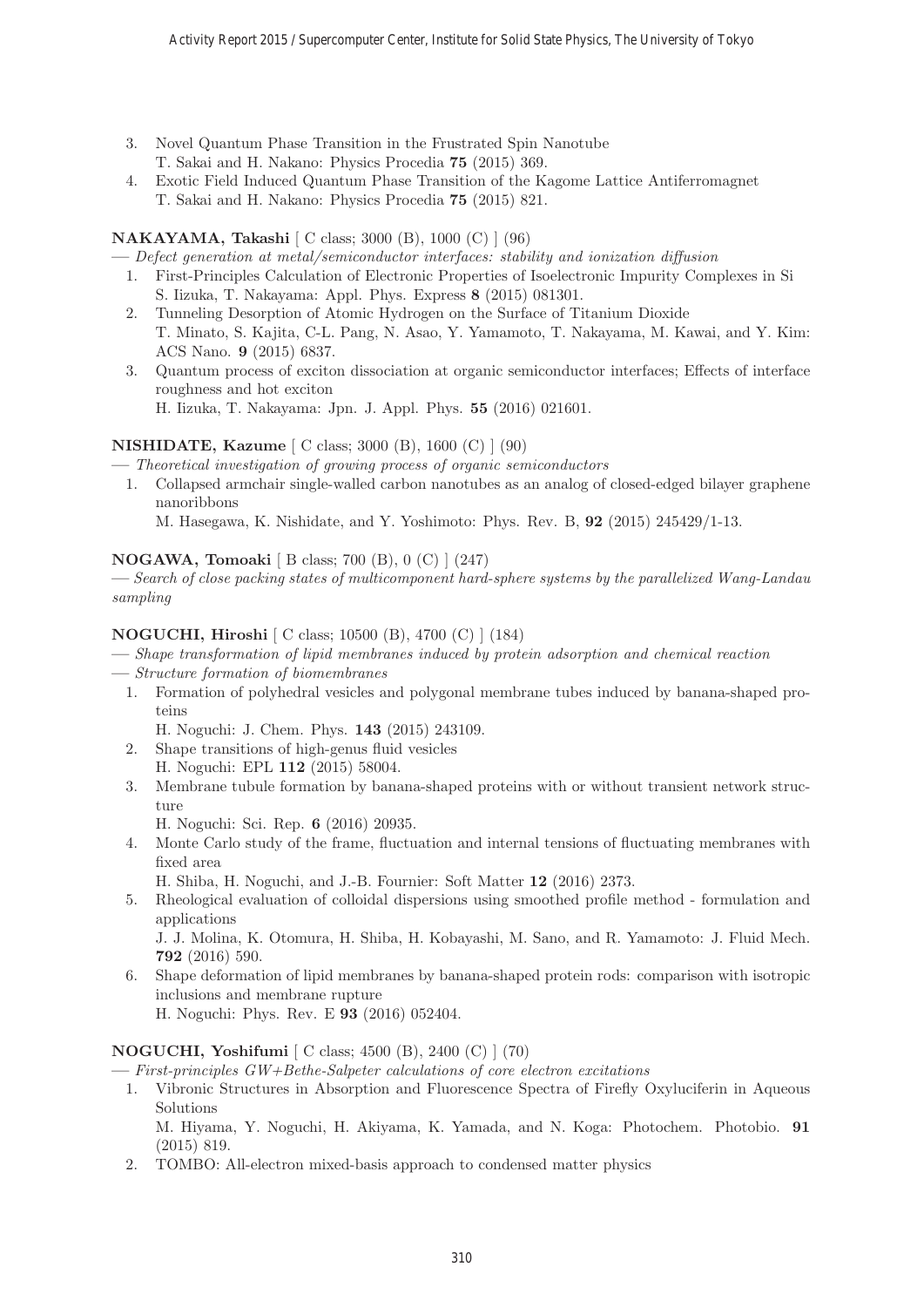S. Ono, Y. Noguchi, R. Sahara, Y. Kawazoe, and K. Ohno: Compt. Phys. Comm. **189** (2015) 20

3. All-electron GW+Bethe-Salpeter calculations on small molecules D. Hirose, Y. Noguchi, and O. Sugino: Phys. Rev. B. **91** (2015) 205111.

**OBATA, Shuji** [ C class; 500 (B), 100 (C) ] (126)

**—** Calculations of Fe compounds Magnetism

- 1. Duality and control theory in spin Josephson junction Morishige Yoneda, Shuji Obata, and Masaaki Niwa and Mitsuya Motohashi: Trans. Mat. Res. Soc. Japan, 40 [2] (2015) 115-118
- 2. Simulation of the Magnetic Hysteresis Loop in Ferrimagnetizm Morishige Yoneda, Shuji Obata, and Masaaki Niwa: Materials Transactions. 56 No 9. (2015) 1488-1490

# **ODA, Tatsuki** [ C class; 6500 (B), 4200 (C) ] (57)

**—** Analyses on atomic structure, magnetism, and electronic structure in spintronics materials and molecular magnets

- 1. First principles study on solid oxygen using van der Waals density functional M. Obata, I. Hamada, and T. Oda: Physics Procedia, **75** (2015) 771.
- 2. Density functional study on positively charged six-coordinate  $FeO<sub>2</sub>$  porphyrin complex for a trigger of O<sup>2</sup> dissociation

N. Kitagawa, M. Obata, T. Oda: Chem. Phys. Lett. **643** (2016) 119.

3. Superconducting  $H_5S_2$  phase in sulfur-hydrogen system under high-pressure T. Ishikawa, A. Nakanishi, K. Shimizu, H. Katayama-Yoshida, T. Oda, and Naoshi Suzuki: Scientific Reports, **6** (2016) 23160; doi:10.1038/srep23160.

# **OGUCHI, Tamio** [ C class; 3500 (B), 1800 (C) ] (77)

- **—** First-Principles Calculations of Transition Metals and Their Alloys and Compounds
	- 1. Impact of Ferroelectric Distortion on Thermopower in  $BaTiO<sub>3</sub>$ H. Saijo, K. Yamauchi, K. Shirai, and T. Oguchi, J. Phys. Soc. Jpn. **84**, 054701/1-5 (2015).
	- 2. First-Principles Investigation on a Phase Transition in  $\text{Na}_x\text{C}_6\text{O}_6$  as an Organic Cathode Material for Na-ion Batteries: Role of Inter-molecule Bonding of  $C_6O_6$ T. Yamashita, H. Momida, and T. Oguchi, J. Phys. Soc. Jpn. **84**, 074703/1-7 (2015).
	- 3. Superexchange interaction in the A-site ordered pervskite  ${\rm YMn_3Al_4O_{12}}$ M. Toyoda, T. Saito, K. Yamauchi, Y. Shimakawa, and T. Oguchi, Phys. Rev. B **92**, 014420/1-7
	- (2015). 4. Discharge Reaction Mechanism in  $Na/FeS<sub>2</sub>$  Batteries: First-Principles Calculations H. Momida, A. Kitajou, S. Okada, T. Yamashita, and T. Oguchi, J. Phys. Soc. Jpn. **84**, 124709/1-7 (2015).
	- 5. Crystal structure predictions of  $\text{Na}_{x}\text{C}_{6}\text{O}_{6}$  for sodium-ion batteries: First-principles calculations with an evolutionary algorithm
		- T. Yamashita, H. Momida, and T. Oguchi, Electrochimica Acta **195**, 1-8 (2016).
	- 6. Comparative ARPES study on iron-platinum-arsenide superconductor  $Ca_{10}(Pt_4As_8)(Fe_{2-x}Pt_xAs_2)_{5}$  $(x = 0.25 \text{ and } 0.42)$ M. Sunagawa, R. Yoshida, T. Ishiga, K. Tsubota, T. Jabuchi, J. Sonoyama, S. Kakiya, D. Mitsuoka, K. Kudo, M. Nohara, K. Ono, H. Kumigashira, T. Oguchi, T. Wakita, Y. Muraoka, and

T. Yokoya, J. Phys. Soc. Jpn. **84**, 055001/1-2 (2015).

- 7. A-site driven ferroelectricity in strained ferromagnetic  $\text{La}_2\text{NiMnO}_6$  thin film R. Takahashi, I. Ohkubo, K. Yamauchi, M. Kitamura, Y. Sakurai, M. Oshima, T. Oguchi, Y. Cho, and M. Lippmaa, Phys. Rev. B **91**, 134107/1-9 (2015).
- 8. Quasi-One-Dimensional Nature of the Rashba States of Au Wires on Si(557) Surface T. Oguchi, J. Electron Spectrosc. Relat. Phenom. **201**, 18-22 (2015).
- 9. Local electronic states of  $Fe<sub>4</sub>N$  films revealed by x-ray absorption spectroscopy and x- ray magnetic circular dichroism K. Ito, K. Toko, Y. Takeda, Y. Saitoh, T. Oguchi, T. Suemasu, and A. Kimura, J. Appl. Phys. **117**, 193906/1-6 (2015).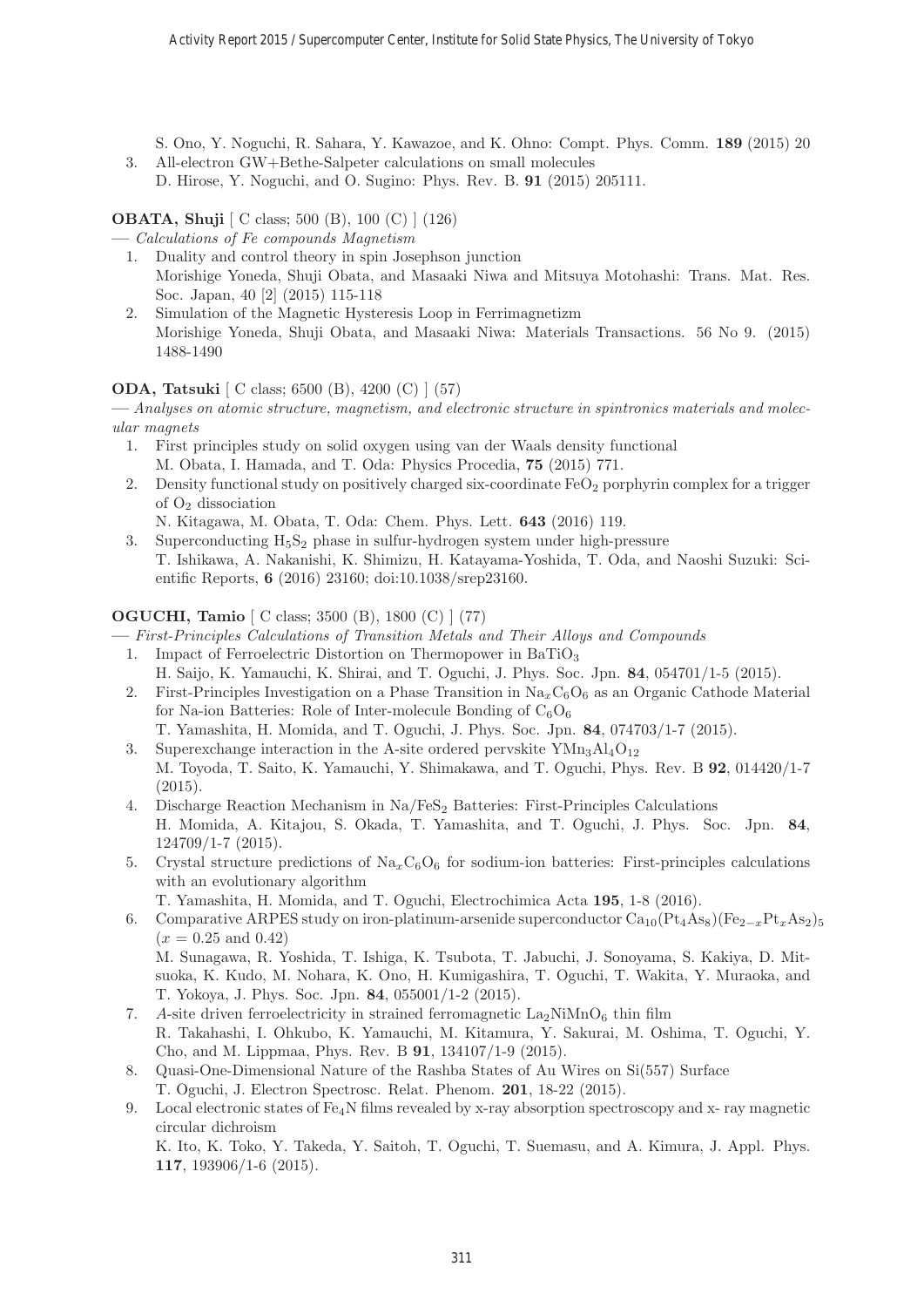- 10. Superconductivity and the electronic phase diagram of LaPt<sub>2−x</sub>Ge<sub>2+x</sub> S. Maeda, K. Matano, R. Yatagai, T. Oguchi, and Guo-qing Zheng, Phys. Rev. B **91**, 174516/1-7  $(2015).$
- 11. Coupling Ferroelectricity with Spin-Valley Physics in Oxide-Based Heterostructures K. Yamauchi, P. Barone, T. Shishidou, T. Oguchi, and S. Picozzi, Phys. Rev. Lett. **115**, 037602/1-5 (2015).
- 12. Tetrahedral tilting and ferroelectricity in  $Bi_2AO_5$  (A=Si, Ge) from first principles calculations J. Park, B. G. Kim, S. Mori, and T. Oguchi, J. Solid State Chem. **235**, 68-75 (2016).

# **OHGOE, Takahiro** [ C class; 6000 (B), 0 (C) ] (153)

**—** Multi-variable variational Monte Carlo study of the Hubbard model with electron-phonon interactions **—** Numerical study of an ab-initio effective model for an iron-based superconductor with electron-phonon interactions

# **OHMURA, Satoshi** [ C class; 2500 (B), 0 (C) ] (101)

**—** Doping effects on Light Absorption of Light-harvesting Molecules: ab initio Molecular-Dynamics Study

- 1. Structural Changes of Short- and Intermediate-Range Order in Liquid Arsenic under Pressure S. Ohmura, A. Chiba, Y. Yanagawa, A. Koura, K. Tsuji, and F. Shimojo: J. Phys. Soc. Jpn. **84** (2015) 094602.
- 2. Doping effect on photoabsorption and charge-separation dynamics in light- harvesting organic molecule

S. Ohmura, K. Tsuruta, F. Shimojo, and A. Nakano: AIP Advances **6** (2016) 015305

- 3. Crystalline anisotropy of shock-induced phenomena: omni-directional multiscale shock technique K. Shimamura, M. Misawa, S. Ohmura, F. Shimojo, R. K. Kalia, A. Nakano, and P. Vashishta: Appl. Phys. Lett. **108** (2016) 071901
- 4. Dissociation Dynamics of Ethylene Molecules on a Ni Cluster Using Ab Initio Molecular Dynamics Simulationse

K. Shimamura, Y. Shibuta, S. Ohmura, Rizal Arifin, F. Shimojo: J. Phys. Condens. Matter **28** (2016) 145001

- 5. Intermolecular correlations of racemic mixtures comparison between liquid  $S_2Cl_2$  and  $S_2Br_2$ H. Shimakura, Y. Kawakita, S. Ohmura, K. Ohara, S. Takeda, S. Ohno: Mol. Phys. **114** (2015) 297
- 6. Charge and Nuclear Dynamics Induced by Deep Inner-Shell Multiphoton Ionization of CH3I Molecules by Intense X-ray Free-Electron Laser Pulses K. Motomura, E. Kukk, H. Fukuzawa, S. Wada, K. Nagaya, S. Ohmura, S. Mondal, T. Tachibana, Y. Ito, R. Koga, T. Sakai, K. Matsunami, A. Rudenko, C. Nicolas, Xiao-Jing Liu, C. Miron, Y. Zhang, Y. Jiang, J. Chen, M. Anand, D. E. Kim, K. Tono, M. Yabashi, M. Yao, and K. Ueda: J. Phys. Chem. Lett. **6** (2015) 2944

#### **OHSAWA, Kazuhito** [ C class; 500 (B), 0 (C) ] (130)

**—** Study of interaction between radiation damage and interstitial atom

# **OHTSUKI, Tomi** [ C class; 3500 (B), 1000 (C) ] (220)

**—** Scaling theory of disordered topological insulators

- 1. Modification and Control of Topological Insulator Surface States Using Surface Disorder V. Sacksteder, T. Ohtsuki, K. Kobayashi: Physical Review Applied **3** (2015), 064006
- 2. Dimensional crossover of transport characteristics in topological insulator nanofilms K. Kobayashi, K.-I. Imura, Y. Yoshimura, T. Ohtsuki: Physical Review B **92** (2015), 235407
- 3. Effect of disorder in a three dimensional layered Chern insulator S. Liu, T. Ohtsuki, R. Shindou: Physical Review Letters 116 (2016), 066401

# **OKADA, Susumu** [ C class; 500 (B), 0 (C) ] ()

**—** Electronic structures of carbon nanomaterials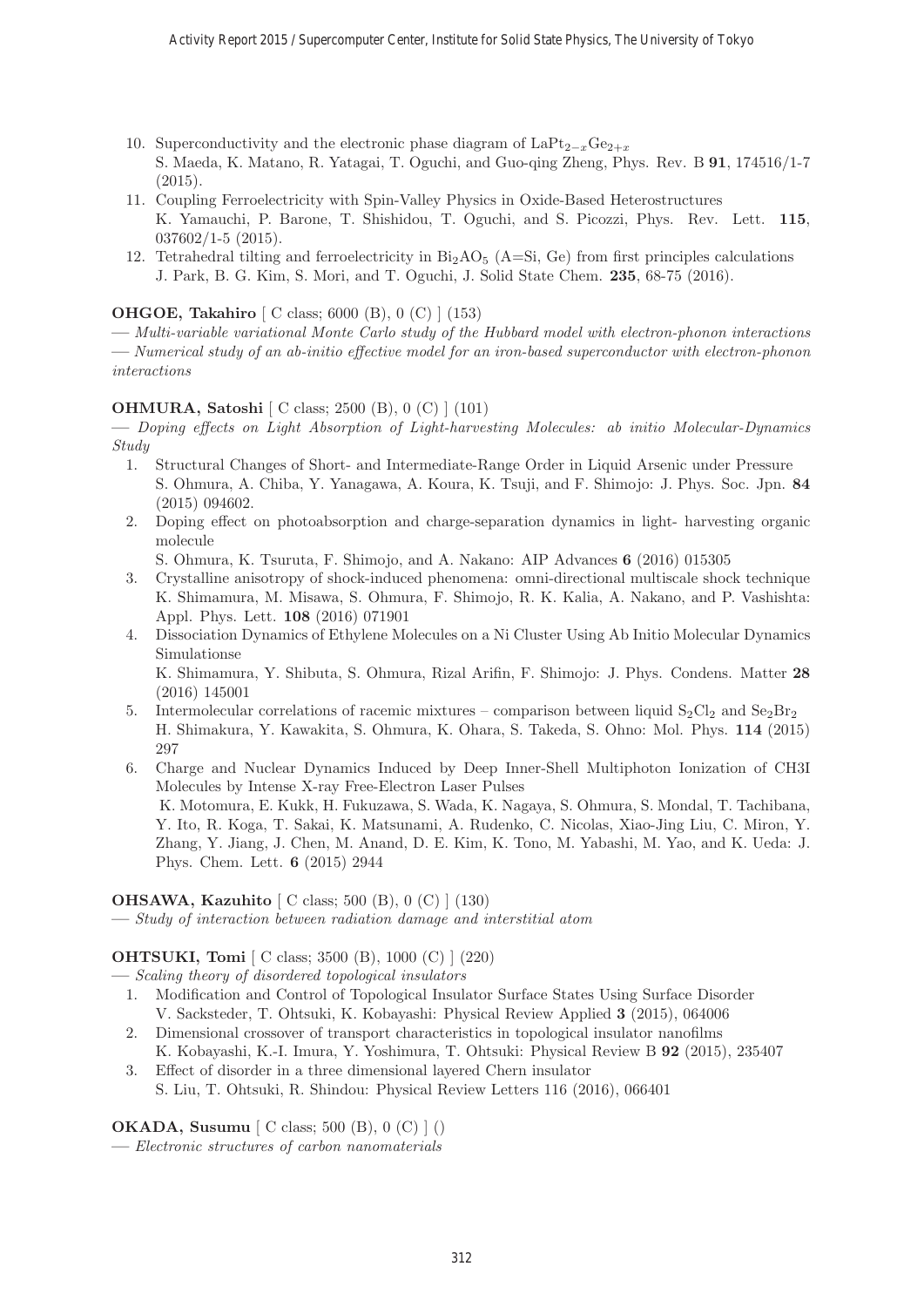# **OKITSU, Kouhei** [ C class; 2000 (B), 500 (C) ] (232)

- **—** Study on protein crystal structure analysis using X-ray n-beam dynamical diffraction theory
- **—** Study on numerical mathod to solve n-beam Takagi equation

**OKUBO, Tsuyoshi** [ C class; 11000 (B), 4700 (C) ] (183)

- **—** Novel phases in frustrated magnets
	- 1. Scaling Relation for Dangerously Irrelevant Symmetry-Breaking Fields T. Okubo, K. Oshikawa, H. Watanabe, and N. Kawashima: Phys. Rev. B **91** (2015) 174417.
	- 2.  $SU(N)$  Heisenberg model with multi-column representations T. Okubo, K. Harada, J. Lou, and N. Kawashima: Phys. Rev. B **92** (2015) 134404.
	- 3. Experimental Realization of a Quantum Pentagonal Lattice H. Yamaguchi, T. Okubo, S. Kittaka, T. Sakakibara, K. Araki, K. Iwase, N. Amaya, T. Ono, and Y. Hosokoshi: Scientific Reports, **5** (2015) 15327.

#### **OKUMURA, Hisashi** [ C class; 5000 (B), 0 (C) ] (216)

**—** Dynamical ordering of biomolecular systems by molecular dynamics simulations

# **ONISHI, Hiroaki** [ C class; 1500 (B), 0 (C) ] (240)

**—** Spin dynamics of frustrated quantum spin chain in magnetic field

1. Magnetic Excitations of Spin Nematic State in Frustrated Ferromagnetic Chain H. Onishi, J. Phys. Soc. Jpn. **84**, 083702 (2015).

# **ONO, Tomoya** [ C class; 8500 (B), 4200 (C) ] (50)

**—** Development of first-principles electronic-structure and transport calculation method based on realspace finite-difference approach

- 1. Real-space method for first-principles electron transport calculations: Self-energy terms of electrodes for large systems
	- T. Ono and S. Tsukamoto: Phys. Rev. B **93** (2016) 045421.
- 2. First-principles study on interlayer states at the  $4H-SiC/SiO<sub>2</sub>$  interface and the effect of oxygenrelated defects

C. Kirkham and T. Ono: J. Phys. Soc. Jpn. **85** (2016) 024701.

- 3. Numerical solver for first-principles transport calculation based on real-space finite-difference method
	- S. Iwase, T. Hoshi, and T. Ono: Phys. Rev. E **91** (2015) 063305.
- 4. Ballistic electron transport through nanostructure junctions from a real-space finite-difference approach
	- S. Tsukamoto, T. Ono, and Y. Egami: Quantum Matter **4** (2015) 403.
- 5. 実空間差分法に基づく第一原理輸送特性計算によるナノ構造体の電子輸送特性 小野倫也: シミュレーション **34** (2015) 18.
- 6. 実空間差分法を用いた第一原理電気伝導特性計算の高速化 小野倫也, 塚本茂, 江上喜幸, 岩瀬滋: アンサンブル, in press.
- 7. First-principles study on oxidation of Ge and its interface electronic structures T. Ono, S. Saito, and S. Iwase: Jpn. J. Appl. Phys. in press.
- 8. Importance of SiC Stacking to Interlayer States at the  $SiC/SiO<sub>2</sub>$  Interface C. Kirkham and T. Ono: Materials Science Forum, in press.

**ORITA, Nozomi** [ C class; 500 (B), 0 (C) ] ()

**—** Ab initio calculations for the silicon cluster superlattice

#### **OSHIKAWA, Masaki** [ B class; 300 (B), 0 (C) ] (178)

**—** Theoretical study of chiral magnetic effect in materials

- 1. Distinct Trivial Phases Protected by a Point-Group Symmetry in Quantum Spin Chains Y. Fuji, F. Pollmann, and M. Oshikawa: Phys. Rev. Lett. **114** (2015) 177204.
- 2. Flux quench in a system of interacting spinless fermions in one dimension Y. O. Nakagawa, G. Misguich, and M. Oshikawa: preprint arXiv:1601.06167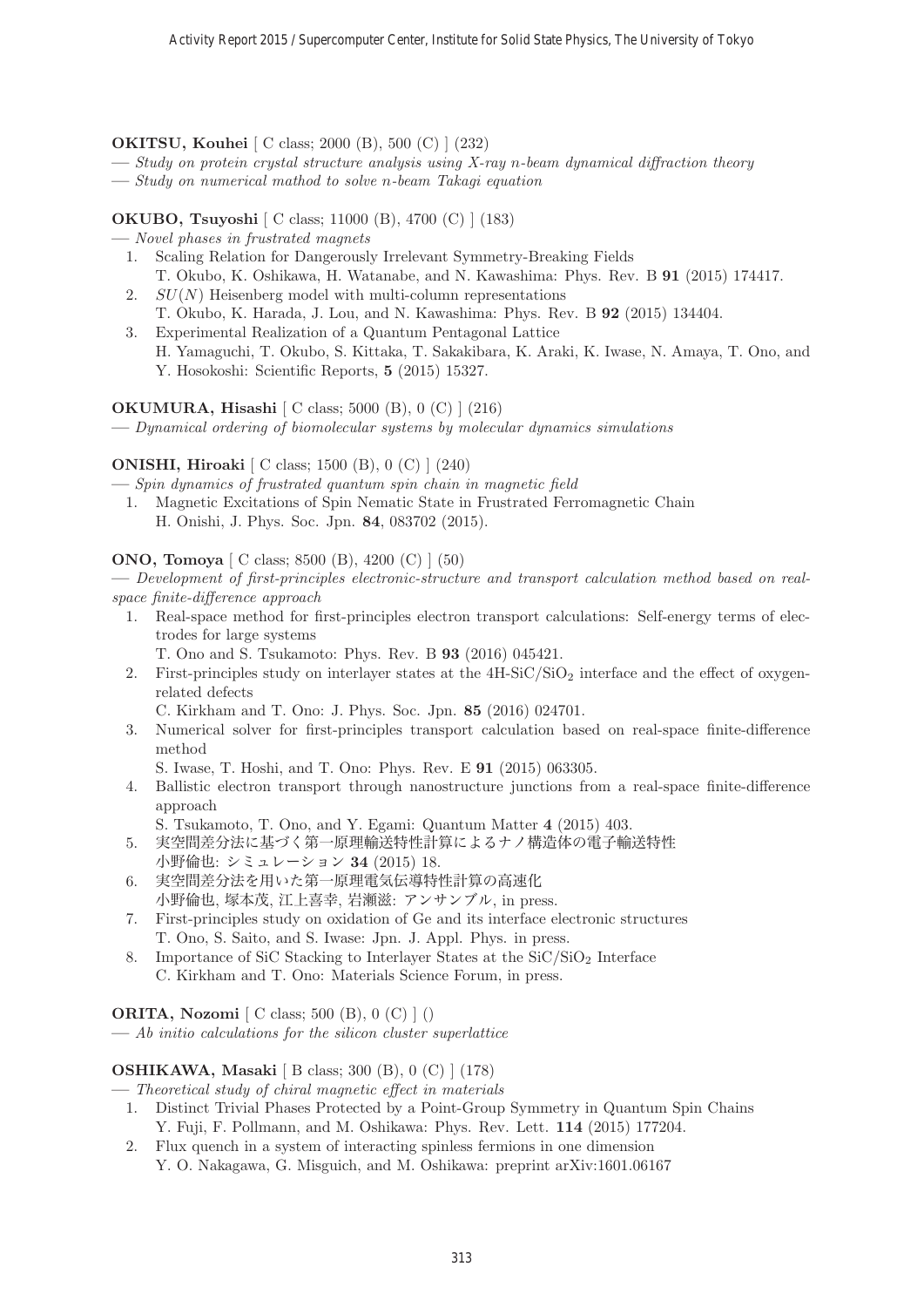3. Universal transport and resonant current from chiral magnetic effect H. Fujita and M. Oshikawa: preprint arXiv:1602.00687

# **OSHIYAMA, Atsushi** [ C,E class; 24500 (B), 4600 (C) ] (45)

**—** Atomic Structures and Electronic Properties of Hard- and Soft-Nanomaterials

- 1. Structural Stability and Energy-Gap Modulation through Atomic Protrusion in Freestanding Bilayer Silicene
	- Y. Sakai and A. Oshiyama: Phys. Rev. B **91** (2015) 201405(R) (2015)
- 2. Origin of Repulsive Interactions between Bunched Steps on Vicinal Solid Surfaces K. Sawada, J.-I. Iwata and A. Oshiyama: e-Journal of Surf. Sci Technol. **13** (2015) 231-234.
- 3. Crossover between silicene and ultra-thin Si atomic layers on Ag (111) surfaces Z.-X. Guo and A. Oshiyama: New J. Phys. **17** (2015) 045028.
- 4. Electron and Hole Confinement in Hetero-Crystalline SiC Superlattice Y. Sugihara, K. Uchida and A. Oshiyama: J. Phys. Soc. Jpn. **84** (2015) 084709.
- 5. Electron doping through lithium intercalation to interstitial channels in tetrahedrally bonded SiC Y. Sakai and A. Oshiyama: J. Appl. Phys. **118** (2015) 175704.
- 6. Structural evolution and optoelectronic applications of multilayer silicene Z.-X. Guo, Y.-Y. Zhang, H. Xiang, X.-G. Gong and A. Oshiyama: Phys. Rev. B, **92** (2015) 201413(R).
- 7. Density-Functional Study of Atomic and Electronic Structures of Multivacancies in Silicon Carbide J.-I. Iwata, C. Shinei and A. Oshiyama: Phys. Rev. B **93** (2016) 125202.

**OTANI, Minoru** [ C class; 4000 (B), 2400 (C) ] ()

**—** Simulation of an operando soft x-ray spectroscopy using the ESM method

**OTOMO, Junichiro** [ C class; 500 (B), 600 (C) ] (109)

**—** Study on catalyst synthesis and surface reaction analysis for novel energy storage systems

**OTSUKA, Yuichi** [ C class; 3500 (B), 1600 (C) ] (156)

**—** Numerical study of critical phenomena in strongly correlated Dirac electrons

**OZEKI, Yukiyasu** [ C class; 5000 (B), 0 (C) ] (215)

**—** Improvement of dynamical scaling and accurate analysis of nonequilibrium relaxation data

**RAEBIGER, Hannes** [ C class; 3000 (B), 0 (C) ] ()

**—** Theory of self-organized nano-interfaces for electronic devices

# **SAITO, Mineo** [ C class; 6500 (B), 0 (C) ] (71)

- **—** First-principles calculation for device application of wide gap semiconductors
	- 1. Spin-split bands of metallic hydrogenated  $ZnO(101<sup>-</sup>0)$  surface: First-principles study Moh. Adhib Ulil Absor, Fumiyuki Ishii, Hiroki Kotaka, and Mineo Saito, AIP Advances, **6** (2016) 025309.
	- 2. First-principles calculations of multivacancies in germanium Sholihun, Fumiyuki Ishii, and Mineo Saito: Jpn. J. Appl. Phys. **55** (2016) 011301.

**SAKAI, Toru** [ C class; 6000 (B), 3300 (C) ] (200, 201)

- **—** Quantum Phase Transition of the Spin Nanotubes
- **—** Field-Induced Quantum Phase Transition in the Kagome-Lattice Antiferromagnet
	- 1. Instability of a ferromagnetic state of a frustrated  $S=1/2$  Heisenberg antiferromagnet in two dimensions
		- H. Nakano and T. Sakai: Jpn. J. Appl. Phys. **54** (2015) 030305.
	- 2. Magnetization Process of the Spin-S Kagome-Lattice Heisenberg Antiferromagnet H. Nakano and T. Sakai: J. Phys. Soc. Jpn. **84** (2015) 063705.
	- 3. Spin nanotubes with the ring exchange interactions T. Sakai, T. Kasahara, K. Hijii, H. Ohta, H. Nakano: Synthetic Metals **208** (2015) 26.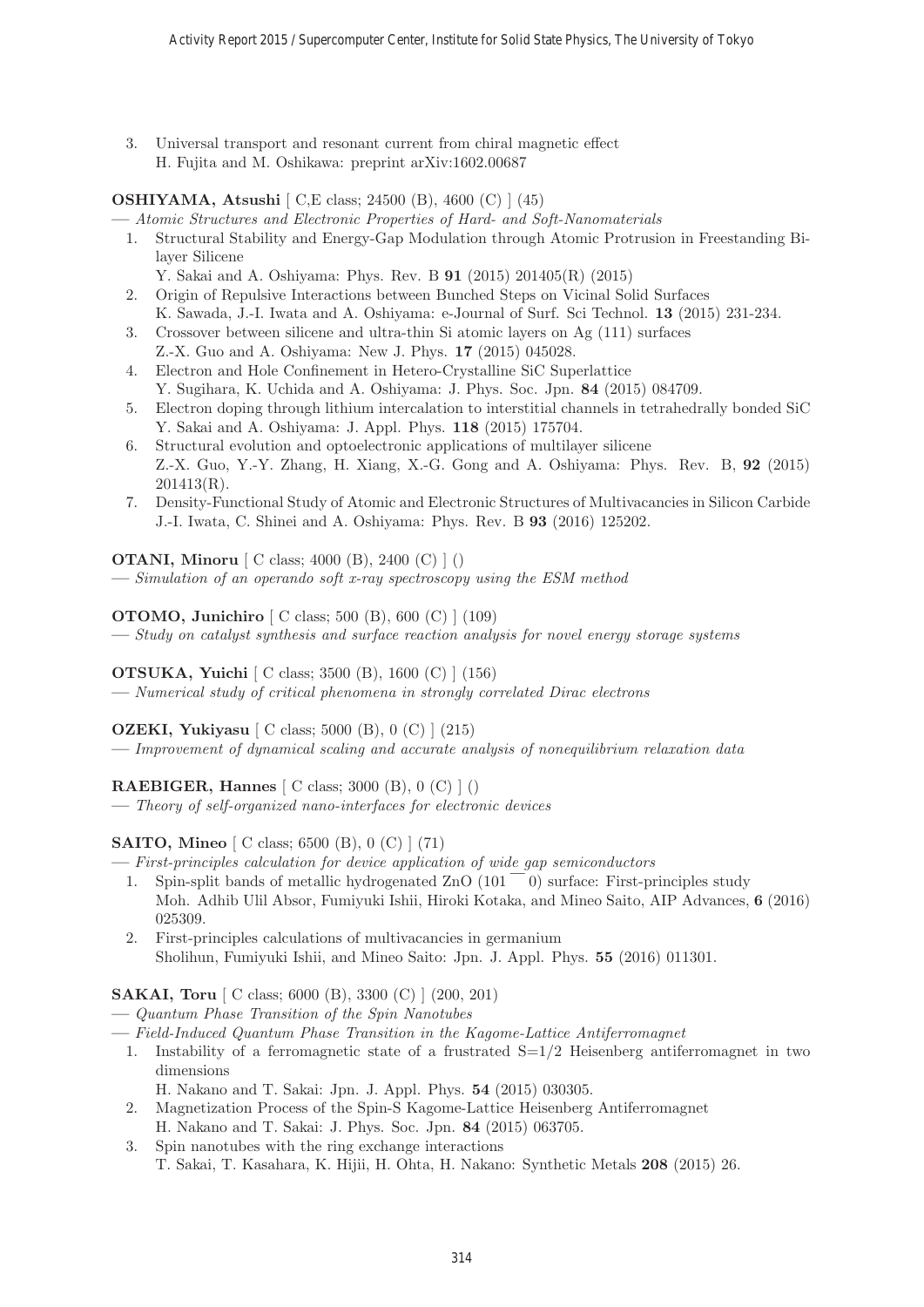- 4. Possible Singlet-Triplet Transition of ESR in the Kagome-Lattice Antiferromagnet T. Sakai, K. Hijii, S. Okubo, H. Ohta, H. Nakano, S. Miyashita: Applied Magnetic Resonance **46** (2015) 997
- 5. Magnetization jump in the Magnetization Process of the spin-1/2 Heisenberg Antiferromagnet on a Distorted Square-Kagome Lattice
- H. Nakano, Y. Hasegawa and T. Sakai: J. Phys. Soc. Jpn. **84** (2015) 114703.
- 6. Evolution of the filamentary 3-Kelvin phase in Pb-Ru-Sr<sub>2</sub>RuO<sub>4</sub> Josephson junction H. Kaneyasu, S. B. Etter, T. Sakai and M. Sigrist: Phys. Rev. B **92** (2015) 134515.
- 7. Quantum Phase Transition in the Three-Leg Spin Tube T. Sakai and H. Nakano: Physics Procedia **75** (2015) 369.
- 8. Exotic Field Induced Quantum Phase Transition of the Kagome Lattice Antiferromagnet T. Sakai and H. Nakano: Physics Procedia **75** (2015) 821.a
- 9. Ground-state phase diagram of an anisotropic  $S=1/2$  ladder with alternating rung interactions T. Tonegawa, K. Okamoto, T. Hikihara and T. Sakai: J. Phys.: Conf. Ser. **683** (2016) 012039.
- 10. Effect of monomer-monomer interactions on the phase diagrams of the  $S=1/2$  distorted diamond type quantum spin chain

K. Okamoto, T. Tonegawa and T. Sakai: J. Phys.: Conf. Ser. **683** (2016) 012038.a

11. Quantum Spin Liquid in the Kagome-Lattice Antiferromagnet and Related Systems T. Sakai and H. Nakano: to appear in J. Phys.: Conf. Ser.

# **SAKAKIBARA, Hirofumi** [ B class; 800 (B), 500 (C) ] ()

**—** Derivation of effective model in transition metal compounds by first-principles calculation and its analysis from the view point of many body effect

# **SAKASHITA, Tatsuya** [ B class; 700 (B), 0 (C) ] (246)

**—** Study of Heisenberg-Kitaev model by exact diagonalization package Rokko

# **SAKATA, Kaoruho** [ B class; 400 (B), 300 (C) ] (123)

**—** Ab-initio DFT Calculations of Photocatalyst Material for Water Splitting

# **SANO, Masaki** [ B class; 500 (B), 0 (C) ] (254)

**—** Absorbing phase transition and viscoleasticity of Non-Brownian suspension in Low Reynolds number fluid

1. Rheological evaluation of colloidal dispersions using the smoothed profile method: formulation and applications

J. Molina, K. Otomura, H. Shiba, M. Sano, and R. Yamamoto:Journal of Fluid Mechanics, **792** (2016) 590-619

# **SATO, Tetsuya** [ C class; 3000 (B), 0 (C) ] ()

**—** Change in magnetism of Pd(100) ultrathin films due to the modulation in the interface electric states

# **SATO, Toshihiro** [ C class; 1000 (B), 0 (C) ] (170)

**—** Optical conductivity near the magnetic transition in a square-lattice Hubbard model

1. A CDMFT study of antiferromagnetic transition in the square-lattice Hubbard model: optical conductivity and electronic structure

Toshihiro Sato and Hirokazu Tsunetsugu: submitted to Phys. Rev. B

# **SATO, Yukio** [ B class; 300 (B), 0 (C) ] (138)

**—** First-principles calculation on electronic structure of thermoelectric material

1. Grain Boundary Plane Effect on Pr Segregation Site in ZnO S13 [0001] Symmetric Tilt Grain Boundaries

J.-Y. Roh, Y. Sato, and Y. Ikuhara, Journal of the American Ceramic Society, 98, 1932 (2015).

2. Amphoteric doping of praseodymium Pr3+ in SrTiO3 grain boundaries H. Yang, H. S. Lee, P. G. Kotula, Y. Sato, Y. Ikuhara, and N. D. Browning, Applied Physics Letters, 106 121904 (2015).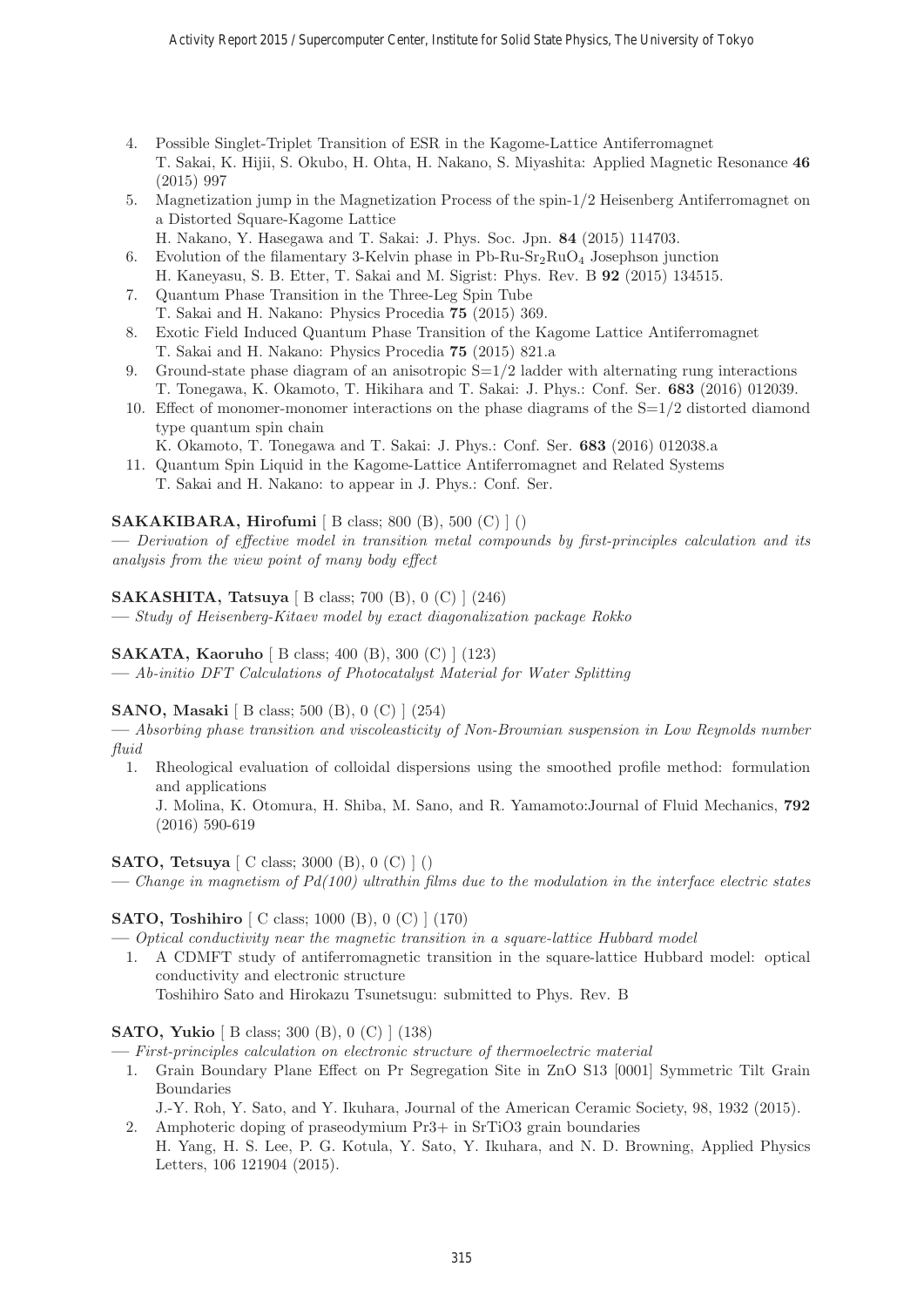**SHIGETA, Yasuteru** [ C class; 6500 (B), 1500 (C) ] (202)

- **—** First-principles analyses on protein folding processes
- **—** Theoretical Design of Heat Resistivity of Nyl C
	- 1. Enhanced Conformational Sampling Method for Proteins Based on the TaBoo SeArch (TBSA) Algorithm: Application to the Folding of a Mini-protein, Chignolin R. Harada, Y. Takano, Y. Shigeta: J. Comp. Chem. **36** (2015) 763.
	- 2. Automatic detection of hidden dimension in Outlier FLOODing (OFLOOD) method R. Harada, T. Nakamura, Y. Shigeta: Chem. Phys. Lett. **639** (2015) 269.

# **SHIMOJO, Fuyuki** [ C class; 3000 (B), 2000 (C) ] ()

**—** First-Principles Molecular-Dynamics Study of Structural and Electronic Properties of Covalent Liquids under Pressure

# **SHIMOKAWA, Tokuro** [ B,C class; 3500 (B), 2500 (C) ] (208, 210)

- **—** Numerical study of the novel magnetic phenomenon on the honeycomb magnetism
- **—** Numerical study of the low-lying excited state in low-dimensional frustrated magnetism
- 1. Static and dynamical spin correlations of the S=1/2 random-bond antiferromagnetic Heisenberg model on the triangular and kagome lattices
	- T. Shimokawa, K. Watanabe, and H. Kawamura: Phys. Rev. B **92** (2015) 134407.

#### **SHIOMI, Junichiro** [ B,C class; 3200 (B), 500 (C) ] (98, 225)

- **—** First-principles analysis on the strain effect on the thermoelectric properties of nanomaterials
- **—** Characterization of thermal transport at nanostructure interface
	- 1. Phonon transport in perovskite SrTiO3 from first principles Lei Feng, Takuma Shiga, Junichiro Shiomi: Applied Physics Express Vol. 8, 071501 (2015).

# **SHIRAISHI, Kenji** [ C class; 3500 (B), 2200 (C) ] (75)

**—** Computational Design of SiC-Based Future Power Devices

1. First-principles calculations for initial oxidation processes of SiC surfaces: Effect of crystalline surface orientations

A. Ito, T. Akiyama, K. Nakamura, T. Ito, H. Kageshima, M. Uematsu, and K. Shiraishi: Jpn. J. Appl. Phys. **54**, (2015)101301.

- 2. 4H-SiC/SiO2 interface and its orientation dependence T. Akiyama, A. Ito, K. Nakamura, T. Ito, H. Kageshima, M. Uematsu, and K. Shiraishi: Surf. Sci. **641**, (2015) 174.
- 3. First-principles study on the origin of the unidentied positive mobile ions causing the negative bias temperature instability on SiC-MOSFET and their diffusion process H. Shirakawa, M. Araidai, K. Kamiya, H. Watanabe, and K. Shiraishi: Appl. Phys. Exp. in press.

#### **SHIRAKAWA, Tomonori** [ C class; 4000 (B), 0 (C) ] (158)

- **—** Density-matrix renormalization group method for quantum impurity models
- 1. Density matrix renormalization group study in energy space for a single-impurity Anderson model and an impurity quantum phase transition

T. Shirakawa and S. Yunoki: to appear in Phys. Rev. B.

# **SHIRO, Masanori** [ B class; 400 (B), 0 (C) ] (257)

- **—** Phase transition on scale-free networks
- **—** Phase transition on scale-free networks 2

#### **SHISHIDOU, Tatsuya** [ D class; 7000 (B), 1500 (C) ] ()

**—** First-principles study of chiral magnet Cr(NbS2)3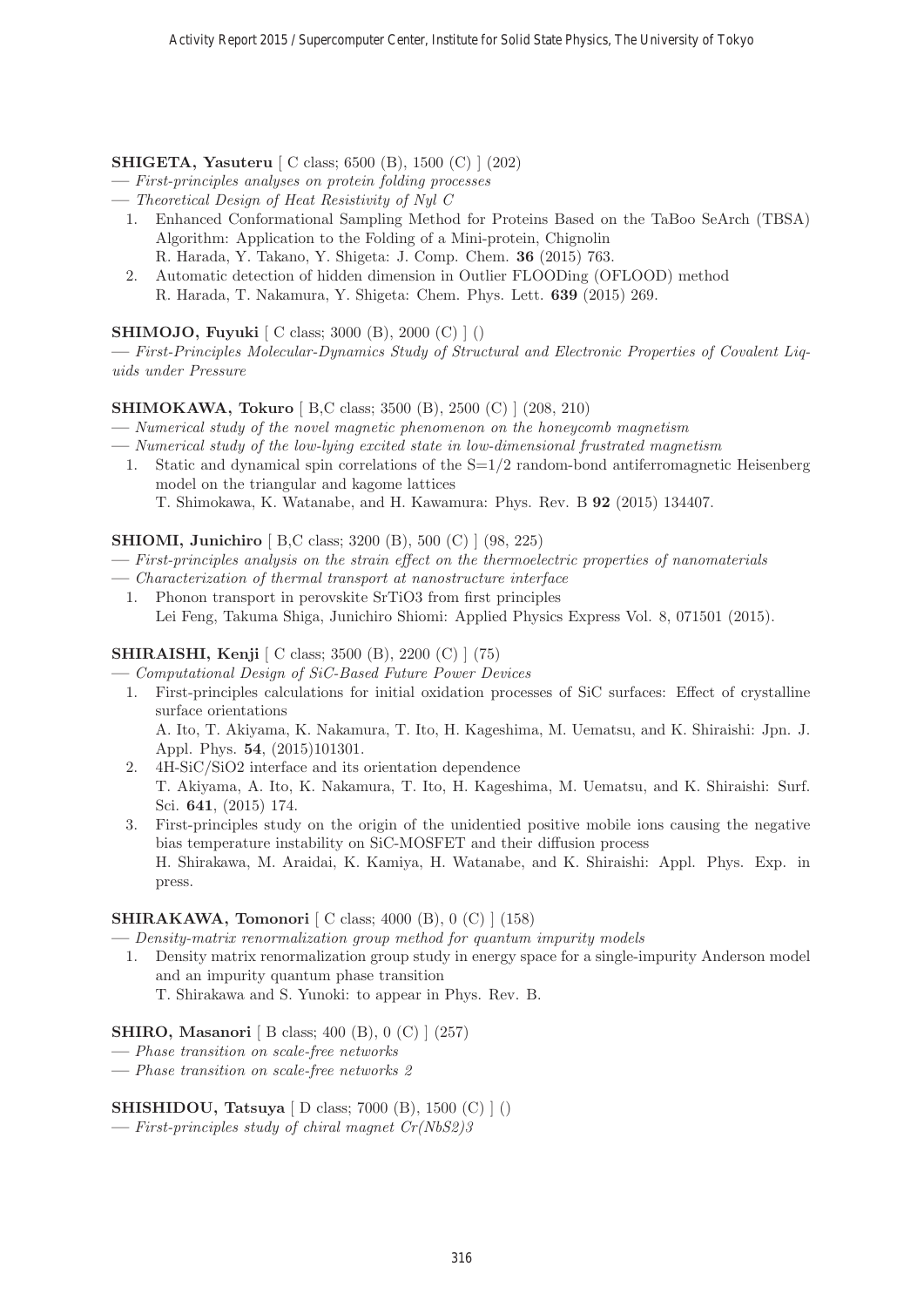#### **SUGINO, Osamu** [ C class; 4000 (B), 1000 (C) ] ()

**—** Constant-potential simulation of electrode interfaces

#### **SUWA, Hidemaro** [ C class; 5500 (B), 0 (C) ] (212, 213)

**—** Spectral Analysis of Quantum Phase Transition between Competitive Magnetic Order and Lattice Order Phases

**—** Quantum Phase Transitions of One-Dimensional Spin Systems Coupling with Lattice Degrees of Freedom

1. Generalized Moment Method for Gap Estimation and Quantum Monte Carlo Level Spectroscopy H. Suwa, S. Todo: Phys. Rev. Lett. **115** (2015) 080601

**SUZUKI, Hideyuki** [ B class; 500 (B), 0 (C) ] (253)

**—** Analysis of deterministic Monte Carlo algorithms

#### **SUZUKI, Takafumi** [ C,D class; 10500 (B), 3200 (C) ] (186)

**—** Dynamical properties of honeybomb lattice magnets

- **—** Mangetic excitations of the Heisenberg-Kitaev model on a honeycomb lattice
	- 1. Dynamical properties of Honeycomb-Lattice Iridates  $\text{Na}_2\text{IrO}_3$ Takafumi Suzuki, Takuto Yamada, Youhei Yamaji, and Sei-ichiro Suga: Phys. Rev. B **92**, 184411 (2015).

#### **TADANO, Terumasa** [ C class; 5000 (B), 0 (C) ] (85)

**—** Numerical studies on anharmonic phonon properties based on density functional theory

- 1. Self-consistent phonon calculations of lattice dynamical properties in cubic  $SrriO<sub>3</sub>$  with firstprinciples anharmonic force constants
	- T. Tadano and S. Tsuneyuki: Phys. Rev. B **92** (2015) 054301.
- 2. First-principles analysis of anharmonic nuclear motion and thermal transport in thermoelectric materials

T. Tadano and S. Tsuneyuki: AIP Conf. Proc. **1702** (2015) 090063.

3. Effect of Van Hove singularities on high- $T_c$  superconductivity in  $H_3S$ W. Sano, T. Koretsune, T. Tadano, R. Akashi, and R. Arita: Phys. Rev. B **93** (2016) 094525.

#### **TAKAGI, Noriaki** [ B class; 400 (B), 0 (C) ] (132, 134)

**—** Geometric and electronic structures of honeycomb materials of heavy atoms

- 1. Spectroscopic identification of Ag-terminated " multilayer silicene" grown on  $Ag(111)$ C.-L. Lin, T. Hagino, Y. Ito, K. Kawahara, R. Nagao, M. Aoki, S. Masuda, R. Arafune, M. Kawai and N. Takagi: J. Phys. Chem. C **120** (2016) 6689.
- 2. Surface phonon excitation on clean metal surfaces in scanning tunneling microscopy E. Minamitani, R. Arafune, N. Tsukahara, Y. Ohda, S. Watanabe, M. Kawai, H. Ueba and N. Takagi: Phys. Rev. B **93** (2016) 085411.
- 3. Comparison between Electronic structures of monolayer silicenes on Ag(111) C.-L. Lin, R. Arafune, M. Kawai and N. Takagi: Chin. Phys. B **24** (2015) 087307.

#### **TAKANO, Yu** [ C class; 3500 (B), 0 (C) ] (227)

**—** Computational study of the mechanism of voltage sensing proteins

#### **TAMURA, Ryo** [ C class; 6500 (B), 3700 (C) ] (192, 194)

**—** Study on Relation between Impurity Doping and Magnetic Refrigeration Efficiency

- **—** Development of a method to estimate a model Hamiltonian from observed data
	- 1. Estimation of magnetocaloric properties by using Monte Carlo method for AMRR cycle R. Arai, R. Tamura, H. Fukuda, J. Li, A. T. Saito, S. Kaji. H. Nakagome, and T. Numazawa: IOP Conference Series: Materials Science and Engineering **101** (2015) 012118.
	- 2. Magnetic Structure of the Spin-1/2 Frustrated Quasi-One-Dimensional Antiferromagnet Cu3Mo2O9: Appearance of a Partially Disordered State

M. Hase, H. Kuroe, V. Yu. Pomjakushin, L. Keller, R. Tamura, N. Terada, Y. Matsushita,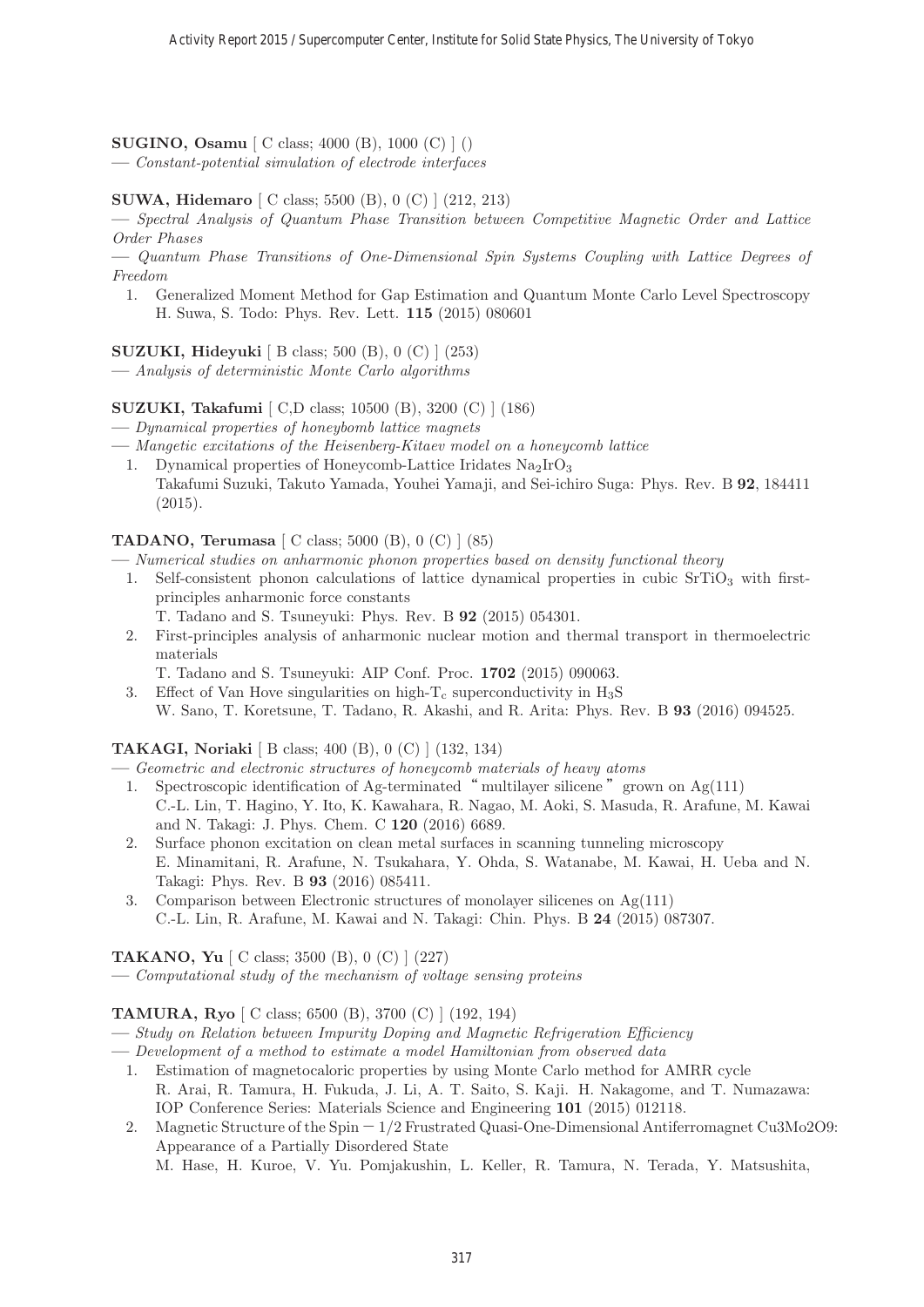A. Dönni, and T. Sekine: Physical Review B **92** (2015) 054425.

- 3. Phase Diagram and Sweep Dynamics of a One-Dimensional Generalized Cluster Model T. Ohta, S. Tanaka, I. Danshita, and K. Totsuka: Journal of the Physical Society of Japan **84** (2015) 063001.
- 4. Topological and dynamical properties of a generalized cluster model in one dimension T. Ohta, S. Tanaka, I. Danshita, and K. Totsuka: Physical Review B **93** (2015) 165423.

**TANAKA, Hajime** [ B class; 800 (B), 500 (C) ] ()

**—** Hydrodynamic effects on phase ordering 3

# **TANAKA, Shu** [ C class; 6000 (B), 3500 (C) ] (199)

- **—** Quantum Information Processing Based on the Ising Models
- **—** Study on entanglement properties in exactly solvable models
	- 1. Phase Diagram and Sweep Dynamics of a One-Dimensional Generalized Cluster Model Takumi Ohta, Shu Tanaka, Ippei Danshita, and Keisuke Totsuka: Journal of the Physical Society of Japan **84** (2015) 063001.
	- 2. Magnetic Structure of the Spin  $-1/2$  Frustrated Quasi-One-Dimensional Antiferromagnet Cu<sub>3</sub>Mo<sub>2</sub>O<sub>9</sub>: Appearance of a Partially Disordered State Masashi Hase, Haruhiko Kuroe, Vladimir Yu. Pomjakushin, Lukas Keller, Ryo Tamura, Noriki Terada, Yoshitaka Matsushita, Andreas Dnni, and Tomoyuki Sekine: Physical Review B **92** (2015) 054425.
	- 3. Estimation of magnetocaloric properties by using Monte Carlo method for AMRR cycle R. Arai, R. Tamura, H. Fukuda, J. Li, A. T. Saito, S. Kaji. H. Nakagome, and T. Numazawa: IOP Conference Series: Materials Science and Engineering **101** (2015) 012118.
	- 4. Topological and Dynamical Properties of a Generalized Cluster Model in One Dimension Takumi Ohta, Shu Tanaka, Ippei Danshita, and Keisuke Totsuka: Physical Review B **93** (2016) 165423.

# **TATENO, Masaru** [ C class; 7000 (B), 0 (C) ] ()

**—** Hybrid ab initio QM/MM simulations of biological macromolecular systems

# **TATETSU, Yasutomi** [ C class; 3000 (B), 2000 (C) ] (84)

**—** Structural and magnetic anisotropy analyses in Fe/Cu ultra-thin films by first-principles calculation

# **TATEYAMA, Yoshitaka** [ C class; 8500 (B), 2000 (C) ] (59)

- **—** DFT study on electron transfer and ionic transport at solid-liquid and solid-solid interfaces
	- 1. First-Principles Study of Ion Diffusion In Perovskite Solar Cell Sensitizers Jun Haruyama, Keitaro Sodeyama, Liyuan Han, Yoshitaka Tateyama: J. Am. Chem. Soc. **137**, 10048-10051 (2015).
	- 2. A method to calculate redox potentials relative to the normal hydrogen electrode in nonaqueous solution by using density functional theory-based molecular dynamics Ryota Jono, Yoshitaka Tateyama, Koichi Yamashita: Phys. Chem. Chem. Phys. **17**, 27103-27108 (2015).
	- 3. Near-Shore Aggregation Mechanism of Electrolyte Decomposition Products to Explain Solid Electrolyte Interphase Formation Keisuke Ushirogata, Keitaro Sodeyama, Zdenek Futera, Yoshitaka Tateyama, Yukihiro Okuno: J. Electrochem. Soc. **162**, A2670-A2678 (2015).
	- 4. Investigating crystalline-polarity-dependent electronic structures of GaN by hard x-ray photoemission and ab-initio calculations Takeo Ohsawa, Shigenori Ueda, Motohiro Suzuki, Yoshitaka Tateyama, Jesse R. Williams, Naoki Ohashi: Appl. Phys. Lett. **107**, 171604 (2015).
	- 5. Corrosion Prevention Mechanism of Aluminum Metal in Superconcentrated Electrolytes Yuki Yamada, Ching Hua Chiang, Keitaro Sodeyama, Jianhui Wang, Yoshitaka Tateyama, Atsuo Yamada: ChemElectroChem. **2**, 1687-1694 (2015).
	- 6. Conservation of the pure adiabatic state in Ehrenfest dynamics of the photoisomerization of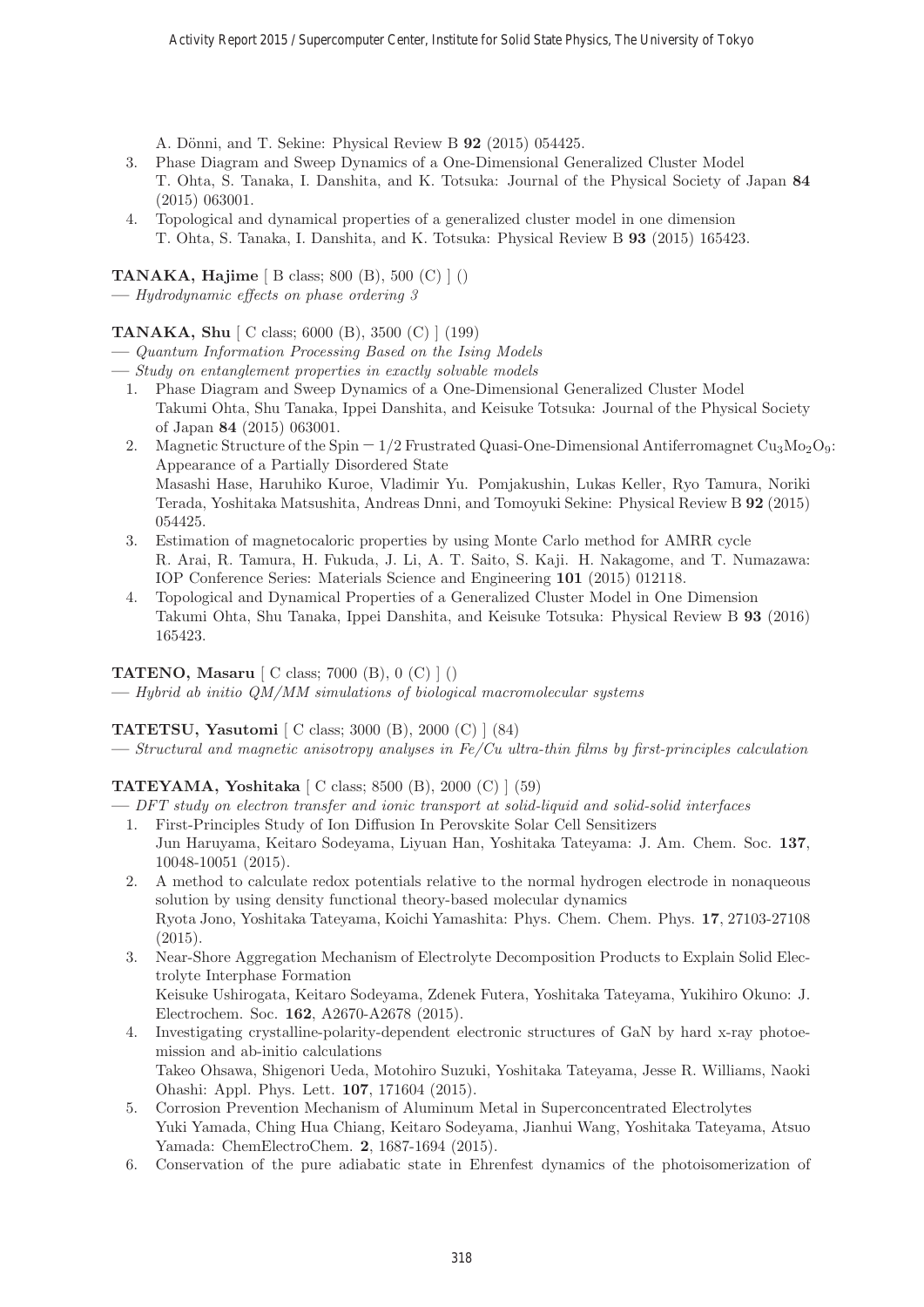molecules

Yoshiyuki Miyamoto, Yoshitaka Tateyama, Norihisa Oyama, Takahisa Ohno: Sci. Rep. **5**, 18220 (2015).

- 7. First-principles study on the cosensitization effects of Ru and squaraine dyes on a TiO2 surface Yusuke Ootani, Keitaro Sodeyama, Liyuan Han, Yoshitaka Tateyama: Surf. Sci. **649**, 66-71 (2016).
- 8. Sodium-Ion Intercalation Mechanism in MXene Nanosheets Satoshi Kajiyama, Lucie Szabova, Keitaro Sodeyama, Hiroki Iinuma, Ryohei Morita, Kazuma Gotoh, Yoshitaka Tateyama, Masashi Okubo, Atsuo Yamada: ACS Nano **10**, 3334-3341 (2016).
- 9. Life of superoxide in aprotic Li–O2 battery electrolytes: simulated solvent and counter-ion effects Johan Scheers, D. Lidberg, Keitaro Sodeyama, Zdenek Futera, Yoshitaka Tateyama: Phys. Chem. Chem. Phys. **18**, 9961-9968 (2016).
- 10. Decomposition of the fluoroethylene carbonate additive and the glue effect of lithium fluoride products for the solid electrolyte interphase: an ab initio study Yukihiro Okuno, Keisuke Ushirogata, Keitaro Sodeyama, Yoshitaka Tateyama: Phys. Chem. Chem. Phys. **18**, 8643-8653 (2016).

# **TERAO, Takamichi** [ B class; 1100 (B), 800 (C) ] (239)

**—** Numerical study of semiconductor nanocrystals

- 1. Vibrational properties of acoustic metamaterial multilayers T. Terao and Y. Ohnishi: J. Appl. Phys. **117** (2015) 134305.
- 2. Structural formation of dendritic polymer brushes: analysis using an explicit solvent model T. Terao: Chem. Lett. **44** (2015) 1092.

# **TODO, Synge** [ C class; 8500 (B), 1800 (C) ] (191)

**—** Entanglement and Quantum Phase Transition in Quantum Spin Systems

- 1. Generalized Moment Method for Gap Estimation and Quantum Monte Carlo Level Spectroscopy H. Suwa, S. Todo, Phys. Rev. Lett. **115**, 080601 (2015)
- 2. Stochastic approximation of dynamical exponent at quantum critical point S. Yasuda, H. Suwa, S. Todo, Phys. Rev. B **92**, 104411 (2015)

# **TOHYAMA, Takami** [ C class; 3500 (B), 2200 (C) ] (211)

- **—** Study of Quantum Phases in Triangular Kitaev-Heisenberg Model
- 1. Photoinduced In-Gap States in the One-Dimensional Extended Hubbard Model H. Lu, C. Shao, J. Bonca, D. Manske and T. Tohyama: Phys. Rev. B **91**, (2015) 245117.
- 2. Orbital-selective electronic excitations in iron arsenides revealed by simulated nonresonant inelastic x-ray scattering
- K. Tsutsui, E. Kaneshita, and T. Tohyama: Phys. Rev. B **92**, (2015) 195103.
- 3. Quasi-Spin Correlations in a Frustrated Quantum Spin Ladder T. Sugimoto, M. Mori, T. Tohyama, and S. Maekawa: Physics Procedia **75**, (2015) 861.
- 4. Density-matrix renormalization group study of Kitaev-Heisenberg model on the triangular lattice K. Shinjo, S. Sota, S. Yunoki, K. Totsuka, and T. Tohyama: submitted to Phys. Rev. B.

# **TOMITA, Yusuke** [ C class; 4000 (B), 0 (C) ] (222)

**—** Numerical study of dynamics in spin glass models with long-range interactions

# **TONEGAWA, Takashi** [ B,C class; 2000 (B), 0 (C) ] (236)

**—** Numerical Study of the One-Dimensional Quantum Spin Systems with Spatial Structures

- 1. Effect of Monomer-Monomer Interactions on the Phase Diagrams of the  $S = 1/2$  Distorted Diamond Type Quantum Spin Chain
	- K. Okamoto, T. Tonegawa, and T. Sakai: J. Phys.: Conf. Series **683** (2016) 012038.
- 2. Ground-State Phase Diagram of an Anisotropic  $S = 1/2$  Ladder with Alternating Rung Interactions
	- T. Tonegawa, K. Okamoto, T. Hikihara, and T. Sakai: J. Phys.: Conf. Series **683** (2016) 012039.
- 3. Ground-State Phase Diagram of the Bond-Alternating  $S = 2$  Quantum Spin Chain with the XXZ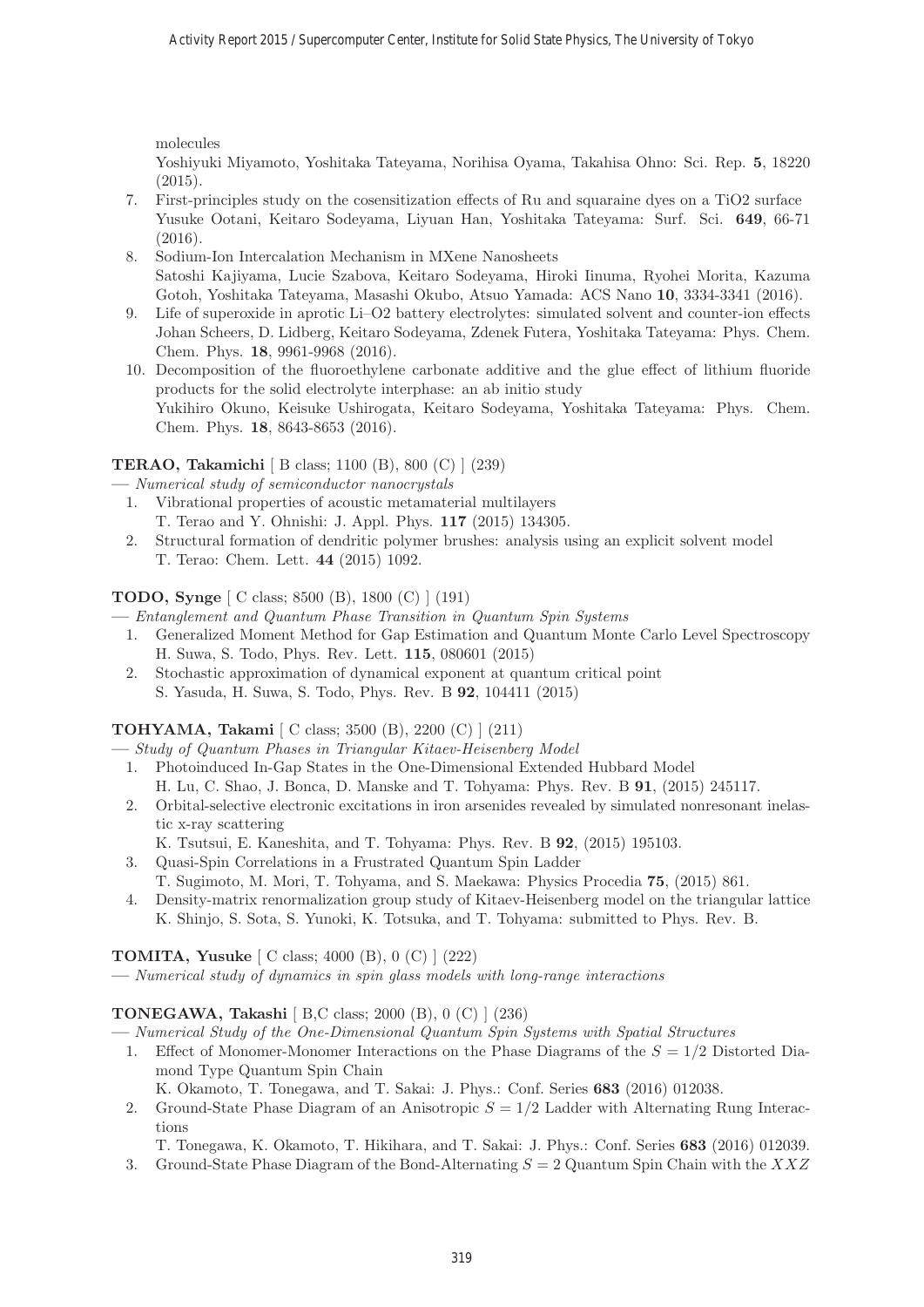and On-Site Anisotropies —Symmetry Protected Topological Phase versus Trivial Phase— K. Okamoto, T. Tonegawa, and T. Sakai: submitted to J. Phys. Soc. Jpn.; arXiv:1604.00452

**TSUNEYUKI, Shinji** [ C class; 5000 (B), 2500 (C) ] (67)

**—** Development and Application of First-Principles Simulation of Material Structure and Electronic Properties

- 1. Iterative diagonalization of the non-Hermitian transcorrelated Hamiltonian using a plane-wave basis set: Application to sp-electron systems with deep core states
	- M. Ochi, Y. Yamamoto, R. Arita, and S. Tsuneyuki, J. Chem. Phys. **144**, 104109 (2016).
- 2. Self-consistent phonon calculations of lattice dynamical properties in cubic SrTiO<sup>3</sup> with firstprinciples anharmonic force constants
	- T. Tadano and S. Tsuneyuki, Phys. Rev. B **92**, 054301 (2015).
- 3. Second-order Møller-Plesset perturbation theory for the transcorrelated Hamiltonian applied to solid-state calculations
	- M. Ochi and S. Tsuneyuki, Chem. Phys. Lett. **621**, 177 (2015). (selected as Editor 's Choice)
- 4. Impact of Rattlers on Thermal Conductivity of a Thermoelectric Clathrate: A First-Principles Study

T. Tadano, Y. Gohda, and S. Tsuneyuki, Phys. Rev. Lett. **114**, 095501 (2015).

**TSURUTA, Kenji** [ B class; 600 (B), 0 (C) ] (125)

**—** Ab Initio Simulation of SiC Nanocluster for High-temperature Oxidation and Water Splitting

**UCHIDA, Kazuyuki** [ C class; 1000 (B), 2200 (C) ] (100)

**—** First-Principles Study of Moire Patterns in Atomic Layers

# **UCHIDA, Takashi** [ B class; 100 (B), 0 (C) ] (142)

- **—** Theory of magnetic alloys with octahedral frustration
	- 1. First-principles molecular spin dynamics study on the magnetic structure of Mn-based alloys with Cu3Au-type crystal structure

T. Uchida, Y. Kakehashi, and N. Kimura: J. Magn. Magn. Mater. **400** (2016) 103.

**UDA, Yutaka** [ B class; 200 (B), 0 (C) ] (139)

**—** Wear mechanism of diamond tool

**WATANABE, Hiroshi** [ C class; 3000 (B), 2000 (C) ] (214)

- **—** Molecular dynamics study on polymer drag reduction effect
	- 1. Direct Observation of Kinetic Equation in Bubble Coarsening Hiroshi Watanabe, Hajime Inaoka, and Nobuyasu Ito: submitted to J. Chem. Phys.

# **WATANABE, Hiroshi** [ B class; 300 (B), 0 (C) ] (176)

**—** Exciton condensation, CDW, and superconductivity induced by cooperation and competition between Coulomb interaction and electron-lattice interaction

1. A variational Monte Carlo study of exciton condensation

H. Watanabe, K. Seki, and S. Yunoki: J. Phys.: Conf. Ser. **592** (2015) 012097.

2. Charge-density wave induced by combined electron-electron and electron-phonon interactions in  $1T$ -Ti $Se_2$ : A variational Monte Carlo study H. Watanabe, K. Seki, and S. Yunoki: Phys. Rev. B **91** (2015) 205135.

**WATANABE, Kazuyuki** [ C class; 5000 (B), 0 (C) ] (82)

**—** First-Principles Study of Excited Electronic States and Dynamics of Nanostructures under External Fields

1. Energetics and dynamics of laser-assisted field evaporation: Time-dependent density functional theory simulations

Elena P. Silaeva, K. Uchida, Y. Suzuki, K. Watanabe, Phys. Rev. B **92**, 155401 (2015).

2. Spin-polarized annihilation lifetime of positron of d0 ferromagnetism in gallium nitride: A twocom-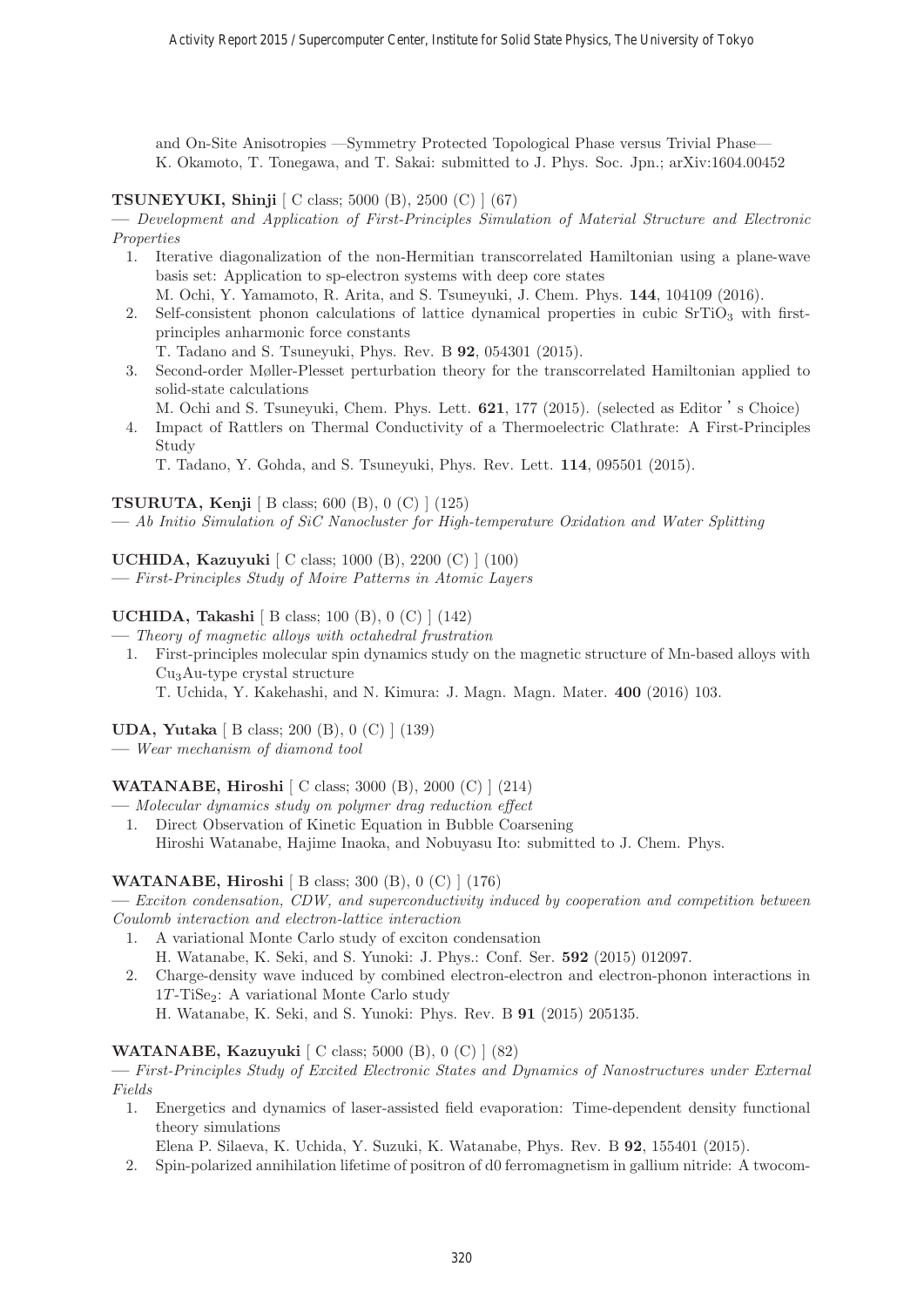ponent density functional theory simulation

S. Hagiwara, Y. Suzuki, and K. Watanabe, Appl. Phys. Express **9**, 041001 (2016).

3. Electrostatic-field enhancement photoexfoliation of bilayer benzene: a first-principles study K. Uchida, E. P. Silaeva, and K. Watanabe, to appear in Appl. Phys. Express.

# **WATANABE, Satoshi** [ C class; 3000 (B), 2000 (C) ] (80)

**—** Theoretical Analyses on Ionic Transport Properties Electrical Properties, and Interfacial Electronic States of Nanostructures

- 1. The electronic structure of quasi-free-standing germanene on monolayer MX ( $M = Ga$ , In;  $X =$ S, Se, Te)
	- Z. Ni, E. Minamitani, Y. Ando and S. Watanabe: Phys. Chem. Chem. Phys. **17** (2015) 19039.
- 2. Electronic and magnetic effects of a stacking fault in cobalt nanoscale islands on the  $Ag(111)$ surface

K. Doi, E. Minamitani, S. Yamamoto, R. Arafune, Y. Yoshida, S. Watanabe and Y. Hasegawa: Phys. Rev. B **92** (2015) 064421.

- 3. Spatially extended underscreened Kondo state from collective molecular spin
- E. Minamitani, Y.-S. Fu, Q.-K. Xue, Y. Kim and S. Watanabe: Phys. Rev. B 92 (2015) 075144. 4. First-principles calculation of charged capacitors under open-circuit conditions using the orbitalseparation approach

S. Kasamatsu, S. Watanabe and S. Han: Phys. Rev. B **92** (2015) 115124.

- 5. Materials Search of Perovskite Cathode in SOFC by Statistical Analysis
- J. Hwang, Y. Ando and S. Watanabe: ECS Trans.**68** (2015) 549.
- 6. Emergence of Negative Capacitance in Multidomain Ferroelectric-Paraelectric Nanocapacitors at Finite Bias

S. Kasamatsu, S. Watanabe, C. S. Hwang and S. Han: Adv. Mater. **28** (2016) 335.

- 7. DFT calculations on atom-specific electronic properties of G/SiC (0001) M. Kajihara, T. Suzuki, S. M. F. Shahed, T. Komeda, E. Minamitani and S. Watanabe: Surf. Sci. **647** (2016) 39.
- 8. First-principles study of metal insulator control by ion adsorption on  $Ti<sub>2</sub>C$  MXene dioxide monolayers

Y. Ando and S. Watanabe: Appl. Phys. Express **9** (2016) 015001.

- 9. Surface phonon excitation on clean metal surfaces in scanning tunneling microscopy E. Minamitani, R. Arafune, N. Tsukahara, Y. Ohda, S. Watanabe, M. Kawai, H. Ueba and N. Takagi: Phys. Rev. B **93** (2016) 085411.
- 10. マテリアルズ・インフォマティクスによる分子電気伝導シミュレーション解析の試み 安藤 康伸, 藤掛 壮 and 渡邉 聡: 表面科学 **36** (2015) 515.
- 11. スパースモデリングによるナノデバイスシミュレーション解析 安藤康伸, 藤掛 壮, W. Li and 渡邉 聡: 電子情報通信学会誌, 印刷中.

# **YABANA, Kazuhiro** [ C,E class; 24500 (B), 0 (C) ] (49)

**—** First-principles calculation of interactions between extreme pulse light and matter

- 1. Controlling ultrafast currents by the non-linear photogalvanic effect G. Wachter, S.A. Sato, C. Lemell, X.M. Tong, K. Yabana, J. Burgdoerfer: New J. Phys. **17** (2015) 123026.
- 2. Protocol for observing molecular dipole excitations by attosecond self-streaking G. Wachter, S. Nagele, S.A. Sato, R. Pazourek, M. Wais, C. Lemell, X.-M. Tong, K. Yabana, J. Burgdoerfer: Phys. Rev. **A92** (2015) 061403.
- 3. Nonlinear electronic excitations in crystalline solids using meta-generalized gradient approximation and hybrid functional in time-dependent density functional theory S.A. Sato, Y. Taniguchi, Y. Shinohara, K. Yabana: J. Chem. Phys. **143** (2015) 224116.

# **YAMADA, Atsushi** [ C class; 1000 (B), 0 (C) ] (169)

**—** Magnetic properties and spin liquids in the strongly correlated electron systems

1. Magnetic properties and Mott transition of the Hubbard model for weakly coupled chains on the anisotropic triangular lattice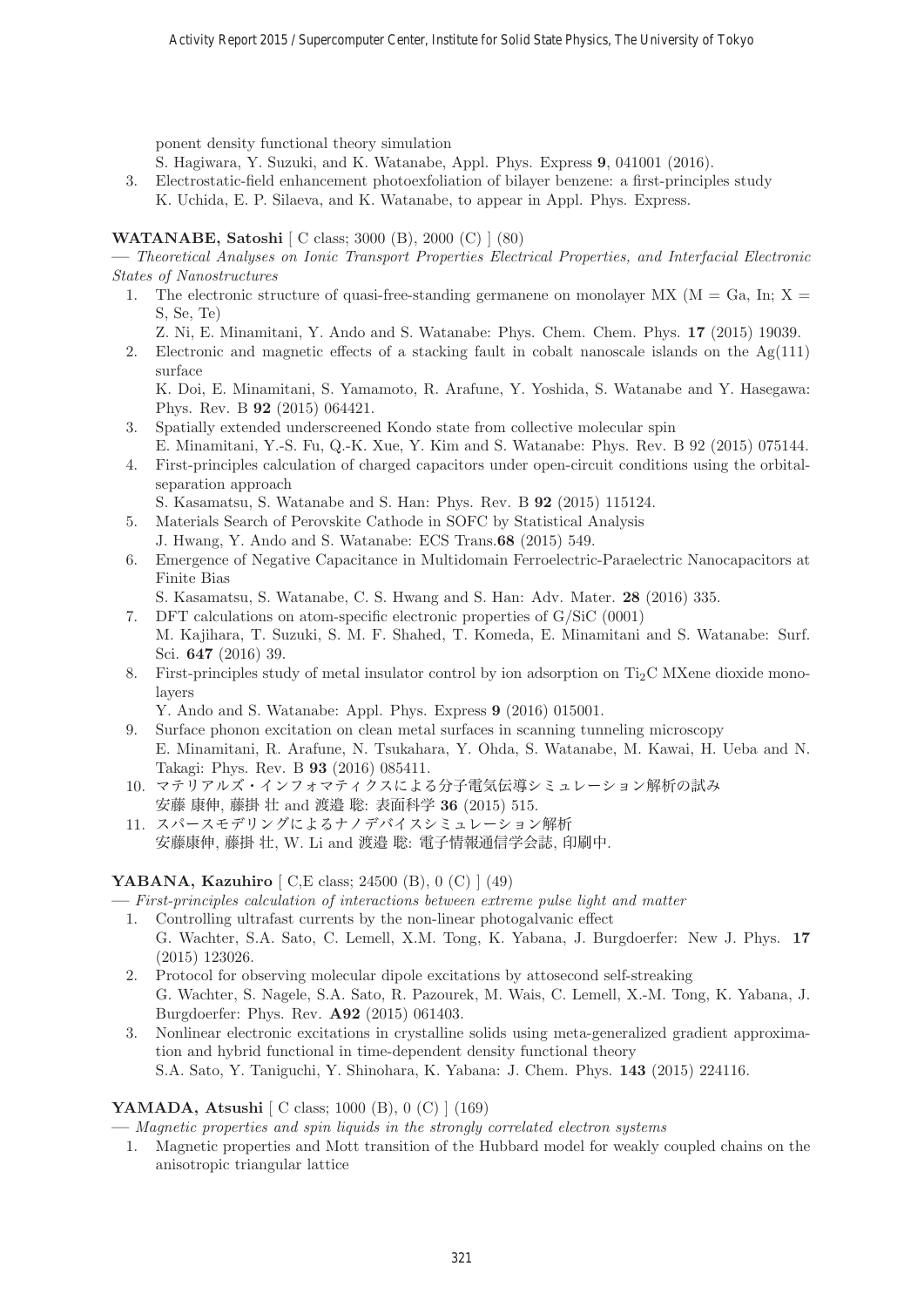A. Yamada: Phys. Rev. B**90** (2014) 235138.

2. Magnetic phase diagram and Mott transition of the half-filled 1/5-depleted Hubbard model with frustration

A. Yamada: Phys. Rev. B**90** (2014) 245139.

# **YAMASHITA, Koichi** [ C class; 2000 (B), 0 (C) ] (102)

**—** Large scale ab initio calculations on the fundamental processes of energy convergence devices and on their optimization for high conversion efficiency

1. The Mechanism of Slow Hot-Hole Cooling in Lead-Iodide Perovskite: First-Principles Calculation on Carrier Lifetime from Electron―Phonon Interaction

H. Kawai, G. Giorgi, A. Marini, and K. Yamashita: Nano Lett. **15** (2015) 3103.

- 2. Alternative, lead-free, hybrid organic-inorganic perovskites for solar applications: a DFT analysis G. Giorgi, K. Yamashita: Chem. Lett. **44** (2015) 826.
- 3. A Density Functional Tight Binding Study of Acetic Acid Adsorption on Crystalline and Amorphous Surfaces of Titania

S. Manzhos, G. Giorgi, K. Yamashita: Molecules **20** (2015) 3371.

4. Theoretical studies on the mechanism of oxygen reduction reaction on clean and O-substituted Ta3N5(100) surfaces

E. Watanabe, H. Ushiyama and K. Yamashita: Catal. Sci. Technol. **5** (2015) 2769.

- 5. Theoretical studies on the absorption spectra of cis-[Ru(4,4' -COO-2,2' -bpy)2(X)2] $4 -$ , (X = NCS, Cl) and panchromatic trans-terpyridyl Ru complexes including strong spin―orbit coupling K. Mishima, T. Kinoshita, M. Hayashi, R. Jono, H. Segawa, K. Yamashita, and S. H. Lin de: Phys. Chem. Chem. Phys. **20** (2015) 9732.
- 6. Theoretical Verification of Photoelectrochemical Water Oxidation Using Nanocrystalline TiO2 Electrodes
	- S. Yanagida, S. Yanagisawa, K. Yamashita, R. Jono, and H. Segawa: Molecules **20** (2015) 9732.
- 7. A Method to Calculate Redox Potentials Relative to the Normal Hydrogen Electrode in Nonaqueous Solution by using Density Functional Theory-Based Molecular Dynamics
- R. Jono, Yoshitaka Tateyama, and K. Yamashita: Phys. Chem. Chem. Phys. **17** (2015) 27103. 8. Energy Alignment of Frontier Orbitals and Suppression of Charge Recombinations in P3HT/SWNT
- K. Nishimra, M. Fujii, R. Jono, and K. Yamashita: J. Phys. Chem. C **119** (2015) 26258.
- 9. Remarkable Dependence of the Final Charge Separation Efficiency on the Donor―Acceptor Interaction in Photoinduced Electron Transfer T. Higashino, T. Yamada, M. Yamamoto, A. Furube, N. V. Tkachenko, T. Miura, Y. Kobori, R.
- Jono, K. Yamashita and H. Imahori: Angew. Chem. Int. Ed. **54** (2015) 629.
- 10. Quantum-classical correspondence in steady states of nonadiabatic systems M. Fujii and K. Yamashita: AIP Conf. Proc. **1702** (090051) 2015.
- 11. Theoretical investigation of  $\left[\text{Ru(tpy)}\right]2\right]2+\text{, Ru(tpy)}$   $\text{(H2O)}\left[2+\text{, and }\left[\text{Ru(tpy)}\right]6\text{py}\right]$  $\text{(Cl)}\left[+\text{com-}\right]$ plexes in acetone revisited: Inclusion of strong spin-orbit couplings to quantum chemistry calculations

K. Mishima, T. Kinoshita, M. Hayashi, R. Jono, H. Segawa, and K. Yamashita: J. Theor. Comput. Chem. **15** (2016) 1650001.

- 12. Dipole Analyses for Short-Circuit Current in Organic Photovoltaic Devices of Diketopyrrolopyrrole-Based Donor and PCBM
- Shohei Koda, M. Fujii, Shintaro Hatamiya, K. Yamashita: Theor. Chem. Acc. **135** (2016) 115.
- 13. Photon-absorbing charge-bridging states in organic bulk heterojunctions consisting of diketopyrrolopyrrole derivatives and PCBM

M. Fujii, Woong Shin, Takuma Yasuda, and K. Yamashita: Phys. Chem. Chem. Phys. **18** (2016) 9514.

14. Atomic-Scale Analysis of the RuO2/Water Interface under Electrochemical Conditions E. Watanabe, J. Rossmeisl, M. E. Björketun, H. Ushiyama, and K. Yamashita: J. Phys. Chem. C **120** (2016) 8096.

**YAMAUCHI, Jun** [ B class; 600 (B), 100 (C) ] (122)

**—** First-principles study on the defects in semiconductors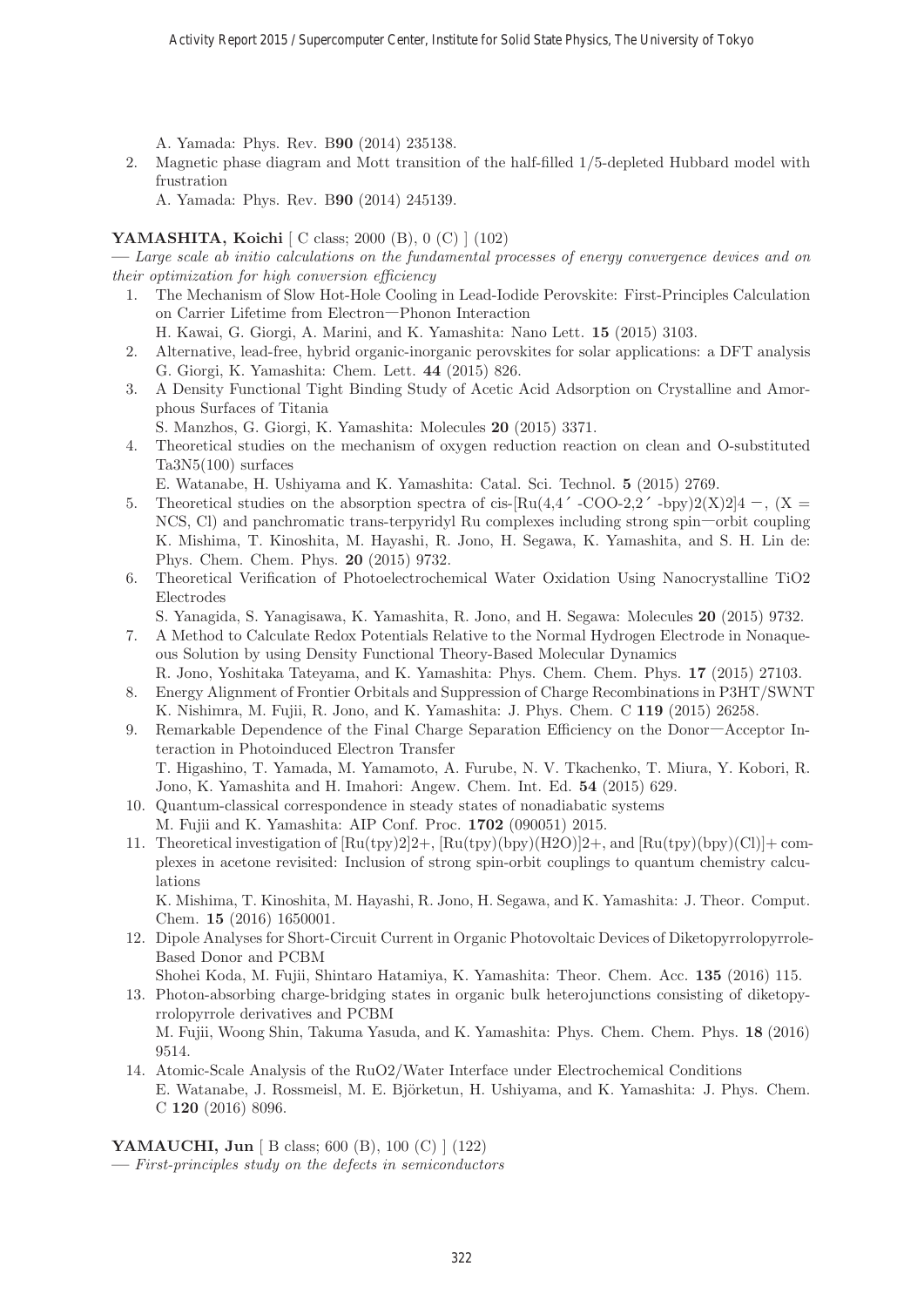- 1. X-ray photoelectron spectroscopy analysis of boron defects in silicon crystal: a first-principles study
	- J. Yamauchi, Y. Yoshimoto, and Y. Suwa: J. Appl. Phys. in press.

# **YAMAUCHI, Kunihiko** [ C class; 7000 (B), 3300 (C) ] (61)

**—** Materials design toward spin-valleytronics by using ferroelectric oxides

- 1. Coupling Ferroelectricity with Spin-Valley Physics in Oxide-Based Heterostructures Kunihiko Yamauchi, Paolo Barone, Tatsuya Shishidou, Tamio Oguchi, and Silvia Picozzi: Phys. Rev. Lett. 115, 037602/1-5 (2015).
- 2. Superexchange interaction in the A-site ordered perovskite YMn3Al4O12 Masayuki Toyoda, Takashi Saito, Kunihiko Yamauchi, Yuichi Shimakawa, and Tamio Oguchi: Phys. Rev. B 92, 014420/1-7 (2015).
- 3. Jahn-Teller distortions as a novel source of multiferroicity Paolo Barone, Kunihiko Yamauchi, and Silvia Picozzi: Phys. Rev. B 92, 014116/1-6 (2015).
- 4. A-site-driven ferroelectricity in strained ferromagnetic La2NiMnO6 thin film R. Takahashi, I. Ohkubo, K. Yamauchi, M. Kitamura, Y. Sakurai, M. Oshima, T. Oguchi, Y. Cho, and M. Lippmaa: Phys. Rev. B 91, 134107/1-9 (2015).

# **YANAGISAWA, Susumu** [ B,C class; 7600 (B), 2200 (C) ] (62)

**—** Theoretical investigation of spin polarization induced at the organic-metal interfaces

- **—** Theoretical investigation on electronic properties of organic solids
- 1. Recent progress in predicting structural and electronic properties of organic solids with the van der Waals density functional S. Yanagisawa, K. Okuma, T. Inaoka and I. Hamada: J. Electron Spectrosc. Relat. Phenom. **204** (2015) 159
- 2. Theoretical Study on Electronic Structure of Bathocuproine: Renormalization of the Band Gap in the Crystalline State and the Large Exciton Binding Energy S. Yanagisawa, S. Hatada and Y. Morikawa: J. Chin. Chem. Soc. in press
- 3. Charge transfer states appear in the  $\pi$ -conjugated pure hydrocarbon molecule on Cu(111) K. Yonezawa, Y. Suda, S. Yanagisawa, T. Hosokai, K. Kato, T. Yamaguchi, H. Yoshida, N. Ueno and S. Kera: Appl. Phys. Express **9** (2016) 045201

# **YANAGISAWA, Takashi** [ B class; 800 (B), 700 (C) ] (161)

**—** Numerical study of correlated electron systems by quantum Monte Carlo and first-principles calculations

- **—** Quantum Monte Carlo study of strongly correlated electron systems
	- 1. High Temperature Superconductivity from Strong Correlation T. Yanagisawa: Physics Procedia 65 (2015) 5.
	- 2. The Absence of CDW order in PbSb, and its unexpected softness I. Hase, K. Yasutomi, T. Yanagisawa, K. Odagiri and T. Nishio: Physics Procedia 65 (2015) 36.
	- 3. Dirac fermions and Kondo effect T. Yanagisawa: JPS Conference Ser. 603 (2015) 012014.
	- 4. Kondo effect in Dirac systems T. Yanagisawa: Journal of the Physical Society of Japan 84 (2015) 074705.
	- 5. Superconductivity from strong correlation in high-temperature superconductors T. Yanagisawa, M. Miyazaki and K. Yamaji: J. Superconductivity Novel Magnetism 29 (2015) 655.
	- 6. Superconductivity, antiferromagnetism and kinetic correlation in strongly correlated electron systems
		- T. Yanagisawa: Adv. Cond. Matt. Phys. 2015 (2015) 141263.
	- 7. Chiral sine-Gordon model
		- T. Yanagisawa: EPL 113 (2016) 41001.
	- 8. Electronic Structure of SnF3: An Example of Valence Skipper which Forms Charge-Density Wave I. Hase, T. Yanagisawa and K. Kawashima: Physica C521 (2016) in press.
	- 9. Duality in Spin Fluctuations in Correlated Electron Systems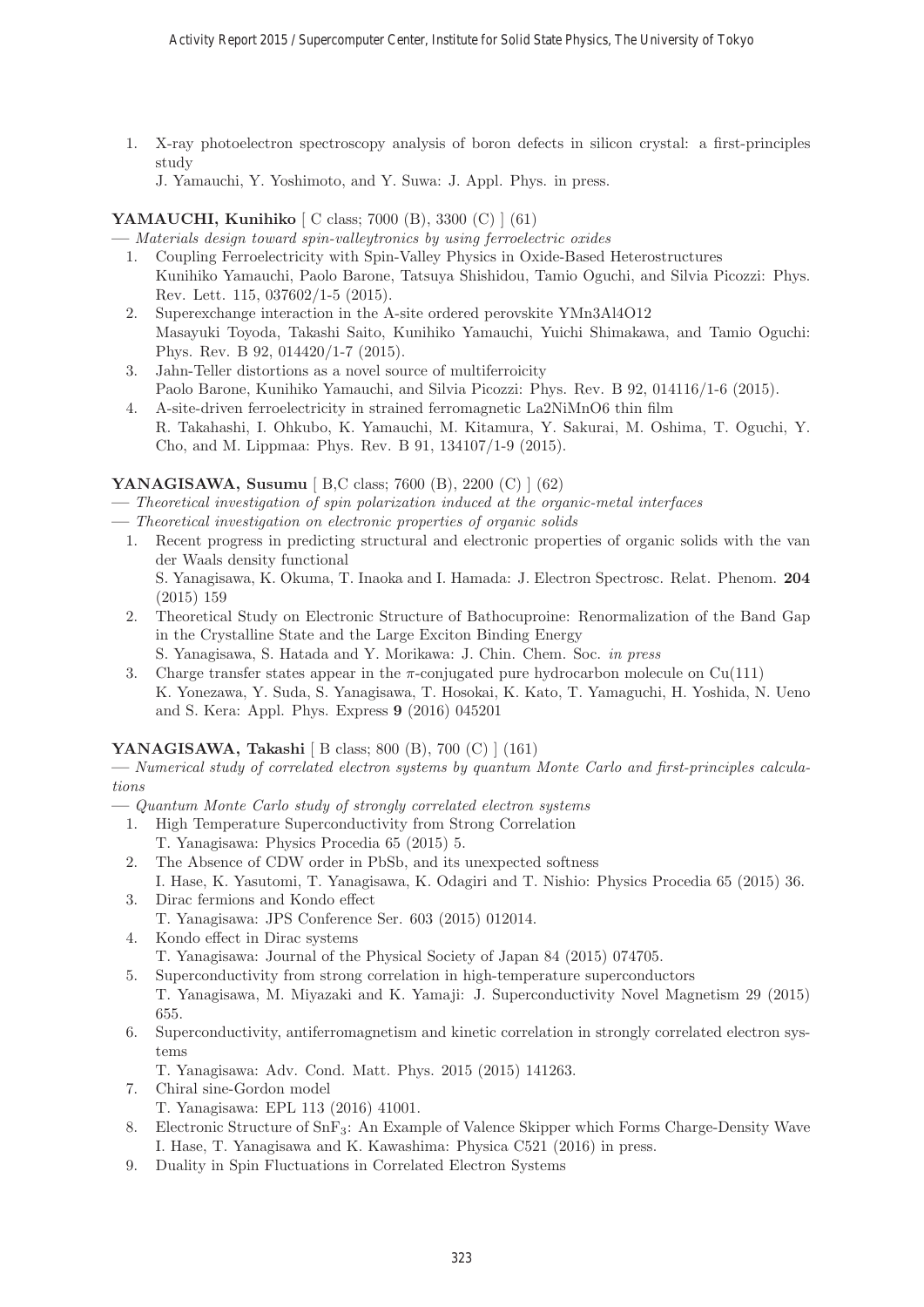T. Yanagisawa and I. Hase: Physica C521 (2016) in press.

**YASUDA, Chitoshi** [ B class; 400 (B), 0 (C) ] (256)

**—** Phase Transition in Quantum Spin Systems Coupled to Lattice Degrees of Freedom

**YASUNO, Satoshi** [ E class; 6000 (B), 0 (C) ] ()

**—** First-Principles Study of the Structure of a-InGaZnO<sup>4</sup>

# **YASUOKA, Kenji** [ C class; 5000 (B), 0 (C) ] (78)

**—** The role of the negatively charged oxygen vacancy in the chemisorption process of oxygen molecules on TiO2 (110)

# **YOSHIDA, Tsuneya** [ C class; 6000 (B), 0 (C) ] (151)

**—** Study of correlation effects on topological phases

- 1. Local origin of the pseudogap in the attractive Hubbard model. Robert Peters and Johannes Bauer: Phys. Rev. B **92**, (2015) 014511.
- 2. Large and small Fermi-surface spin density waves in the Kondo lattice model Robert Peters and Norio Kawakami: Phys. Rev. B **92**, (2015) 075103.
- 3. Large and small Fermi-surface spin density waves in the Kondo lattice model Robert Peters and Norio Kawakami: Phys. Rev. B **92**, (2015) 075103.
- 4. Coexistence of light and heavy surface states in the topological Kondo insulator  $SmB_6$ Tsuneya Yoshida, Robert Peters, Hirohumi Sakakibara, and Norio Kawakami: arXiv:1510.06476.

# **YOSHIMOTO, Yoshihide** [ B class; 800 (B), 200 (C) ] (112)

**—** Development of first-principles electronic structure calculation package xTAPP

1. X-ray photoelectron spectroscopy analysis of boron defects in silicon crystal: a first-principles study

Jun Yamauchi, Yoshihide Yoshimoto, and Yuji Suwa: J. Appl. Phys. accepted.

# **ZHONGCHANG, Wang** [ C class; 2000 (B), 1000 (C) ] ()

**—** First-principles investigation of functional interfaces in metallic oxides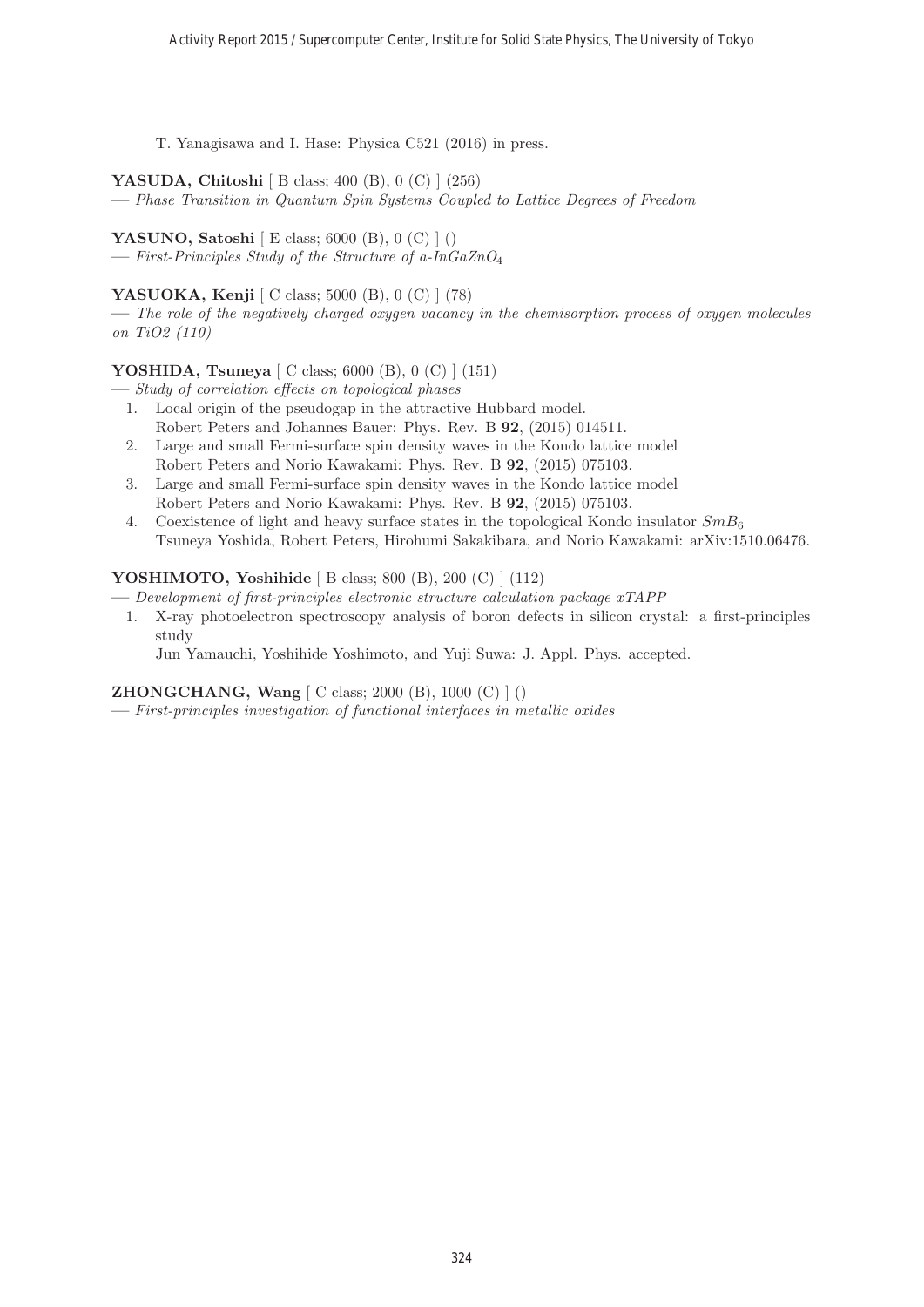# □ CMSI Projects

# **ASAI, Yoshihiro** [ R class; 10000 (B), 0 (C) ] (287)

**—** Large scale computational simulations of non-equilibrium transport phenomena

- 1. Thermoelectric effect and its dependence on molecular length and sequence in single DNA molecules Y. Li, L. Xiang, J.L. Palma, Y. Asai and NJ Tao: Nature Communications, **7** (2016) 11294.
- 2. Competitive effects of oxygen vacancy formation and interfacial oxidation on an ultra-thin HfO2 based resistive switching memory: beyond filament and charge hopping models H. Nakamura and Y. Asai: Phys. Chem. Chem. Phys., **18** (2016) 8820.
- 3. The effect of a Ta oxygen scavenger layer on HfO2-based resistive switching behavior: thermodynamic stability, electronic structure, and low-bias transport X. Zhong, I. Rungger, P. Zapol, H. Nakamura, Y. Asai and O. Heinonen: Phys. Chem. Chem. Phys., **18** (2016) 7502.
- 4. Thermoelectricity at the molecular scale: a large Seebeck effect in endohedral metallofullerenes S.-K. Lee, M. B¨urkle, R. Yamada, Y. Asai and H. Tada: Nanoscale, **7** (2015) 20497.
- 5. Towards multiple conductance pathways with heterocycle-based oligo (phenyleneethynylene) derivatives D. Miguel, L. Á. de Cienfuegos, A. Martín-Lasanta, S.P. Morcillo, L.A. Zotti, E. Leary, M.

Bürkle, Y. Asai, R. Jurado, D.J. Cárdenas, G. Rubio-Bollinger, N. Agraït, J.M. Cuerva, and M.T. Gonz´alez: J. Am. Chem. Soc., **137** (2015) 13818.

6. Single-molecule conductance of a chemically modified, π-extended tetrathiafulvalene and its chargetransfer complex with  $F_4TCNQ$ R. García, M. Á. Herranz, E. Leary, M.T. González, G. Rubio- Bollinger, M. Bürkle, L.A. Zotti,

Y. Asai, F. Pauly, J.C. Cuevas, N. Agraït and N. Martín: Beilstein J. Org. Chem., 11 (2015) 1068.

7. First-principles calculation of the thermoelectric figure of merit for [2,2] paracyclophane-based single-molecule junctions

M. B¨urkle, T.J. Hellmuth, and Y. Asai: Phys. Rev. B, **91** (2015) 165419.

8. Vibronic spectroscopy using current noise Y. Asai: Phys. Rev. B, **91** (2015) 165402(R).

#### **IMADA, Masatoshi** [ R class; 10000 (B), 10000 (C) ] (264)

**—** Superconducting Mechanism Driven by Both Electron-Phonon and Strong Electron Correlations

- 1. Ab initio Studies on Magnetism in the Iron Chalcogenides FeTe and FeSe Motoaki Hirayama, Takahiro Misawa, Takashi Miyake, Masatoshi Imada: J. Phys. Soc. Jpn. **84** (2015) 093703.
- 2. Hidden fermionic excitation in the superconductivity of the strongly attractive Hubbard model Shiro Sakai, Marcello Civelli, Yusuke Nomura, and Masatoshi Imada: Phys. Rev. B **92** (2015) 180503.
- 3. Exciton Lifetime Paradoxically Enhanced by Dissipation and Decoherence: Toward Efficient Energy Conversion of a Solar Cell
	- Yasuhiro Yamada, Youhei Yamaji, and Masatoshi Imada: Phys. Rev. Lett. **115** (2015) 197701.
- 4. Time-dependent many-variable variational Monte Carlo method for nonequilibrium strongly correlated electron systems

Kota Ido, Takahiro Ohgoe, and Masatoshi Imada: Phys. Rev. B **92** (2015) 245106.

- 5. Hidden Fermionic Excitation Boosting High-Temperature Superconductivity in Cuprates Shiro Sakai, Marcello Civelli, Yusuke Nomura, and Masatoshi Imada: Phys. Rev. Lett. **116** (2016) 057003.
- 6. Finite-Temperature Variational Monte Carlo Method for Strongly Correlated Electron Systems Kensaku Takai, Kota Ido, Takahiro Misawa, Youhei Yamaji, and Masatoshi Imada: J. Phys. Soc. Jpn. 85 (2016) 034601.
- 7. Tensor network algorithm by coarse-graining tensor renormalization on finite periodic lattices Hui-Hai Zhao, Zhi-Yuan Xie, Tao Xiang, and Masatoshi Imada: Phys. Rev. B **93** (2016) 125115.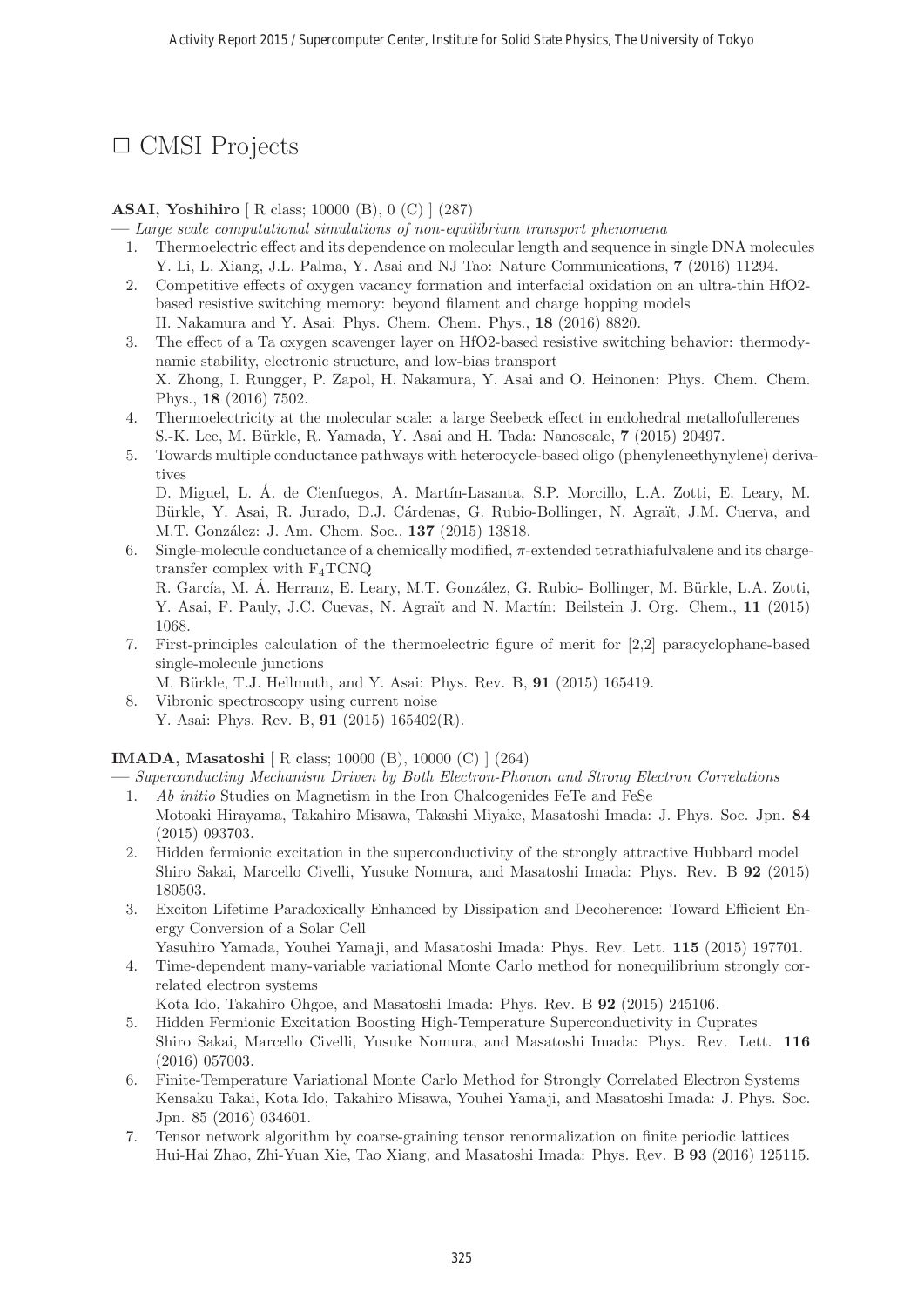- 8. Real-space renormalized dynamical mean field theory Dai Kubota, Shiro Sakai, Masatoshi Imada: to appear in Phys. Rev. B.
- 9. Clues and criteria for designing Kitaev spin liquid revealed by thermal and spin excitations of honeycomb iridates  $Na<sub>2</sub>IrO<sub>3</sub>$ Youhei Yamaji, Takafumi Suzuki, Takuto Yamada, Sei-ichiro Suga, Naoki Kawashima, and Masatoshi Imada: submitted to Phys. Rev. B.
- 10. Modulated Helical Metals at Magnetic Domain Walls of Pyrochlore Iridium Oxides Youhei Yamaji, Masatoshi Imada: submitted to Phys. Rev. B.
- 11. Stabilization of Topological Insulator Emerging from Electron Correlations on Honeycomb Lattice and Its Possible Relevance in Twisted Bilayer Graphene
- Moyuru Kurita, Youhei Yamaji, Masatoshi Imada: submitted to Phys. Rev. B. 12. Clues and criteria for designing Kitaev spin liquid revealed by thermal and spin excitations of honeycomb iridates  $Na<sub>2</sub>IrO<sub>3</sub>$ Youhei Yamaji, Takafumi Suzuki, Takuto Yamada, Sei-ichiro Suga, Naoki Kawashima, and Masatoshi Imada : submitted to Phys. Rev. B.

# **KAWASHIMA, Naoki** [ R class; 10000 (B), 10000 (C) ] (267)

**—** Monte Carlo Study of Novel Quantum Phases and Critical Phenomena

- **—** Study of Novel Quantum Phases and Critical Phenomena by Monte Carlo Method and Tensor Network 1. SU(N) Heisenberg model with multicolumn representations
	- Tsuyoshi Okubo, Kenji Harada, Jie Lou, Naoki Kawashima: Phys. Rev. B **92** (2015) 134404/1-5. 2. Scaling relation for dangerously irrelevant symmetry-breaking fields
	- Tsuyoshi Okubo, Kosei Oshikawa, Hiroshi Watanabe, Naoki Kawashima : Phys. Rev. B **91** (2015) 174417/1-4.

# **NAKANO, Hiroki** [ R class; 5000 (B), 4000 (C) ] (283)

- **—** Computational-Science Study of Frustrated Magnets
	- 1. Magnetization Process of the Spin-S Kagome-Lattice Heisenberg Antiferromagnet H. Nakano and T. Sakai: J. Phys. Soc. Jpn. **84** (2015) 063705.
	- 2. Magnetization Jump in the Magnetization Process of the Spin-1/2 Heisenberg Antiferromagnet on a Distorted Square-Kagome Lattice
	- H. Nakano, Y. Hasegawa, and T. Sakai: J. Phys. Soc. Jpn. **84** (2015) 114703.
	- 3. Novel Quantum Phase Transition in the Frustrated Spin Nanotube
	- T. Sakai and H. Nakano: Physics Procedia **75** (2015) 369.
	- 4. Exotic Field Induced Quantum Phase Transition of the Kagome Lattice Antiferromagnet T. Sakai and H. Nakano: Physics Procedia **75** (2015) 821.

# **NOBUSADA, Katsuyuki** [ R class; 10000 (B), 10000 (C) ] (274)

- **—** Prediction of electronic properties in spatiotemporal nano-field based on the density functional theory
	- 1. Reducing the Cost and Preserving the Reactivity in Noble-Metal-Based Catalysts: Oxidation of CO by Pt and Al–Pt Alloy Clusters Supported on Graphene K. Koizumi, K. Nobusada and M. Boero: Chem. Eur. J. **22**, 5181–5188 (2016).
	- 2. Reaction Pathway and Free Energy Landscape of Catalytic Oxidation of Carbon Monoxide Operated by a Novel Supported Gold–Copper Alloy Cluster K. Koizumi, K. Nobusada and M. Boero: J. Phys. Chem. C **119**, 15421–15427 (2015).

# **OGATA, Shuji** [ R class; 5000 (B), 6000 (C) ] (269)

**—** Multi-scale simulation of nano-structured materials from electronic to mechanical properties

- 1. A Molecular Dynamics Study on Thermal Conductivity of Thin Epoxy Polymer Sandwiched Between Alumina Fillers in Heat-dissipation Composite Material K. Tanaka, S. Ogata, R. Kobayashi, T. Tamura, and T. Kouno: Int. J. Heat and Mass Transfer **89** (2015) 714-723.
- 2. Thermal Diffusion of Correlated Li-ions in Graphite: A Hybrid Quantum-Classical Simulation Study

N. Ohba, S. Ogata, T. Kouno, and R. Asahi: Comp. Mater. Sci. **108** (2015) 250-257.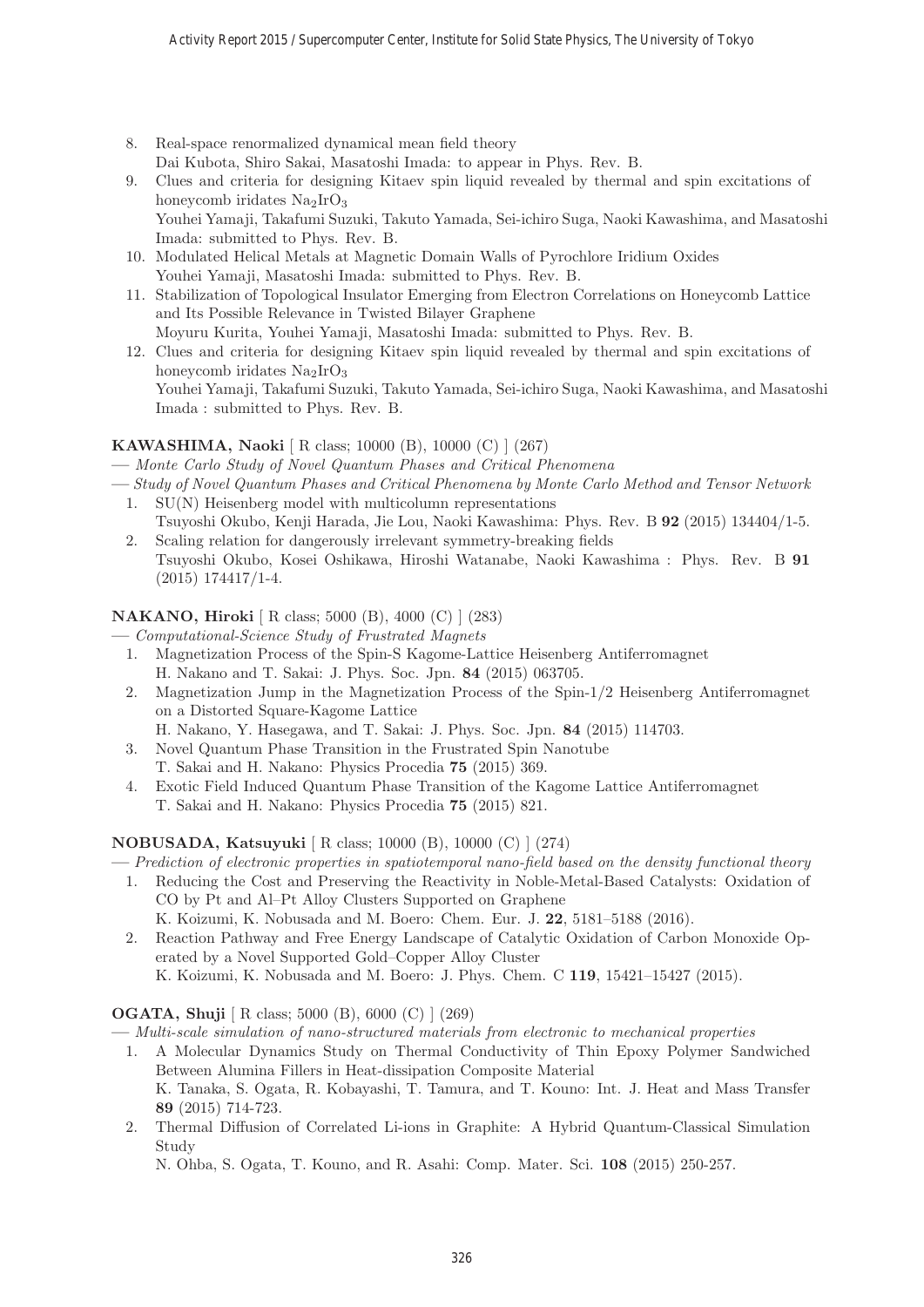3. Enhanced Si-O Bond Breaking in Silica Glass by Water Dimer: A Hybrid Quantum-Classical Simulation Study

T. Kouno, S. Ogata, T. Shimada, T. Tamura, and R. Kobayashi: J. Phys. Soc. Jpn., in press.

# **OHNO, Kaoru** [ R class; 10000 (B), 10000 (C) ] (282)

**—** All electron spectra and dynamics of functional materials from nanoclusters to crystals

- 1. Phase Transition of  $S = 1/2$  Heisenberg Antiferomagnet S. Ono, Y. Noguchi, R. Sahara, Y. Kawazoe, and K. Ohno: Comp. Phys. Comm. **189**, 20-30 (2015).
- 2. Geometry Dependence of Electronic and Energetic Properties of One-Dimensional Peanut-Shaped Fullerene Polymers
	- Y. Noda, S. Ono, and K. Ohno: J. Phys. Chem. A **119**, 3048-3055 (2015).
- 3. Capped carbon nanotube photovoltaic cells: Influence of distribution of the five-membered rings on the efficiency
- S. Ono, K. Tanikawa, R. Kuwahara, and K. Ohno: Diamond Related Mater. **58**, 24-30 (2015).
- 4. All-electron GW calculation of rutile  $TiO<sub>2</sub>$  with and without Nb impurities M. Zhang, S. Ono, and K. Ohno: Phys. Rev. B **92**, 035205;1-7 (2015).
- 5. All-electron GW calculation of rutile TiO2 with and without Nb impurities S. Ono and K. Ohno: Phys. Rev. B **93**, 121301(R);1-5 (2016).
- 6. All-electron mixed basis GW calculations of  $TiO<sub>2</sub>$  and ZnO crystals M. Zhang, S. Ono, N. Nagatsuka, and K. Ohno: Phys. Rev. B **93**, 155116;1-9 (2016).
- 7. Ab initio molecular dynamics simulation study of successive hydrogenation reactions of carbon monoxide producing methanol
	- T. N. Pham, S. Ono, and K. Ohno: J. Chem. Phys. **144**, 144309;1-6 (2016).
- 8. Tomonaga-Luttinger liquid theory for metallic fullerene polymers H. Yoshioka, H. Shima, Y. Noda, S. Ono, and K. Ohno: Phys. Rev. B **93**, 165431;1-10 (2016).

# **OKAZAKI, Susumu** [ R class; 10000 (B), 10000 (C) ] (276)

**—** Molecular Science of Virus by All-Atom Simulation

- 1. A molecular dynamics study of intramolecular proton transfer reaction of malonaldehyde in solutions based upon mixed quantum-classical approximation. II. Proton transfer reaction in neon H. Kojima, A. Yamada, and S. Okazaki: J. Chem. Phys. **142**, 174502 (2015).
- 2. Free energy surface for rotamers of cis-enol malonaldehyde in aqueous solution studied by molecular dynamics calculations
	- H. Kojima, A. Yamada, and S. Okazaki: Mol. Simul. **41**, 850–856 (2015).
- 3. Molecular dynamics study of changes in physic-chemical properties of DMPC lipid bilayers by addition of nonionic surfactant  $C_{12}E_{10}$ 
	- Y. Andoh, S. Muraoka and S. Okazaki: Mol. Simul. **41**, 955–960 (2015). @@
- 4. Molecular dynamics study of lipid bilayers modeling the plasma membranes of mouse hepatocytes and hepatomas

Y Andoh, N Aoki, and S Okazaki: J. Chem. Phys. **144**, 085104 (2016).

# **OKUBO, Tsuyoshi** [ R class; 5000 (B), 4000 (C) ] (285)

- **—** Ordering of topological excitations of the frustrated magnets
- 1. Scaling Relation for Dangerously Irrelevant Symmetry-Breaking Fields
- T. Okubo, K. Oshikawa, H. Watanabe, and N. Kawashima: Phys. Rev. B **91** (2015) 174417.
- 2.  $SU(N)$  Heisenberg model with multi-column representations
- T. Okubo, K. Harada, J. Lou, and N. Kawashima: Phys. Rev. B **92** (2015) 134404.
- 3. Experimental Realization of a Quantum Pentagonal Lattice H. Yamaguchi, T. Okubo, S. Kittaka, T. Sakakibara, K. Araki, K. Iwase, N. Amaya, T. Ono, and Y. Hosokoshi: Scientific Reports, **5** (2015) 15327.

# **OSHIYAMA, Atsushi** [ R class; 10000 (B), 10000 (C) ] ()

**—** Density-Functional Study on Prediction of Electronic Properties of Spatiotemporal Fields in Nanostructures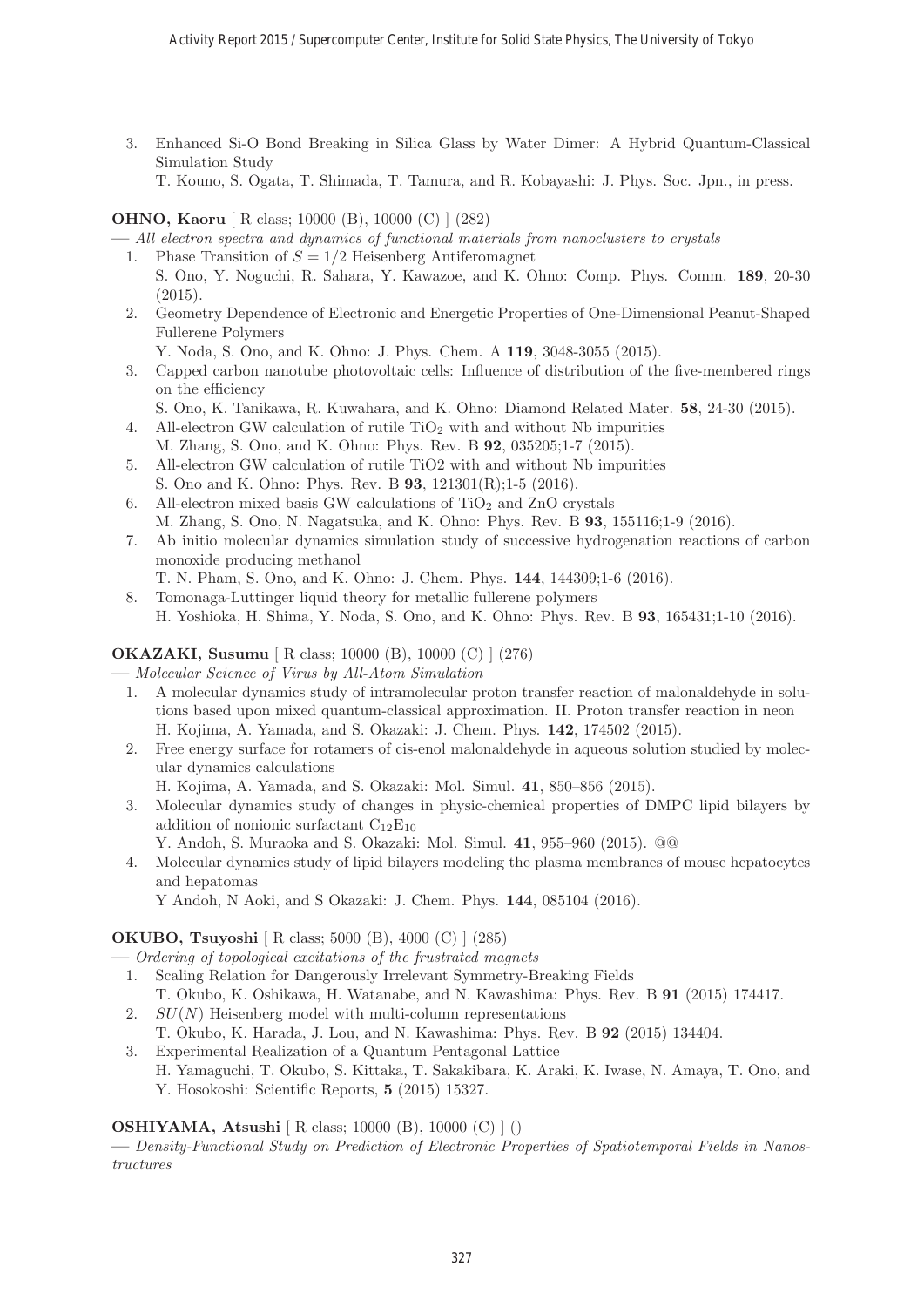**OTANI, Minoru** [ R class; 5000 (B), 10000 (C) ] (281)

**—** First-principles simulations of electrode-electrolyte interfaces in secondary batteries with a bias-control technique

**—** First-principlemolecular dynamics study toward a high performance Li-ion battery

# **SAITO, Mineo** [ R class; 10000 (B), 10000 (C) ] (272)

**—** Materials design for spintronics/multiferroics applications

- 1. Spin-split bands of metallic hydrogenated ZnO (101−0) surface: First-principles study Moh. Adhib Ulil Absor, Fumiyuki Ishii, Hiroki Kotaka, and Mineo Saito, AIP Advances, **6** (2016) 025309.
- 2. First-principles calculations of multivacancies in germanium Sholihun, Fumiyuki Ishii, and Mineo Saito: , Jpn. J. Appl. Phys., **55** (2016) 011301.
- 3. First principles study on solid oxygen using van der Waals density functional M. Obata, I. Hamada, and T. Oda: Physics Procedia, **75** (2015) 771.
- 4. Density functional study on positively charged six-coordinate  $FeO<sub>2</sub>$  porphyrin complex for a trigger of O<sup>2</sup> dissociation
	- N. Kitagawa, M. Obata, T. Oda: , Chem. Phys. Lett., **643** (2016) 119.

#### **SUGINO, Osamu** [ R class; 10000 (B), 5000 (C) ] (278)

- **—** Interface science on energy conversion
- **—** Structure and functionality of electrode-electrolyte interface in battery

# **TAKATSUKA, Kazuo** [ R class; 0 (B), 5000 (C) ] (263)

**—** Nonadiabatic electron dynamics and many-body nuclear dynamics in molecules

# **TOHYAMA, Takami** [ R class; 5000 (B), 5000 (C) ] (266)

**—** Study of Excitation Dynamics in Strongly Correlated Electron Systems

- 1. Magnetization Plateaux by Reconstructed Quasi-spinons in a Frustrated Two-Leg Spin Ladder under a Magnetic Field
	- T. Sugimoto, M. Mori, T. Tohyama, and S. Maekawa: Phys. Rev. B **92**, (2015) 125114.
- 2. Enhanced Charge Excitations in Electron-Doped Cuprates by Resonant Inelastic X-Ray Scattering T. Tohyama, K. Tsutsui, S. Sota, and S. Yunoki, Phys. Rev. B **92**, (2015) 014515.
- 3. Density-matrix renormalization group study of Kitaev-Heisenberg model on the triangular lattice K. Shinjo, S. Sota, S. Yunoki, K. Totsuka, and T. Tohyama: submitted to Phys. Rev. B.

**TSUNEYUKI, Shinji** [ R class; 5000 (B), 10000 (C) ] (271)

**—** Development and Application of First-Principles Simulations for New Materials Exploration

#### **YAMASHITA, Koichi** [ R class; 0 (B), 10000 (C) ] (277)

**—** Large scale calculations on the fundamental processes of solar cells and their optimization in conversion efficiency

1. The Mechanism of Slow Hot-Hole Cooling in Lead-Iodide Perovskite: First-Principles Calculation on Carrier Lifetime from Electron–Phonon Interaction

H. Kawai, G. Giorgi, A. Marini, and K. Yamashita: Nano Lett. **15** (2015) 3103.

- 2. Alternative, lead-free, hybrid organic-inorganic perovskites for solar applications: a DFT analysis G. Giorgi, K. Yamashita: Chem. Lett. **44** (2015) 826.
- 3. A Method to Calculate Redox Potentials Relative to the Normal Hydrogen Electrode in Nonaqueous Solution by using Density Functional Theory-Based Molecular Dynamics R. Jono, Yoshitaka Tateyama, and K. Yamashita: Phys. Chem. Chem. Phys. **17** (2015) 27103.
- 4. Energy Alignment of Frontier Orbitals and Suppression of Charge Recombinations in P3HT/SWNT K. Nishimra, M. Fujii, R. Jono, and K. Yamashita: J. Phys. Chem. C **119** (2015) 26258.
- 5. Remarkable Dependence of the Final Charge Separation Efficiency on the Donor–Acceptor Interaction in Photoinduced Electron Transfer

T. Higashino, T. Yamada, M. Yamamoto, A. Furube, N. V. Tkachenko, T. Miura, Y. Kobori, R.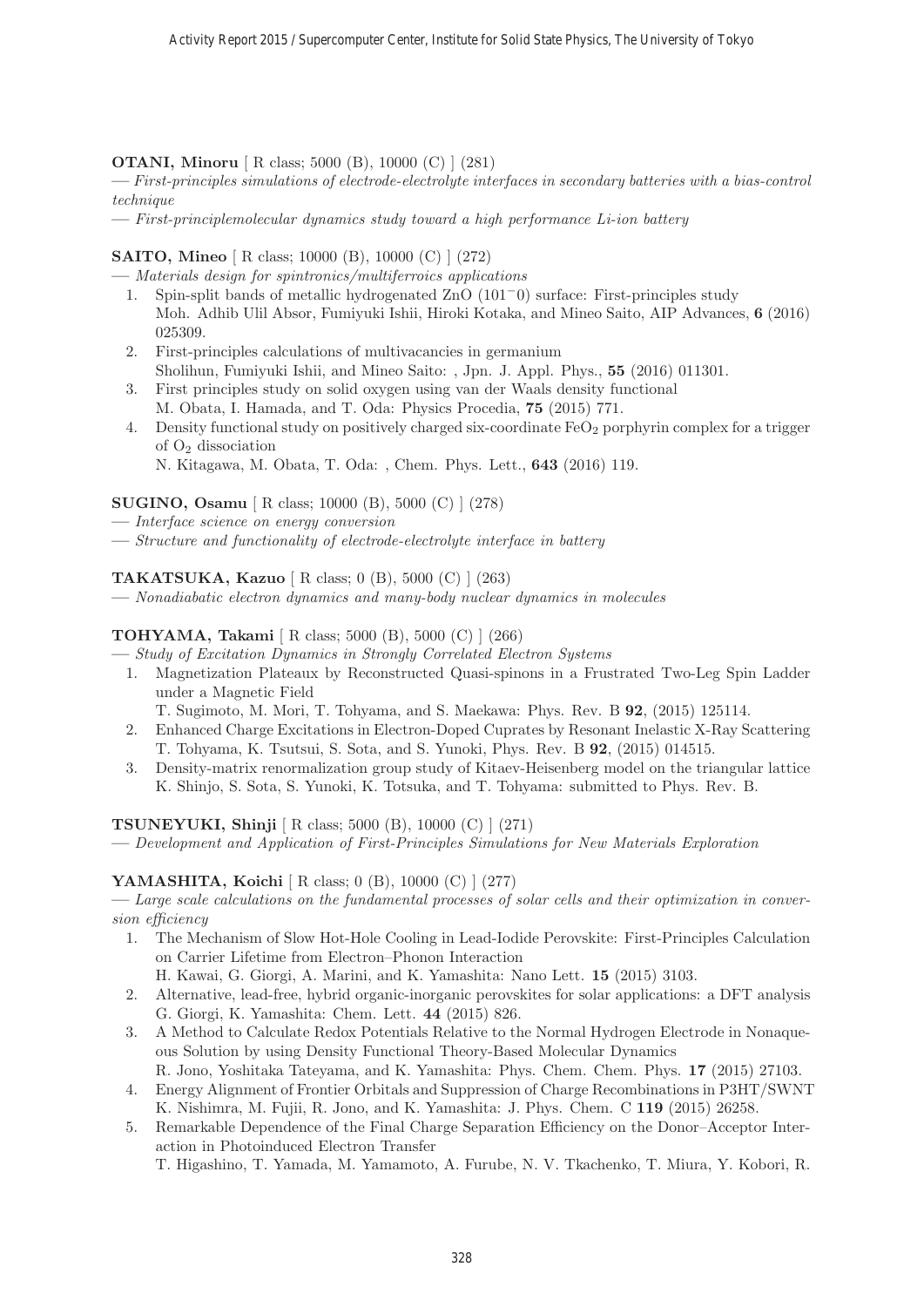Jono, K. Yamashita and H. Imahori: Angew. Chem. Int. Ed. **54** (2015) 629.

- 6. Dipole Analyses for Short-Circuit Current in Organic Photovoltaic Devices of Diketopyrrolopyrrole-Based Donor and PCBM
	- Shohei Koda, M. Fujii, Shintaro Hatamiya, K. Yamashita: Theor. Chem. Acc. **135** (2016) 115.
- 7. Photon-absorbing charge-bridging states in organic bulk heterojunctions consisting of diketopyrrolopyrrole derivatives and PCBM M. Fujii, Woong Shin, Takuma Yasuda, and K. Yamashita: Phys. Chem. Chem. Phys. **18** (2016)

**YOSHIDA, Norio** [ R class; 5000 (B), 10000 (C) ] (280)

9514.

**—** Analysis of enzymatic reaction for biomass energy creation

- 1. Theoretical analysis of complex formation of p-carboxybenzeneboronic acid with a monosaccharide S. Seno, N. Yoshida, H. Nakano: J. Mol. Liquids, in press.
- 2. A 3D-RISM/RISM study of the oseltamivir binding efficiency with the wild-type and resistanceassociated mutant forms of the viral influenza B neuraminidase J. Phanich, T. Rungrotmongkol, D. Sindhikara, S. Phongphanphanee, N. Yoshida, F. Hirata, N.
- Kungwan, S. Hannongbua: Protein Science **25** (2016) 147-158. 3. Hydrogen Bonding Structure at Zwitterionic Lipid/Water Interface
- T. Ishiyama, D. Terada and A. Morita: J. Phys. Chem. Lett. **7** (2016) 216-220.
- 4. Liquid/Liquid Interface Layering of 1-Butanol and [bmim]PF6 Ionic Liquid: A Nonlinear Vibrational Spectroscopy and Molecular Dynamics Simulation Study T. Iwahashi, T. Ishiyama, Y. Sakai, A. Morita, D. Kim and Y. Ouchi: Phys. Chem. Chem. Phys. **17** (2015) 24587-24597.
- 5. Construction of Exchange Repulsion in Terms of the Wave Functions at QM/MM Boundary Region

H. Takahashi, S. Umino and A. Morita: J. Chem. Phys. **143** (2015) 084104/1-11.

- 6. Microscopic Barrier Mechanism of Ion Transport through Liquid-Liquid Interface
- N. Kikkawa, L.-j. Wang and A. Morita: J. Am. Chem. Soc. **137** (2015) 8022-8025.
- 7. Surface Structure of Methanol/Water Solutions via Sum-Frequency Orientational Analysis and Molecular Dynamics Simulation

T. Ishihara, T. Ishiyama and A. Morita: J. Phys. Chem. C **119** (2015) 9879-9889.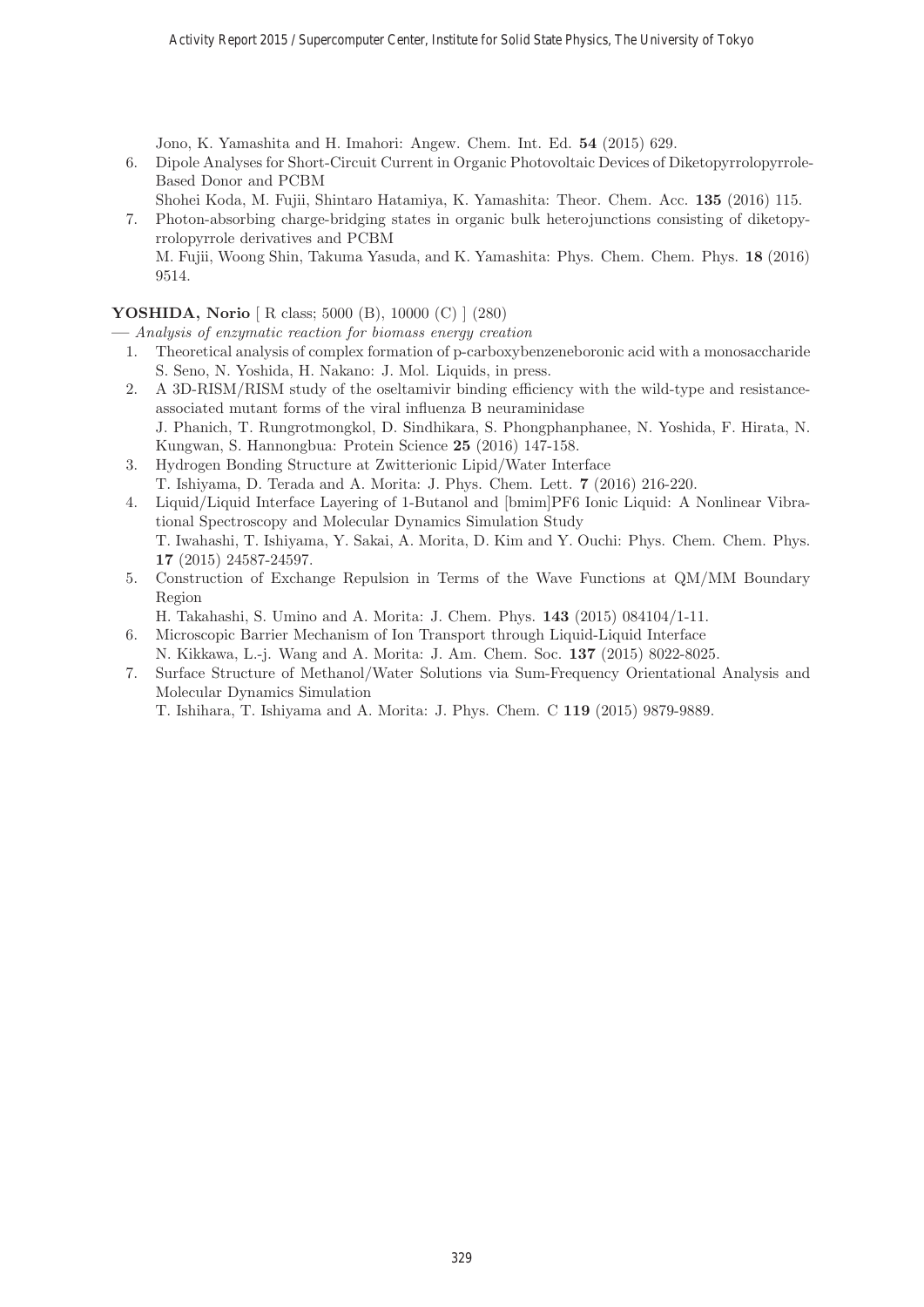# $\Box$  Doctor theses

# 1. **IIZUKA, Hideyuki**

Scattering processes of exciton at organic semiconductor interfaces: interface disorder and energy dissipation

Chiba University, 2016-03

# 2. **IIZUKA, Shota**

Electronic structures of impurity complexes and tunneling current properties at Si-p/n interfaces Chiba University, 2016-03

# 3. **KIKKAWA, Nobuaki**

Theoretical and Computational Study of Ion Transport through Water–Oil Interface Tohoku University, 2016-03

# 4. **MORENO, Joaquin Lorenzo Valmoria**

Density functional theory-based studies on precious metal-free surfaces as alternative catalysts for green energy applications : Carbon nanotubes and copper oxide Osaka University, 2015-09

# 5. **MUSA, Alaydrus**

Theoretical investigation of ionic conduction in rare-earth oxide materials Osaka University, 2016-03

# 6. **NGUYEN, Hoang Linh**

Theoretical Study on The Role of Oxygen Vacancy in The Improvement of Metal Oxides' Reactivity for Green Technology Applications Osaka University, 2015-09

# 7. **OTOMURA, Kotaro**

Rheology and Structure of Non Brownian Suspension under Large Amplitude Oscillatory Shear Strain University of Tokyo, 2015-4

# 8. **SATO, Shunsuke**

Time-dependent density functional theory for extremely nonlinear interactions of light with dielectrics

University of Tsukuba, 2016-03

# 9. **SHIMIZU, Koji**

Dissociative AdsorptionEAbsorption and DesorptionEScattering Dynamics of Atoms and Molecules on Solid Surfaces Osaka University, 2016-03

# 10. **SHINJO, Kazuya**

Density-matirx renormalization group study of quantum spin systems with Kitaev-type anisotropic interaction Kyoto University, 2016-03

#### 11. **SHIRAI, Tatsuhiko**

Long-time asymptotic of periodically driven open quantum systems University of Tokyo, 2016-03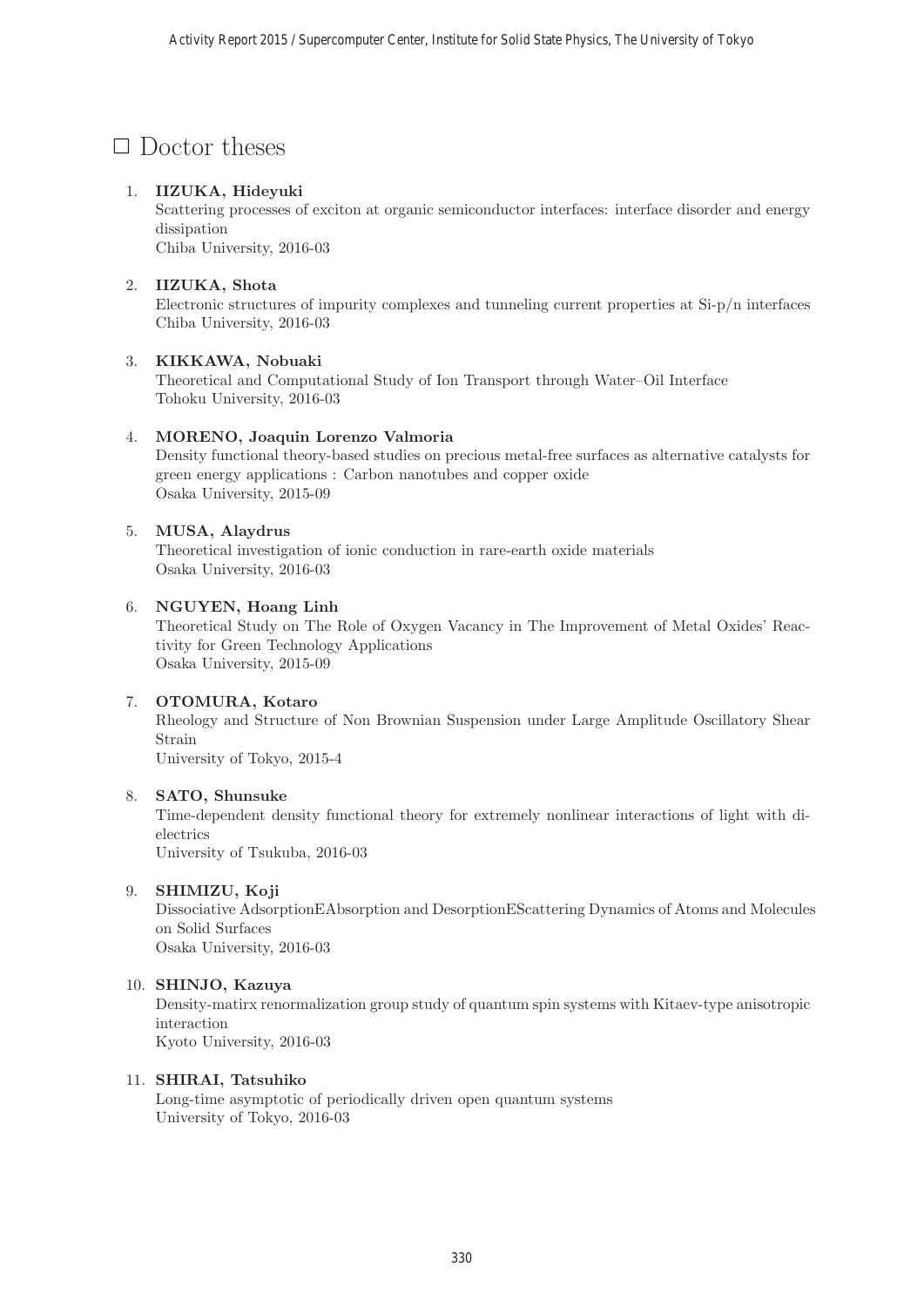#### 12. **TAKEMORI, Nayuta**

Strong electron correlation effects in a quasiperiodic lattice Tokyo Institute of Technology, 2016-03

# 13. **WATANABE, Eriko**

First principles study on electrocatalyst/water interfaces for oxygen reduction/evolution reactions University of Tokyo, 2016-03

#### 14. **YAMAMOTO, Yoshiyuki**

Ab initio quantum Monte Carlo study on hydrogen impurities in silica University of Tokyo, 2016-03

#### 15. **YASUDA, Shinya**

Study of quantum criticality with strong space-time anisotropy by quantum Monte Carlo University of Tokyo, 2016-03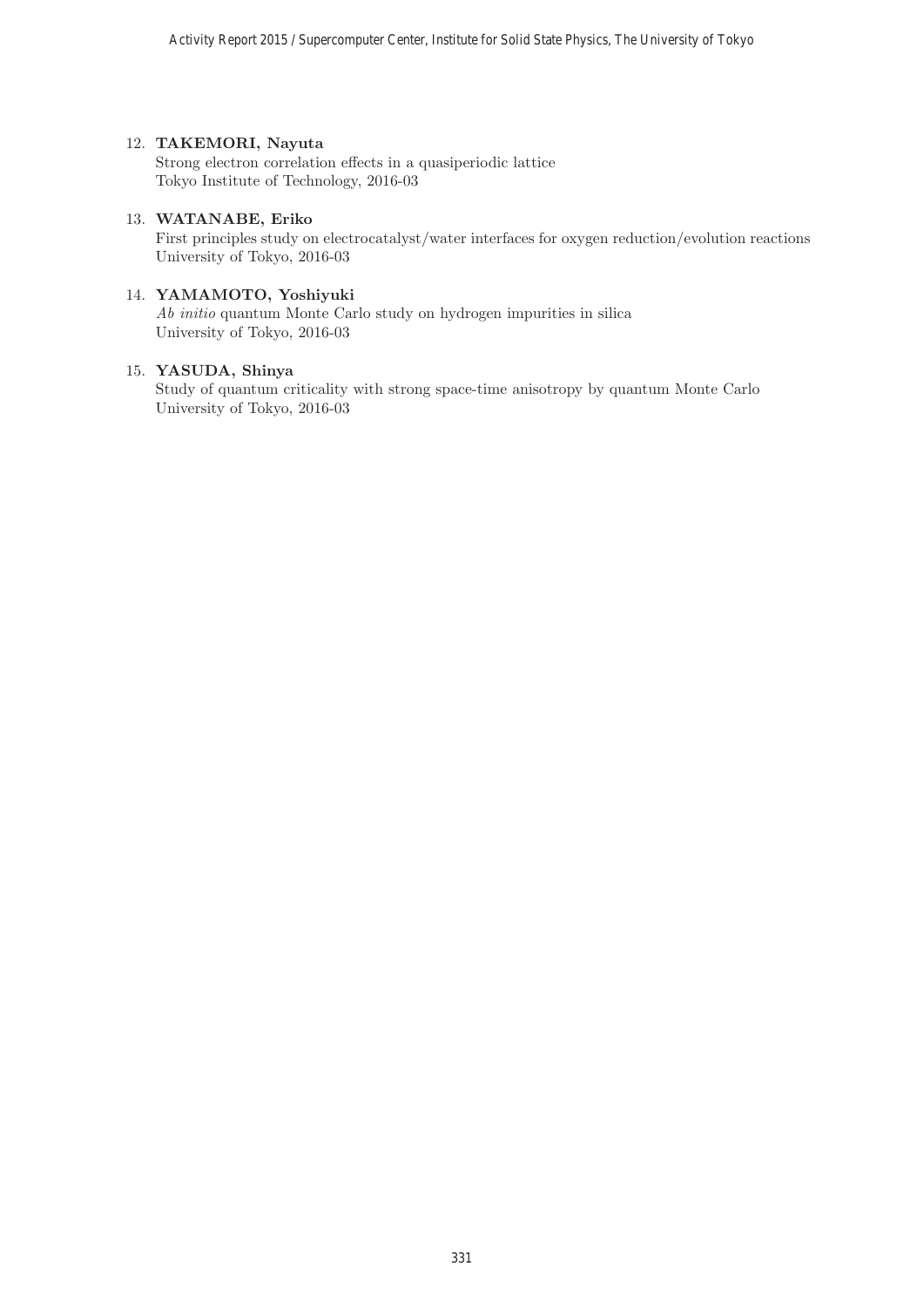# □ Master Theses

# 1. **FUJITA, Hiroyuki**

Chiral Magnetic Effect in Condensed Matter Systems University of Tokyo, 2016-03

# 2. **HATOMURA, Takuya**

Quantum dynamics of nano-magnets under time-dependent fields University of Tokyo, 2016-03

# 3. **HWANG, Jaekyun**

Theoretical investigation of the evaluation method for the SOFC cathodes performance by firstprinciples calculation University of Tokyo, 2016-03

# 4. **IKEUCHI, Hiroki**

Study of the spectra of Electron-Spin-Resonance from the quantum time time evolution of magnetization University of Tokyo, 2016-03

# 5. **IMOTO, Fumihiro**

Microscopic mechanisms of initial formation process of graphene on SiC(0001) surfaces based on the density functional theory University of Tokyo, 2016-03

# 6. **KAMBE, Hiroyuki**

Calculation of solvation free energy using the QM/MM-ER approach which incorporates the first solvation shell in the QM region Tohoku University, 2016-03

# 7. **KAWANABE, Go**

Theoretical study on the electronic structure of pentacene adsorbed on a graphite surface University of the Ryukyus, 2016-03

# 8. **KAWASAKI, Wataru**

Theoretical study of negative ion production on solid surfaces Osaka University, 2016-03

# 9. **KITAGAWA, Naohiro**

Ab initio study on dioxygen coordinated iron porphyrin complex considering hemoglobin environment Kanazawa University, 2016-03

# 10. **KOJIMA, Shoya**

DMFT analysis for  $\text{BiNiO}_3$ Tokyo Institute of Technology, 2016-03

# 11. **KUROKAWA, Daiichi**

Spin-Dependent O2 Binding to Hemoglobin Osaka University, 2016-03

# 12. **KUWABARA, Yuki**

Time-Space analysis of nonlinear polarization by time-dependent density functional theory University of Tsukuba, 2016-03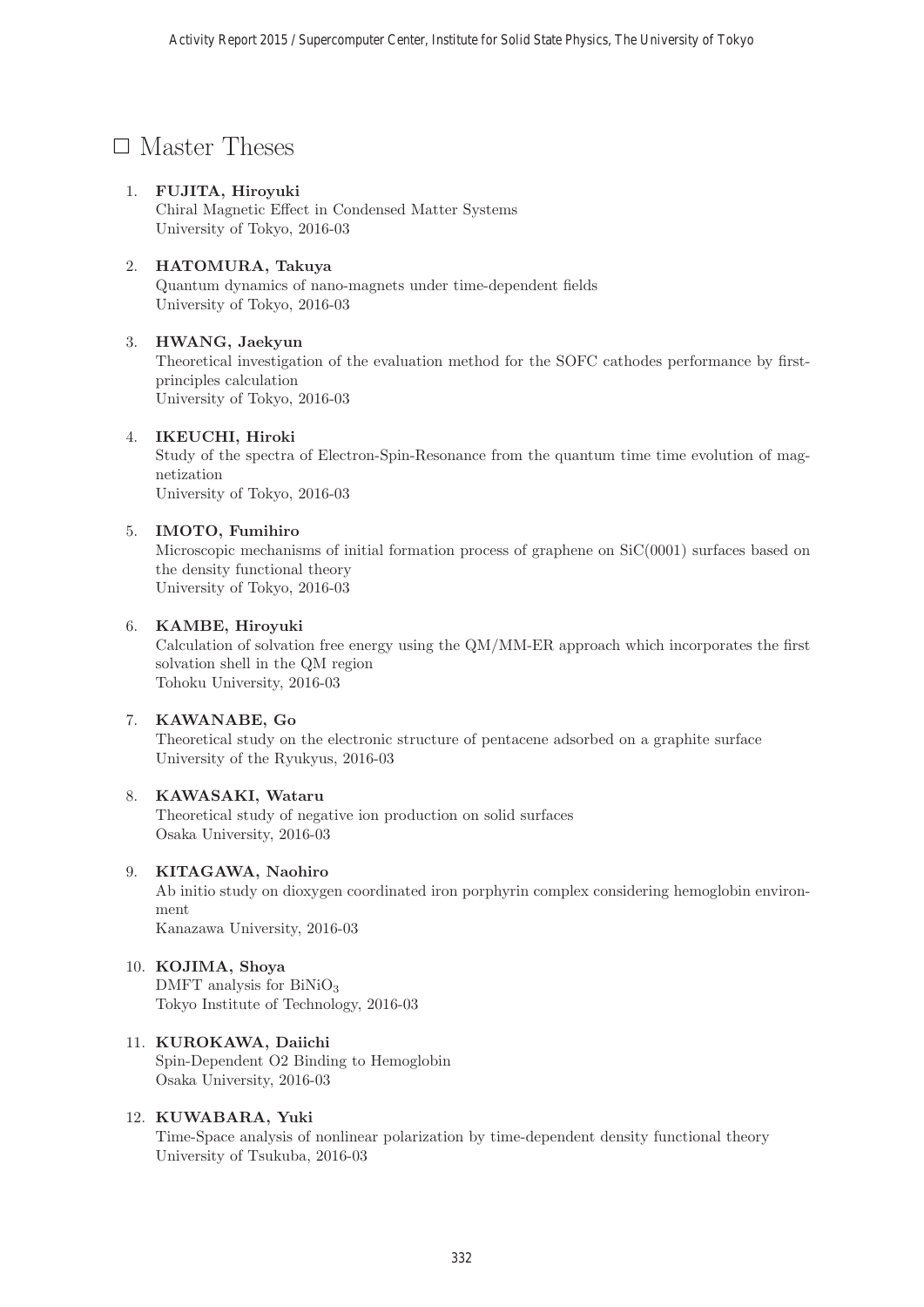# 13. **MASUGATA, Yoshimitsu**

Scattering processes of exciton polarons at organic semiconductor interfaces Chiba University, 2015-03

# 14. **MIMURA, Takaaki**

Analysis of spin models with deterministic Monte Carlo methods University of Tokyo, 2016-03

#### 15. **MIYARA, Shota**

Study of bond-randomness-induced magnetic moment in quantum spin systems with the degree of freedom of the lattice University of the Ryukyus, 2016-03

# 16. **MURAYAMA, Kaori**

Ortho-para conversion of H2 on alpha-Fe2O3(0001) surface Osaka University, 2016-03

# 17. **NAKANO, Hiroto**

First-principles study on electronic structure and anomalous Rashba effect in Tl-Pb alloy on Si(111) surface Kanazawa University, 2016-03

# 18. **OHBA, Koji**

Calculation of thermal conductivity of silicon nanowires by density functional theory University of Tokyo, 2016-03

# 19. **ONDA, Yukiko**

Stability of metal atoms in insulator films; first-principles study Chiba University, 2015-03

#### 20. **OSUGA, Yuki**

First-principles study of impurity, surface, and interface of BaSi2 Chiba University, 2015-03

# 21. **SAKAGAWA, Yasuaki**

Improvement of continuous-space path-integral Monte Carlo and search for novel quantum phase of He4 University of Tokyo, 2016-03

# 22. **SASAKI, Shogo**

Defects and Schottky barrier at metal/Ge interfaces; first-principles study Chiba University, 2015-03

# 23. **SHINOHARA, Yurie**

Calculation of light absorption properties in nanoscale structures Ochanomizu University, 2016-03

# 24. **TANAKA, Shogo**

Molecular dynamics study of the water bending mode in sum frequency generation spectroscopy Tohoku University, 2016-03